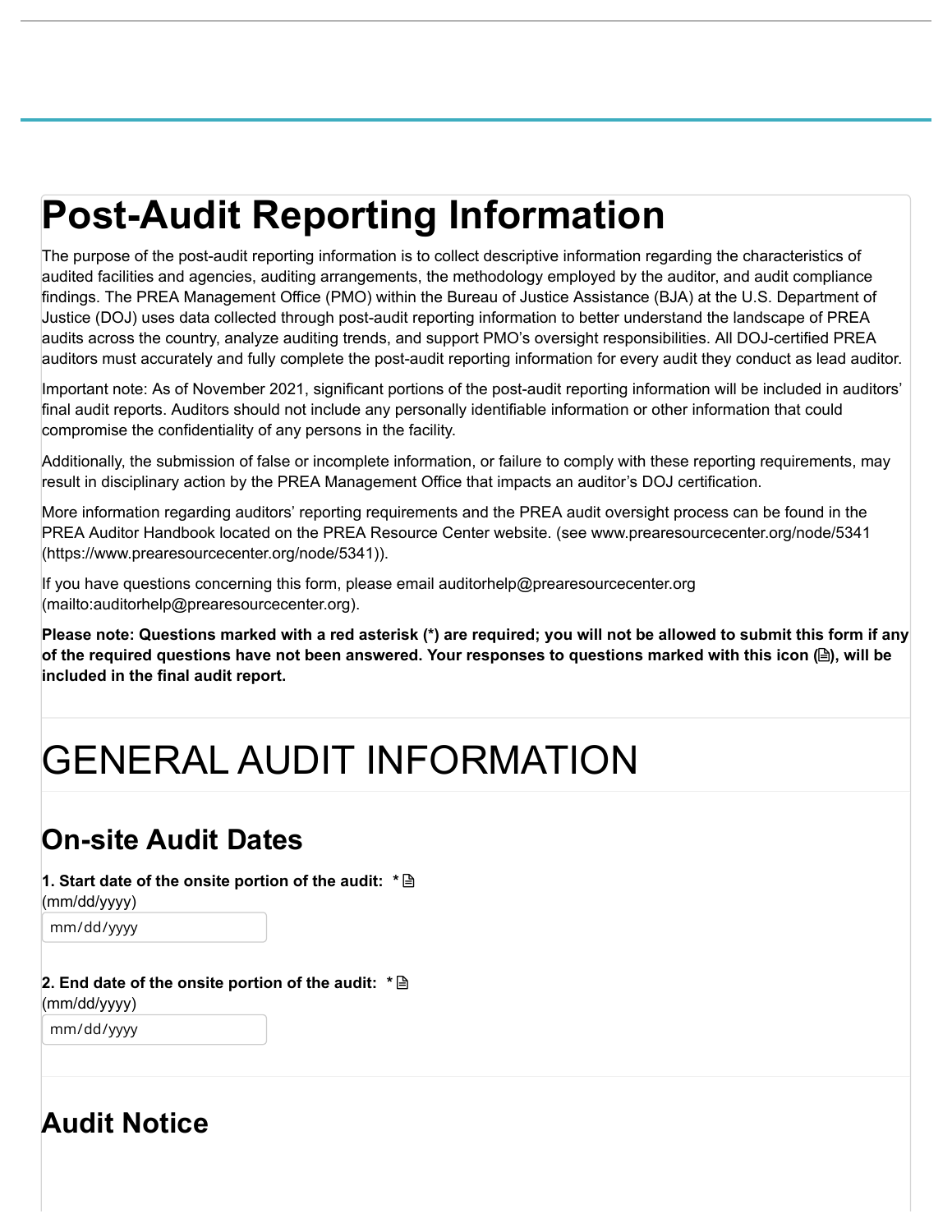Remember that pursuant to Standard 115.401(j), auditors are required to preserve and retain, and release to DOJ upon request, all audit documentation relied upon in making audit determinations. This includes the notice of the onsite audit and documentation gathered by the auditor to verify that the notice was properly posted (e.g., interview notes, time- stamped photos).

#### 3. Did you request that the facility post the audit notice at least 6 weeks in advance of the onsite portion of the **audit? \***

|--|

 $\bigcirc$  No

#### **4. Did the facility post the audit notice? \***

 $\overline{\mathsf{u}}$ 

Yes

∩ No

 $\boxplus$   $\vee$ 

B  $I$ 

#### **a. Describe why the facility did not post the notice: \***

這

這

# 5. What steps did you take to verify whether the notice was posted in required areas by the agreed upon deadline? **Check all that apply \***

- $\Box$  I requested time-stamped photos of all posted notices from the PREA Coordinator or other authorized point of contact in the facility
- □ I requested a written assurance (e.g., in an email) from the PREA Coordinator or other authorized point of contact in the facility that the notice was posted as required
- $\Box$  I visited the facility at least 6 weeks before the onsite portion of the audit and personally confirmed that the audit notice was posted as required
- During the onsite portion of the audit I asked all inmate/resident/detainee interviewees about the timing and placement of the audit notice

 $\Box$  Other

#### **If "Other," describe: \***



# **Confidential Correspondence**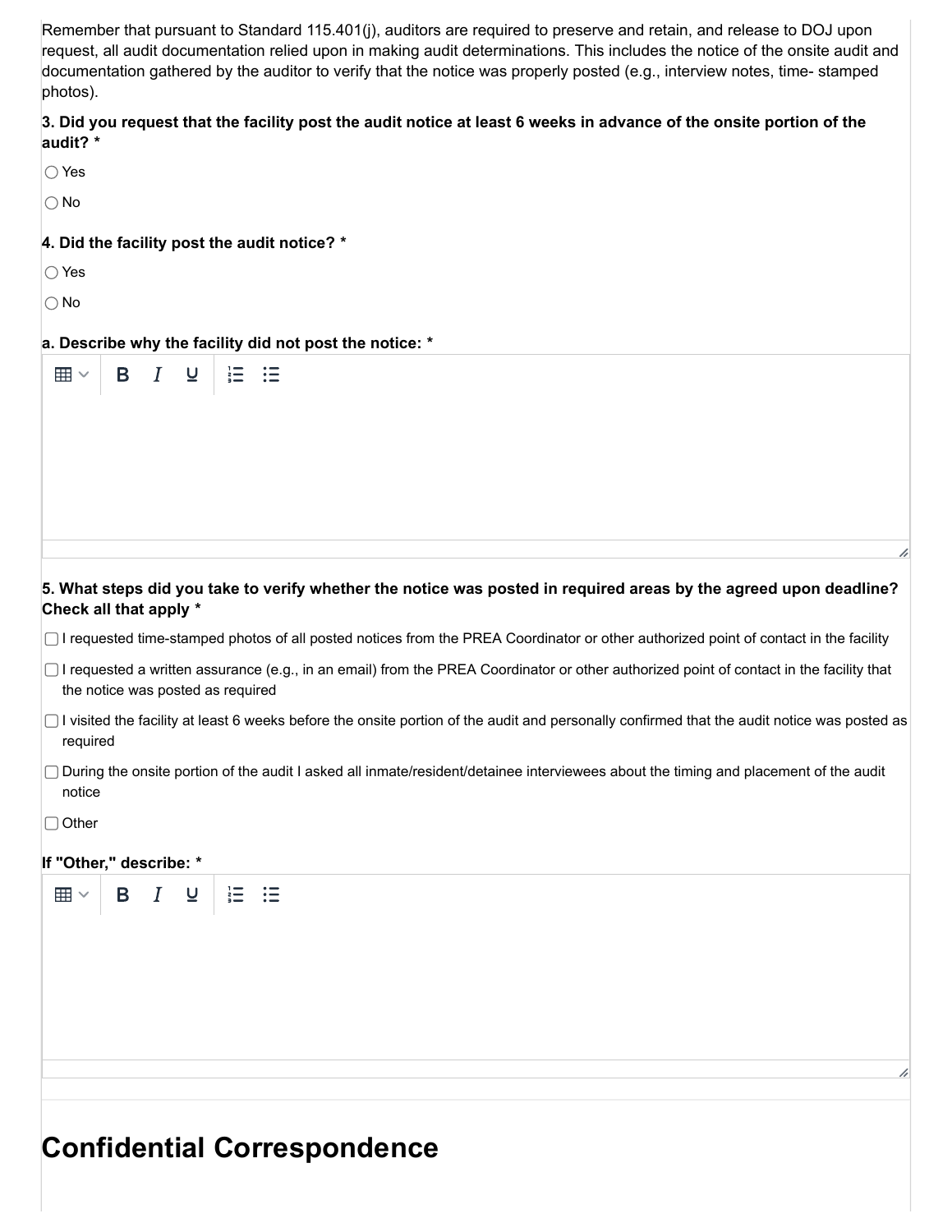| 6. Did you receive any confidential correspondence from INMATES/RESIDENTS/DETAINEES that was relevant to<br>sexual safety in the facility? *                                                                            |
|-------------------------------------------------------------------------------------------------------------------------------------------------------------------------------------------------------------------------|
| $\bigcirc$ Yes                                                                                                                                                                                                          |
| $\bigcirc$ No                                                                                                                                                                                                           |
| a. How many INMATES/RESIDENTS/DETAINEES corresponded with you? *                                                                                                                                                        |
|                                                                                                                                                                                                                         |
| b. Enter the number of interviews conducted with INMATES/RESIDENTS/DETAINEES who corresponded with you: *                                                                                                               |
| (per the Auditor Handbook, such interviews may be counted as random or targeted depending on the nature of the<br>interview.)                                                                                           |
| c. Did you sample additional relevant documentation related to the confidential correspondence that you received<br>from INMATES/RESIDENTS/DETAINEES (e.g., inmate records of the inmates who corresponded with you)? * |
| $\bigcirc$ Yes                                                                                                                                                                                                          |
| $\bigcirc$ No                                                                                                                                                                                                           |
| 7. Did you receive any confidential correspondence from STAFF that was relevant to sexual safety in the facility? *                                                                                                     |
| $\bigcirc$ Yes                                                                                                                                                                                                          |
| $\bigcirc$ No                                                                                                                                                                                                           |
| a. How many STAFF corresponded with you? *                                                                                                                                                                              |
|                                                                                                                                                                                                                         |
| b. Enter the number of interviews conducted with STAFF who corresponded with you: *                                                                                                                                     |
|                                                                                                                                                                                                                         |
| c. Did you sample additional relevant documentation related to the confidential correspondence that you received<br>from STAFF? *                                                                                       |
| $\bigcirc$ Yes                                                                                                                                                                                                          |
| $\bigcirc$ No                                                                                                                                                                                                           |
| 8. Did you receive any confidential correspondence from VOLUNTEERS OR CONTRACTORS that was relevant to<br>sexual safety in the facility? *                                                                              |
| $\bigcirc$ Yes                                                                                                                                                                                                          |
| $\bigcirc$ No                                                                                                                                                                                                           |
| a. How many VOLUNTEERS OR CONTRACTORS corresponded with you? *                                                                                                                                                          |
|                                                                                                                                                                                                                         |
| b. Enter the number of interviews conducted with VOLUNTEERS OR CONTRACTORS who corresponded with you: *                                                                                                                 |
| c. Did you sample additional relevant documentation related to the confidential correspondence that you received<br>from VOLUNTEERS OR CONTRACTORS? *                                                                   |
| $\bigcirc$ Yes                                                                                                                                                                                                          |

 $\overline{\bigcirc}$  No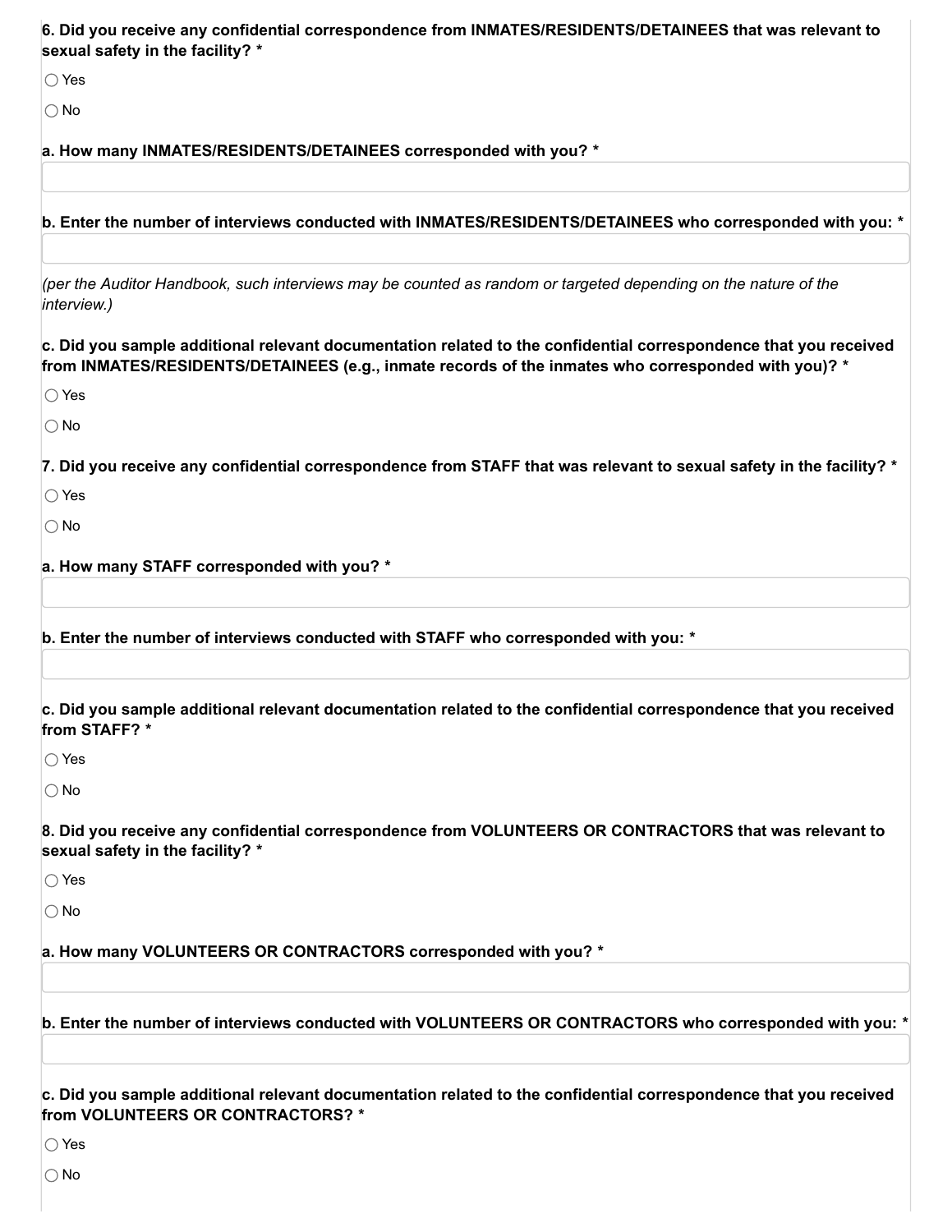| 9. Did you receive any confidential correspondence from any OTHER INTERESTED PARTIES (e.g., family members<br>of incarcerated individuals, advocates) that was relevant to sexual safety in the facility? *                                                        |
|--------------------------------------------------------------------------------------------------------------------------------------------------------------------------------------------------------------------------------------------------------------------|
| $\bigcirc$ Yes                                                                                                                                                                                                                                                     |
| $\bigcirc$ No                                                                                                                                                                                                                                                      |
| a. Select the types of OTHER INTERESTED PARTIES that sent confidential correspondence: *                                                                                                                                                                           |
| $\Box$ Family member(s) of the incarcerated individuals                                                                                                                                                                                                            |
| $\Box$ Advocate(s) from local/national organization                                                                                                                                                                                                                |
| $\Box$ Other                                                                                                                                                                                                                                                       |
| b. How many OTHER INTERESTED PARTIES corresponded with you? *                                                                                                                                                                                                      |
| c. Enter the number of interviews conducted with OTHER INTERESTED PARTIES who corresponded with you: *                                                                                                                                                             |
| d. Did you sample additional relevant documentation related to the confidential correspondence that you received<br>from OTHER INTERESTED PARTIES? *<br>$\bigcirc$ Yes<br>$\bigcirc$ No                                                                            |
| Outreach<br>10. Did you attempt to communicate with community-based organization(s) or victim advocates who provide<br>services to this facility and/or who may have insight into relevant conditions in the facility? $*\cong$<br>$\bigcirc$ Yes<br>$\bigcirc$ No |
| a. Identify the community-based organization(s) or victim advocates with whom you communicated: $*\cong$                                                                                                                                                           |
| <b>B</b> $I$ <b>U</b><br>$\boxplus$ $\vee$<br>$\equiv$<br>二三                                                                                                                                                                                                       |
|                                                                                                                                                                                                                                                                    |

# **Research**

**11. Did you review mandatory reporting laws for the state where the facility is located? \***

Yes

 $\bigcirc$  No

12. Did you review the agency and/or facility website(s) for PREA information (e.g., how to make a third-party **report, PREA investigation policies, other policies, etc.)? \***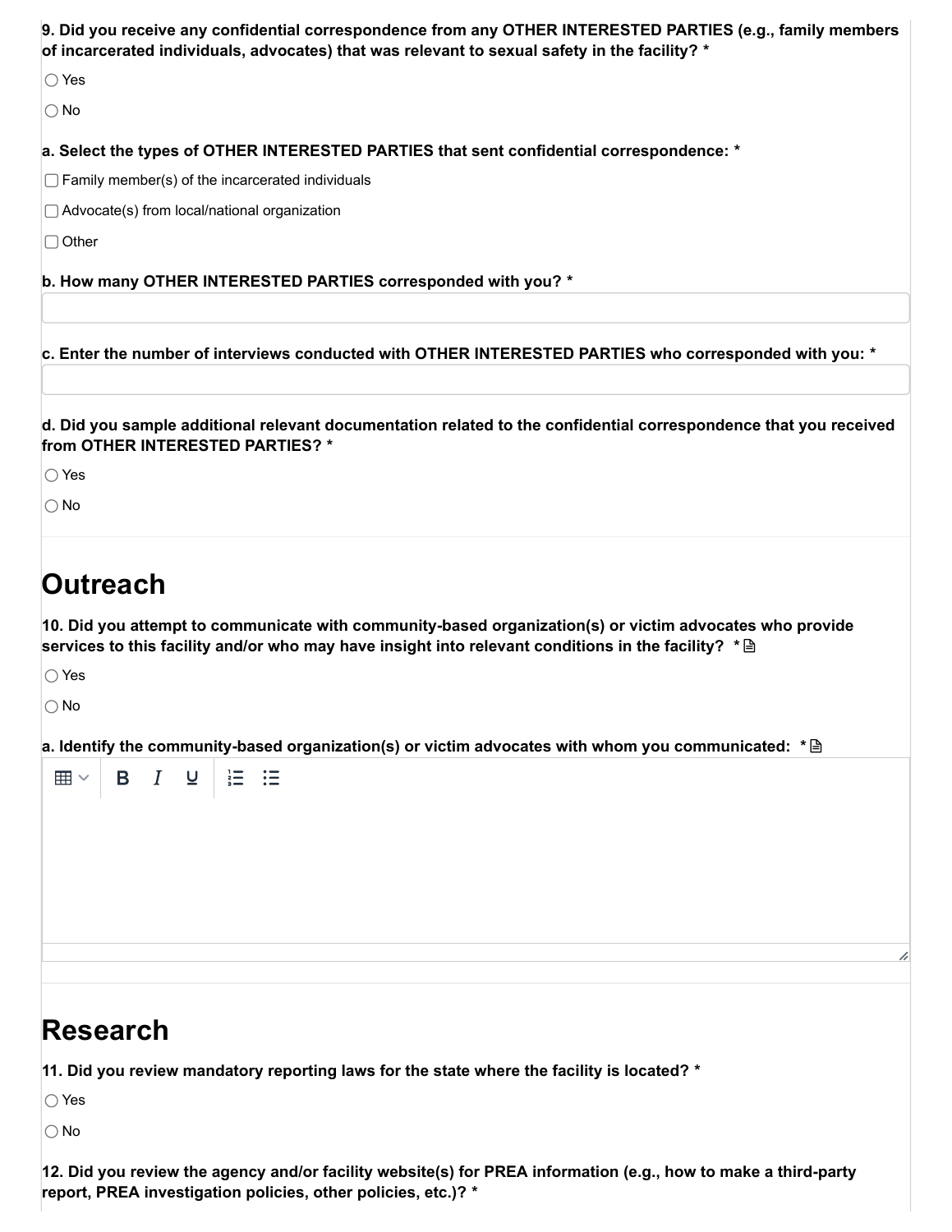◯ Yes

 $\bigcirc$  No

 $\bigcap$  NA

*(N/A if the agency and facility do not have a website)*

13. Did vou conduct internet research regarding the audited facility (e.g., litigation related to sexual abuse or sexual **harassment, federal consent decrees, etc.)? \***

◯ Yes

 $\bigcap$  No

# AUDITED FACILITY INFORMATION

**14. Designated facility capacity: \***

**15. Average daily population for the past 12 months: \***

#### **16. Number of inmate/resident/detainee housing units: \***

DOJ PREA Working Group FAQ on the definition of a housing unit: How is a "housing unit" defined for the purposes of the PREA Standards? The question has been raised in particular as it relates to facilities that have adjacent or interconnected units. The most common concept of a housing unit is architectural. The generally agreed-upon definition is a space that is enclosed by physical barriers accessed through one or more doors of various types, including commercial-grade swing doors, steel sliding doors, interlocking sally port doors, etc. In addition to the primary entrance and exit, additional doors are often included to meet life safety codes. The unit contains sleeping space, sanitary facilities (including toilets, lavatories, and showers), and a dayroom or leisure space in differing configurations. Many facilities are designed with modules or pods clustered around a control room. This multiple-pod design provides the facility with certain staff efficiencies and economies of scale. At the same time, the design affords the flexibility to separately house inmates of differing security levels, or who are grouped by some other operational or service scheme. Generally, the control room is enclosed by security glass, and in some cases, this allows residents to see into neighboring pods. However, observation from one unit to another is usually limited by angled site lines. In some cases, the facility has prevented this entirely by installing one-way glass. Both the architectural design and functional use of these multiple pods indicate that they are managed as distinct housing units.

**17. Does the facility ever hold youthful inmates or youthful/juvenile detainees? \***

Yes

○ No

 $\bigcirc$  Not Applicable for the facility type audited (i.e., Community Confinement Facility or Juvenile Facility)

# **Audited Facility Population Characteristics for the 12 Months Preceding the Onsite Portion of the Audit (for documentation sampling)**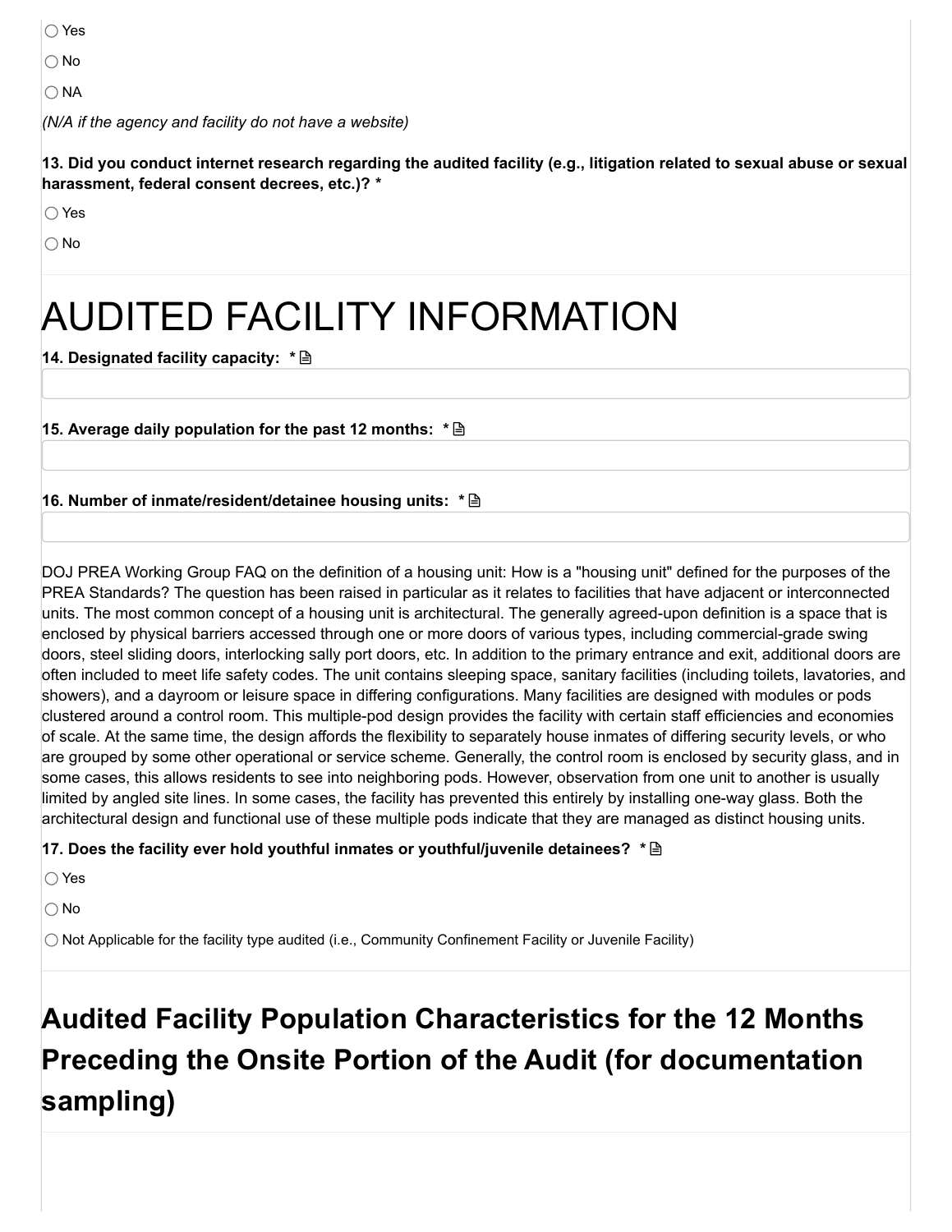# Inmates/Residents/Detainees Population Characteristics for the 12 Months Preceding the Onsite Portion of the Audit

18. Enter the total number of inmates/residents/detainees who were admitted to the facility over the past 12 **months: \***

19. Enter the total number of vouthful inmates or vouthful/iuvenile detainees who were in the facility over the past **12 months: \***

20. Enter the total number of inmates/residents/detainees with a physical disability who were in the facility over the **past 12 months: \***

**21. Enter the total number of inmates/residents/detainees with a cognitive or functional disability (including** intellectual disability, psychiatric disability, or speech disability) who were in the facility over the past 12 months: \*

22. Enter the total number of inmates/residents/detainees who are Blind or have low vision (visually impaired) who **were in the facility over the past 12 months: \***

23. Enter the total number of inmates/residents/detainees who are Deaf or hard-of-hearing who were in the facility **over the past 12 months: \***

24. Enter the total number of inmates/residents/detainees who are Limited English Proficient (LEP) who were in the **facility over the past 12 months: \***

25. Enter the total number of inmates/residents/detainees who identify as lesbian, gay, or bisexual who were in the **facility over the past 12 months: \***

26. Enter the total number of inmates/residents/detainees who identify as transgender or intersex who were in the **facility over the past 12 months: \***

27. Enter the total number of inmates/residents/detainees who reported sexual abuse in this facility over the past 12 **months: \***

**28. Enter the total number of inmates/residents/detainees who disclosed prior sexual victimization during risk screening who were in the facility over the past 12 months: \***

**29. Enter the total number of inmates/residents/detainees who were ever placed in segregated housing/isolation for risk of sexual victimiziation who were in the faclity over the past 12 months: \***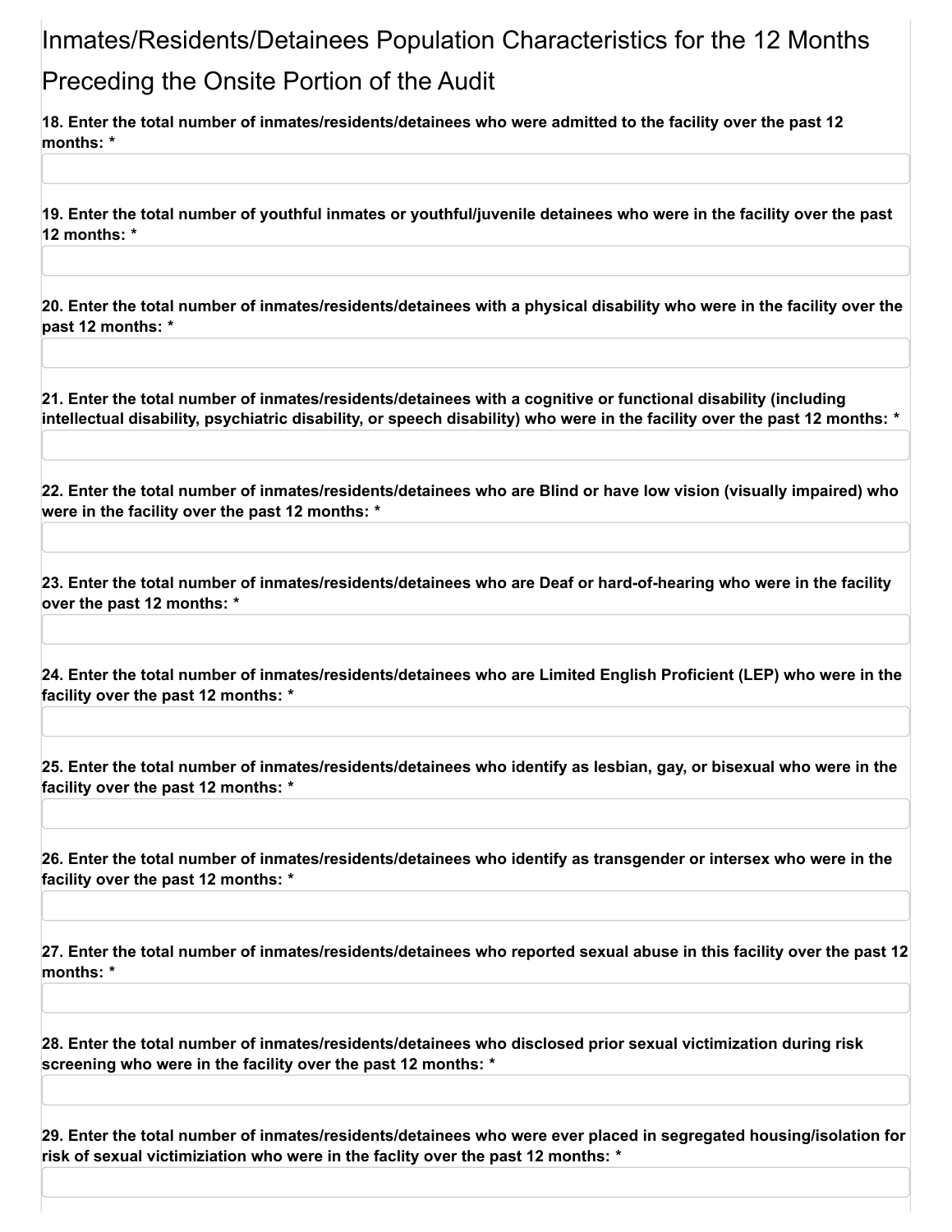**30. Provide any additional comments regarding the population characteristics of inmates/residents/detainees who** were in the facility over the past 12 months (e.g., groups not tracked, issues with identifying certain populations).

田 $\vee$  $B$   $I$  $\cup$ 狂 狂 Staff, Volunteers, and Contractors Population Characteristics for the 12 Months Preceding the Onsite Portion of the Audit **31. Enter the total number of STAFF employed by the facility over the past 12 months: \*** *Include all full- and part-time staff employed by the facility, regardless of their level of contact with inmates/residents/detainees.* **32. Enter the total number of STAFF employed by the facility who may have had contact with inmates/residents/detainees over the past 12 months: \* 33. Enter the total number of VOLUNTEERS who may have had contact with inmates/residents/detainees over the past 12 months: \* 34. Enter the total number of CONTRACTORS who may have had contact with inmates/residents/detainees over the past 12 months: \*35. Provide any additional comments regarding the population characteristics of staff, volunteers, and contractors who were in the facility over the past 12 months:**  $\boxplus$   $\vee$  $\mathsf{B}$   $I$ <u>ប</u> 狂 狂

**Audited Facility Population Characteristics on Day One of the Onsite Portion of the Audit**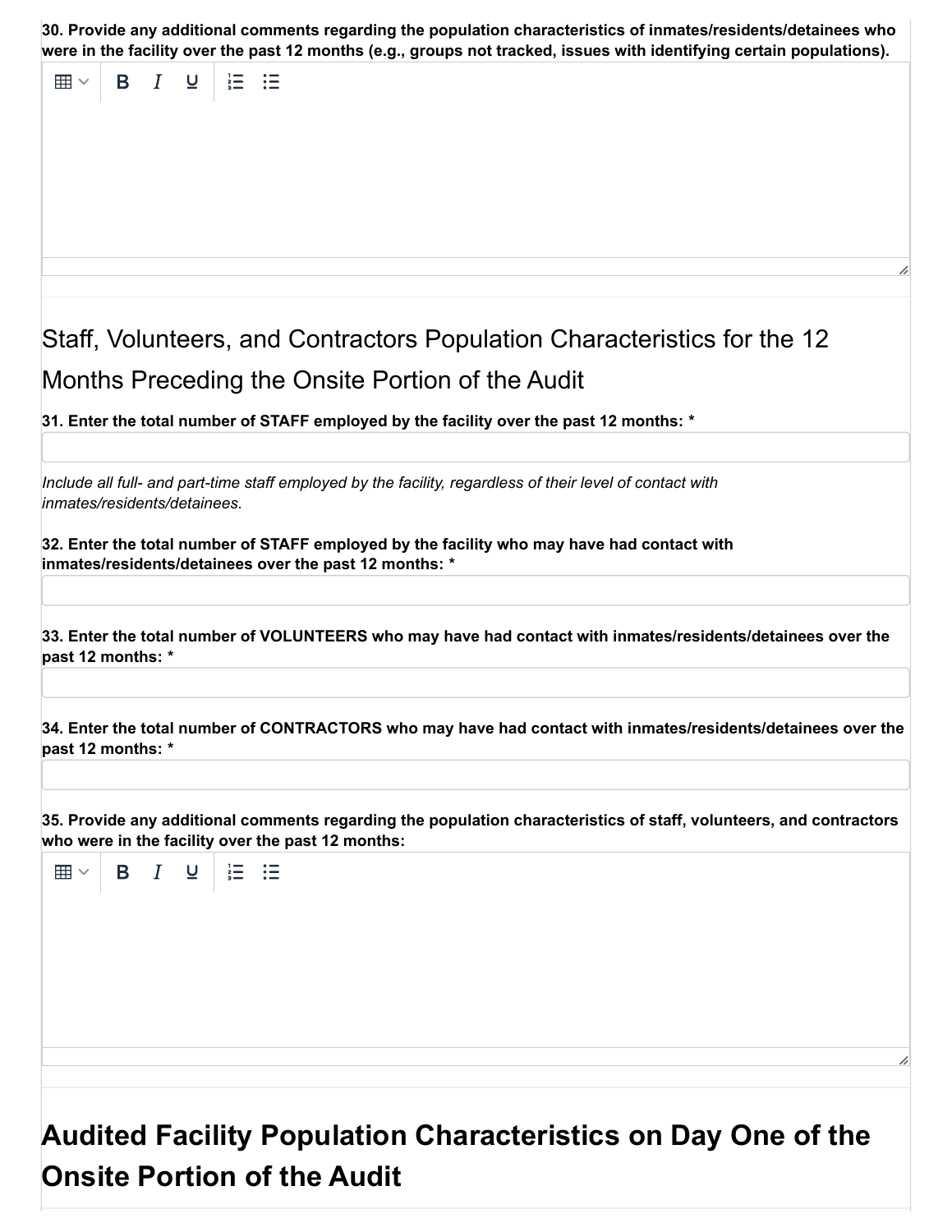### Inmates/Residents/Detainees Population Characteristics on Day One of the

### Onsite Portion of the Audit

36. Enter the total number of inmates/residents/detainees in the facility as of the first day of onsite portion of the **audit: \***

37. Enter the total number of vouthful inmates or vouthful/iuvenile detainees in the facility as of the first day of the **onsite portion of the audit: \***

38. Enter the total number of inmates/residents/detainees with a physical disability in the facility as of the first day **of the onsite portion of the audit: \***

**39. Enter the total number of inmates/residents/detainees with a cognitive or functional disability (including** intellectual disability, psychiatric disability, or speech disability) in the facility as of the first day of the onsite **portion of the audit: \***

40. Enter the total number of inmates/residents/detainees who are Blind or have low vision (visually impaired) in the **facility as of the first day of the onsite portion of the audit: \***

41. Enter the total number of inmates/residents/detainees who are Deaf or hard-of-hearing in the facility as of the **first day of the onsite portion of the audit: \***

42. Enter the total number of inmates/residents/detainees who are Limited English Proficient (LEP) in the facility as **of the first day of the onsite portion of the audit: \***

43. Enter the total number of inmates/residents/detainees who identify as lesbian, gay, or bisexual in the facility as **of the first day of the onsite portion of the audit: \***

44. Enter the total number of inmates/residents/detainees who identify as transgender or intersex in the facility as **of the first day of the onsite portion of the audit: \***

45. Enter the total number of inmates/residents/detainees who reported sexual abuse in the facility as of the first **day of the onsite portion of the audit: \***

**46. Enter the total number of inmates/residents/detainees who disclosed prior sexual victimization during risk screening in the facility as of the first day of the onsite portion of the audit: \***

**47. Enter the total number of inmates/residents/detainees who were ever placed in segregated housing/isolation for** risk of sexual victimiziation in the facility as of the first day of the onsite portion of the audit:  $~^* \mathop{\boxplus}~$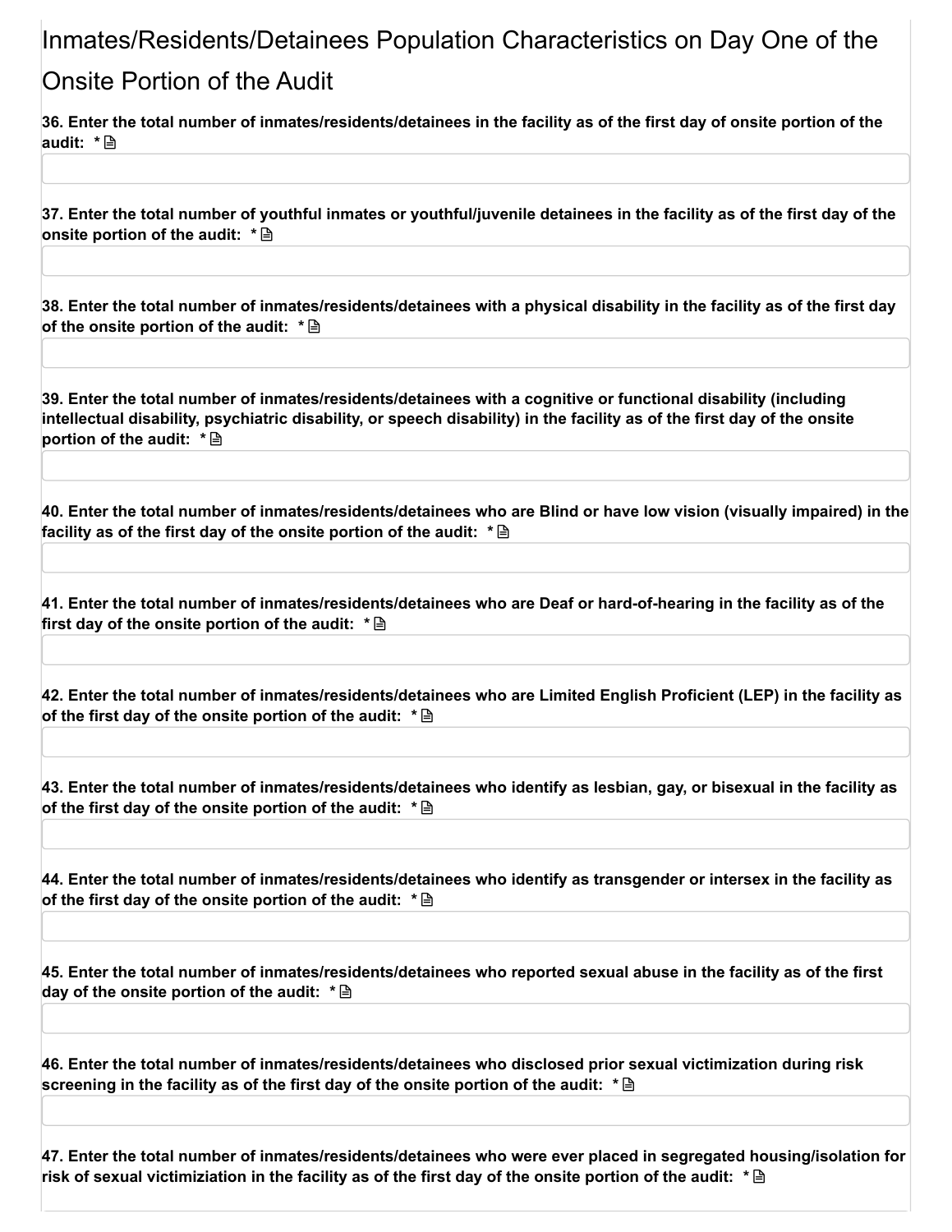**48. Provide any additional comments regarding the population characteristics of inmates/residents/detainees in the** facility as of the first day of the onsite portion of the audit (e.g., groups not tracked, issues with identifying certain



# INTERVIEWS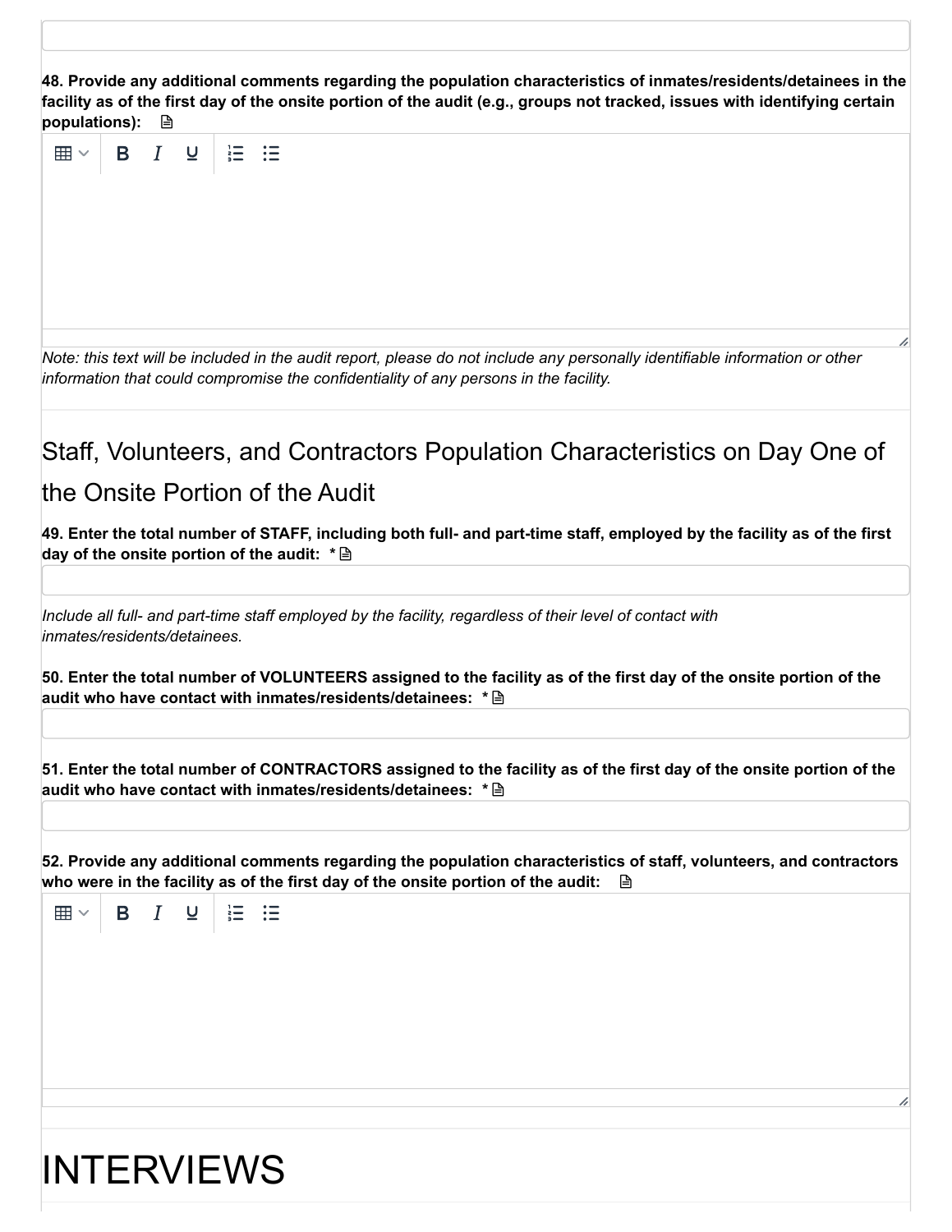# **Inmate/Resident/Detainee Interviews**

| Random Inmate/Resident/Detainee Interviews                                                                                                     |
|------------------------------------------------------------------------------------------------------------------------------------------------|
| 53. Enter the total number of RANDOM INMATES/RESIDENTS/DETAINEES who were interviewed: * A                                                     |
|                                                                                                                                                |
| Note: a single interview cannot be double counted as both a random and targeted interview.                                                     |
| 54. Select which characteristics you considered when you selected RANDOM INMATE/RESIDENT/DETAINEE<br>interviewees: (select all that apply) * A |
| $\Box$ Age                                                                                                                                     |
| $\Box$ Race                                                                                                                                    |
| Ethnicity (e.g., Hispanic, Non-Hispanic)                                                                                                       |
| $\Box$ Length of time in the facility                                                                                                          |
| □ Housing assignment                                                                                                                           |
| $\Box$ Gender                                                                                                                                  |
| $\Box$ Other                                                                                                                                   |
| $\Box$ None                                                                                                                                    |
| If "Other," describe: * A                                                                                                                      |
| <b>B</b> <i>I</i> ⊎<br>$\stackrel{?}{=}$<br>信<br>$\boxplus$ $\vee$                                                                             |
| h<br>If "None," explain: * a                                                                                                                   |
| <b>B</b> <i>I</i> <b>U</b><br>$\equiv$ $\equiv$<br>$\boxplus$ $\vee$                                                                           |
| 55. How did you ensure your sample of RANDOM INMATE/RESIDENT/DETAINEE interveiwees was geographically<br>diverse? * A                          |
| B $I \cup  \geq$ $\equiv$ $\equiv$<br>$\boxplus$ $\vee$                                                                                        |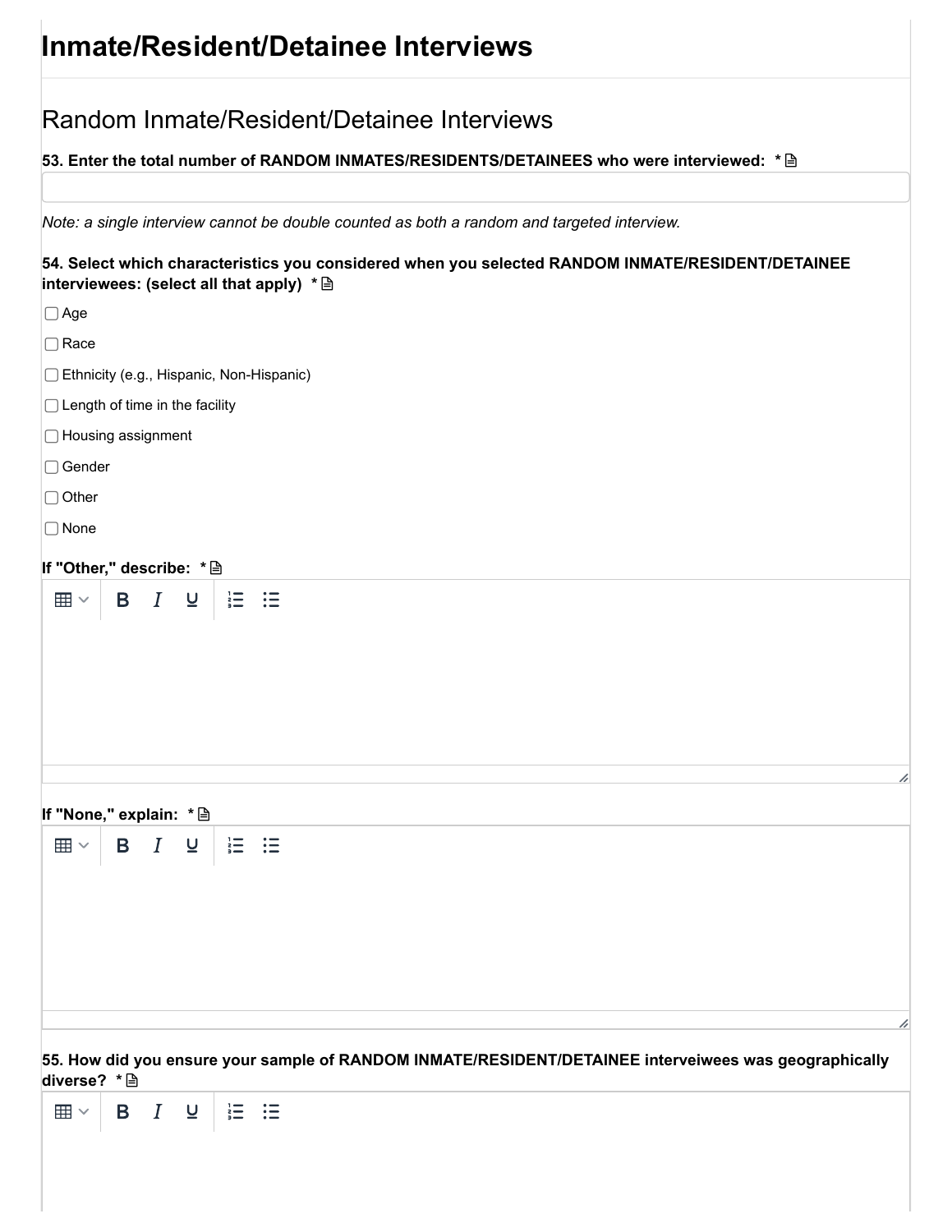#### **56. Were you able to conduct the minimum number of random inmate/resident/detainee interviews? \***

◯ Yes

○ No

**a. Explain why it was not possible to conduct the minimum number of random inmate/resident/detainee interviews:**  $\mathbb{D}$ **\***

| - |  |  |  |  |  |  |   |
|---|--|--|--|--|--|--|---|
|   |  |  |  |  |  |  |   |
|   |  |  |  |  |  |  |   |
|   |  |  |  |  |  |  |   |
|   |  |  |  |  |  |  |   |
|   |  |  |  |  |  |  |   |
|   |  |  |  |  |  |  |   |
|   |  |  |  |  |  |  |   |
|   |  |  |  |  |  |  |   |
|   |  |  |  |  |  |  |   |
|   |  |  |  |  |  |  |   |
|   |  |  |  |  |  |  |   |
|   |  |  |  |  |  |  |   |
|   |  |  |  |  |  |  |   |
|   |  |  |  |  |  |  | 4 |
|   |  |  |  |  |  |  |   |

**57. Provide any additional comments regarding selecting or interviewing random inmates/residents/detainees (e.g., any populations you oversampled, barriers to completing interviews, barriers to ensuring representation):**



Note: this text will be included in the audit report, please do not include any personally identifiable information or other *information that could compromise the confidentiality of any persons in the facility.*

### Targeted Inmate/Resident/Detainee Interviews

#### **58. Enter the total number of TARGETED INMATES/RESIDENTS/DETAINEES who were interviewed: \***

As stated in the PREA Auditor Handbook, the breakdown of targeted interviews is intended to guide auditors in interviewing the appropriate cross-section of inmates/residents/detainees who are the most vulnerable to sexual abuse and sexual harassment. When completing questions regarding targeted inmate/resident/detainee interviews below, remember that an interview with one inmate/resident/detainee may satisfy multiple targeted interview requirements. These questions are asking about the number of interviews conducted using the targeted inmate/resident/detainee protocols.

For example, if an auditor interviews an inmate who has a physical disability, is being held in segregated housing due to risk of sexual victimization, and disclosed prior sexual victimization, that interview would be included in the totals for each of those questions. Therefore, in most cases, the sum of all the following responses to the targeted inmate/resident/detainee interview categories will exceed the total number of targeted inmates/residents/detainees who were interviewed.

If a particular targeted population is not applicable in the audited facility, enter "0".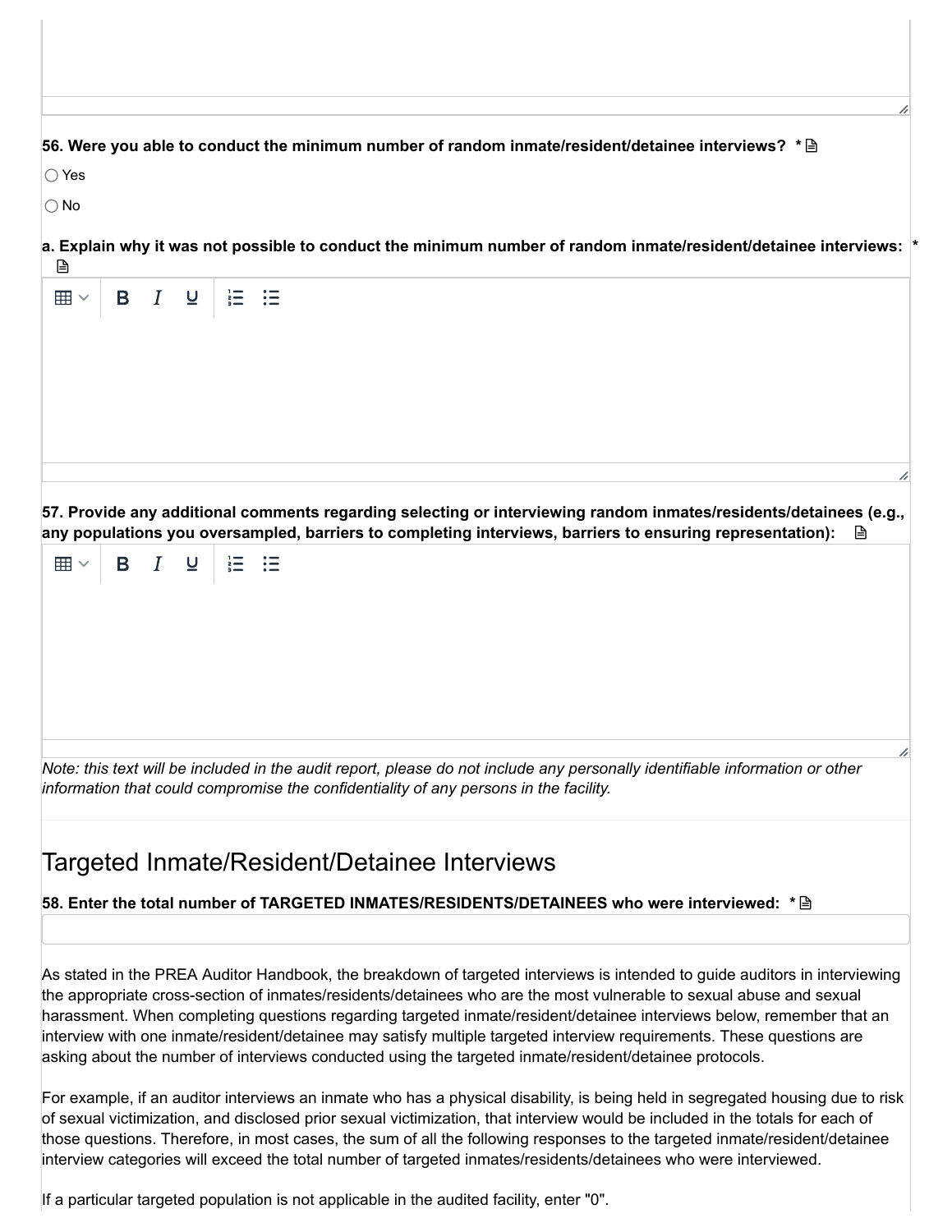| 59. Enter the total number of interviews conducted with youthful inmates or youthful/juvenile detainees using the |  |  |
|-------------------------------------------------------------------------------------------------------------------|--|--|
|                                                                                                                   |  |  |

a. Select why you were unable to conduct at least the minimum required number of targeted inmates/detainees in **this category: \***

- □ Facility said there were "none here" during the onsite portion of the audit and/or the facility was unable to provide a list of these inmates/detainees.
- ◯ The inmates/detainees in this targeted category declined to be interviewed.

b. Discuss your corroboration strategies to determine if this population exists in the audited facility (e.g., based on **information obtained from the PAQ; documentation reviewed onsite; and discussions with staff and other inmates/detainees). \***

| 囲∨                           | $B$ $I$ | $\overline{\mathsf{u}}$  | 這                                                                                                                                                                                                                                                                                                     |
|------------------------------|---------|--------------------------|-------------------------------------------------------------------------------------------------------------------------------------------------------------------------------------------------------------------------------------------------------------------------------------------------------|
|                              |         |                          |                                                                                                                                                                                                                                                                                                       |
|                              |         |                          |                                                                                                                                                                                                                                                                                                       |
|                              |         |                          |                                                                                                                                                                                                                                                                                                       |
|                              |         |                          |                                                                                                                                                                                                                                                                                                       |
|                              |         |                          | 60. Enter the total number of interviews conducted with inmates/residents/detainees with a physical disability using<br>the "Disabled and Limited English Proficient Inmates" protocol: * A                                                                                                           |
|                              |         |                          | a. Select why you were unable to conduct at least the minimum required number of targeted<br>inmates/residents/detainees in this category: * <a></a>                                                                                                                                                  |
| inmates/residents/detainees. |         |                          | □ Facility said there were "none here" during the onsite portion of the audit and/or the facility was unable to provide a list of these                                                                                                                                                               |
|                              |         |                          | □ The inmates/residents/detainees in this targeted category declined to be interviewed.                                                                                                                                                                                                               |
|                              |         |                          | b. Discuss your corroboration strategies to determine if this population exists in the audited facility (e.g., based on<br>information obtained from the PAQ; documentation reviewed onsite; and discussions with staff and other<br>inmates/residents/detainees). * A                                |
| ⊞ ▽                          | $B$ $I$ | $\underline{\mathsf{u}}$ | 這<br>∷⊟                                                                                                                                                                                                                                                                                               |
|                              |         |                          |                                                                                                                                                                                                                                                                                                       |
|                              |         |                          |                                                                                                                                                                                                                                                                                                       |
|                              |         |                          |                                                                                                                                                                                                                                                                                                       |
|                              |         |                          |                                                                                                                                                                                                                                                                                                       |
|                              |         |                          |                                                                                                                                                                                                                                                                                                       |
|                              |         |                          | 61. Enter the total number of interviews conducted with inmates/residents/detainees with a cognitive or functional<br>disability (including intellectual disability, psychiatric disability, or speech disability) using the "Disabled and<br>Limited English Proficient Inmates" protocol: * <a></a> |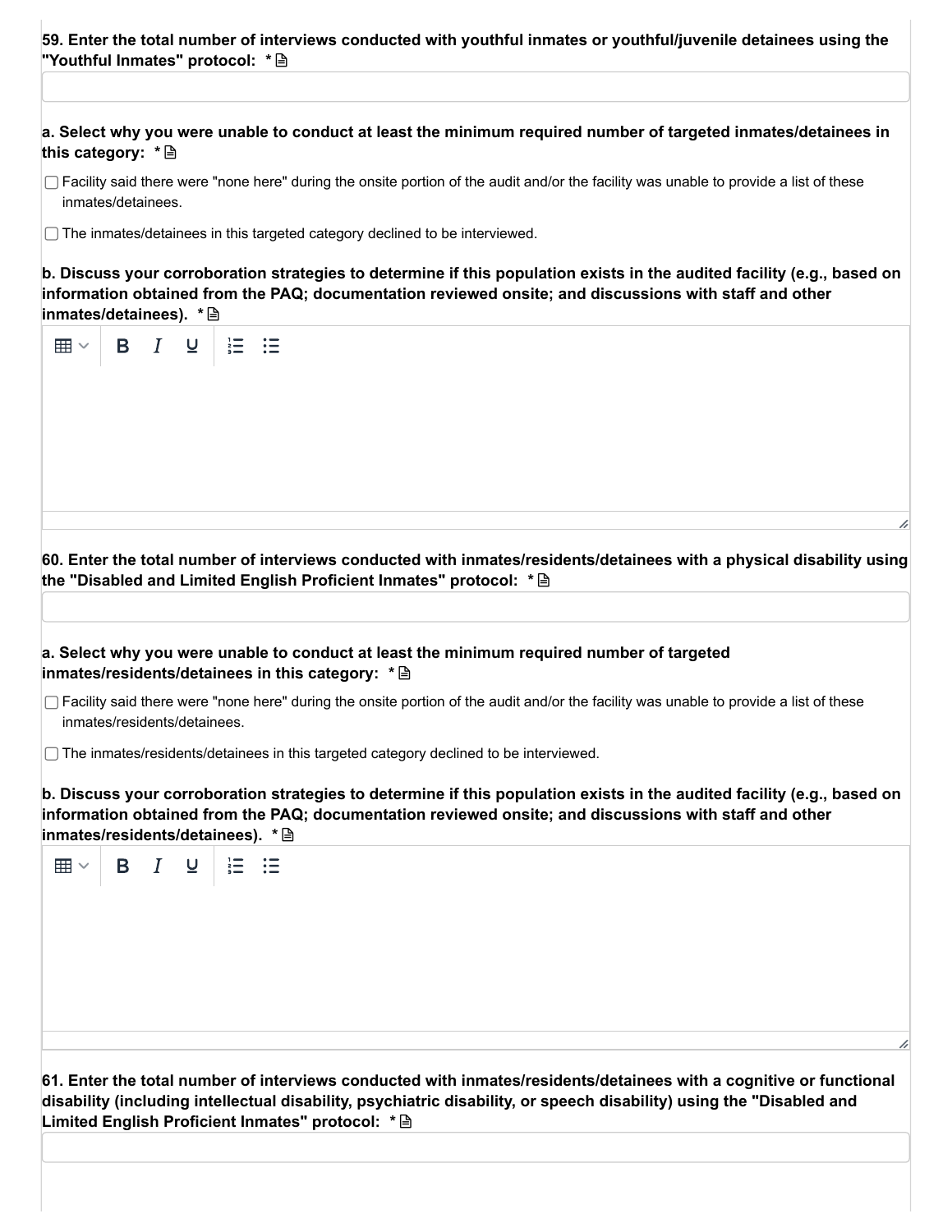| a. Select why you were unable to conduct at least the minimum required number of targeted |
|-------------------------------------------------------------------------------------------|
|                                                                                           |

Facility said there were "none here" during the onsite portion of the audit and/or the facility was unable to provide a list of these inmates/residents/detainees.

□ The inmates/residents/detainees in this targeted category declined to be interviewed.

b. Discuss your corroboration strategies to determine if this population exists in the audited facility (e.g., based on **information obtained from the PAQ; documentation reviewed onsite; and discussions with staff and other inmates/residents/detainees). \***

| <b>B</b> <i>I</i> <b>U</b><br>囲∨  | $\frac{1}{3}$                                                                                                                                  |
|-----------------------------------|------------------------------------------------------------------------------------------------------------------------------------------------|
|                                   |                                                                                                                                                |
|                                   |                                                                                                                                                |
|                                   |                                                                                                                                                |
|                                   |                                                                                                                                                |
|                                   |                                                                                                                                                |
|                                   |                                                                                                                                                |
|                                   |                                                                                                                                                |
|                                   | 62. Enter the total number of interviews conducted with inmates/residents/detainees who are Blind or have low                                  |
|                                   |                                                                                                                                                |
|                                   |                                                                                                                                                |
|                                   | a. Select why you were unable to conduct at least the minimum required number of targeted                                                      |
|                                   | inmates/residents/detainees in this category: * A                                                                                              |
| inmates/residents/detainees.      | □ Facility said there were "none here" during the onsite portion of the audit and/or the facility was unable to provide a list of these        |
|                                   | □ The inmates/residents/detainees in this targeted category declined to be interviewed.                                                        |
|                                   |                                                                                                                                                |
|                                   | b. Discuss your corroboration strategies to determine if this population exists in the audited facility (e.g., based on                        |
| inmates/residents/detainees). * A | information obtained from the PAQ; documentation reviewed onsite; and discussions with staff and other                                         |
|                                   |                                                                                                                                                |
| B I U<br>⊞ ∽                      | $\overline{\mathbf{H}}$<br>证                                                                                                                   |
|                                   |                                                                                                                                                |
|                                   |                                                                                                                                                |
|                                   |                                                                                                                                                |
|                                   |                                                                                                                                                |
|                                   |                                                                                                                                                |
|                                   |                                                                                                                                                |
|                                   | h                                                                                                                                              |
|                                   |                                                                                                                                                |
|                                   | 63. Enter the total number of interviews conducted with inmates/residents/detainees who are Deaf or hard-of-                                   |
|                                   | hearing using the "Disabled and Limited English Proficient Inmates" protocol: * A                                                              |
|                                   |                                                                                                                                                |
|                                   | a. Select why you were unable to conduct at least the minimum required number of targeted<br>inmates/residents/detainees in this category: * A |
|                                   |                                                                                                                                                |
| inmates/residents/detainees.      | □ Facility said there were "none here" during the onsite portion of the audit and/or the facility was unable to provide a list of these        |
|                                   | □ The inmates/residents/detainees in this targeted category declined to be interviewed.                                                        |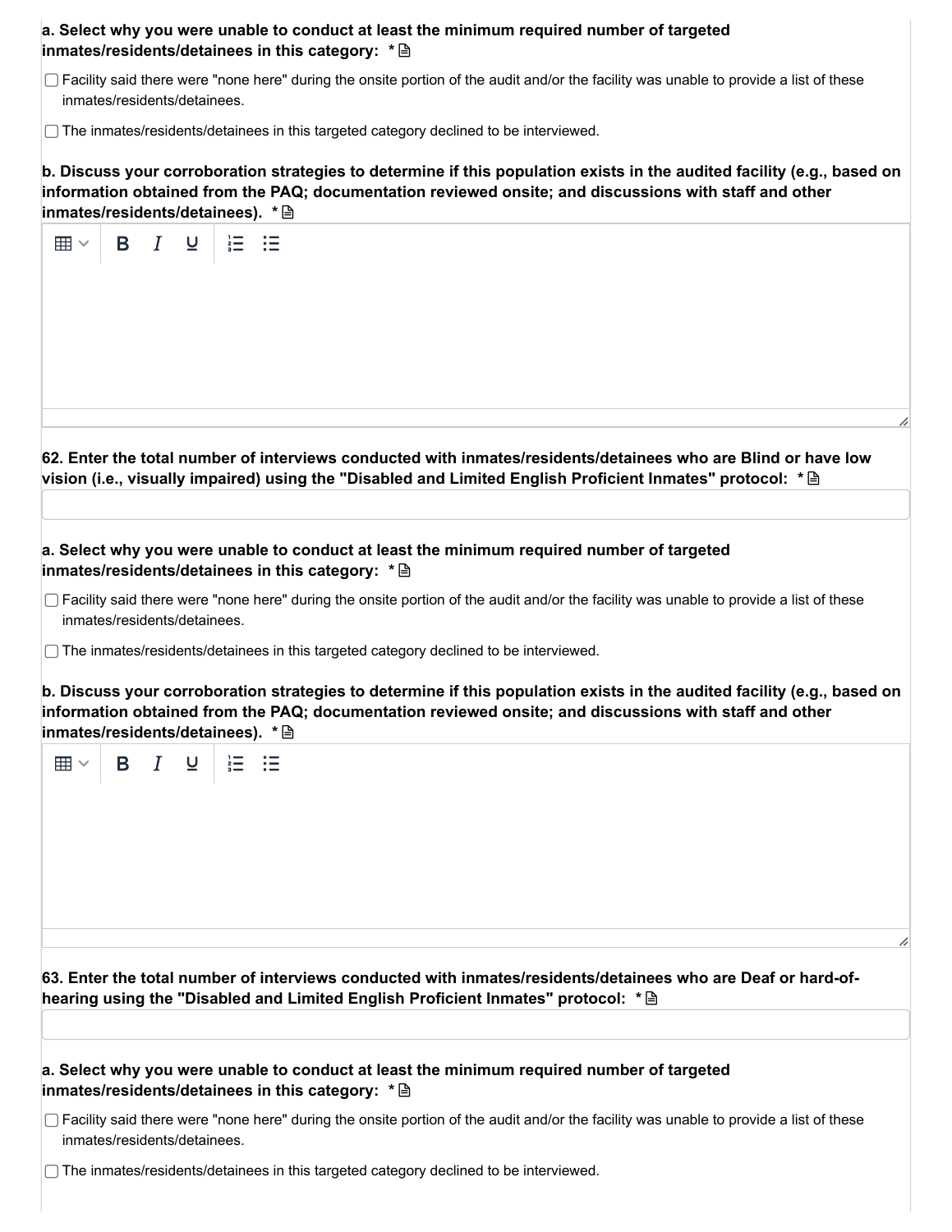| b. Discuss your corroboration strategies to determine if this population exists in the audited facility (e.g., based on |
|-------------------------------------------------------------------------------------------------------------------------|
| information obtained from the PAQ; documentation reviewed onsite; and discussions with staff and other                  |
|                                                                                                                         |

| inmates/residents/detainees). * A                                                                                                                                                                                                                                                             |
|-----------------------------------------------------------------------------------------------------------------------------------------------------------------------------------------------------------------------------------------------------------------------------------------------|
| $\bm{I}$<br>B<br>$\boxplus$ $\checkmark$<br>$\overline{\mathsf{u}}$                                                                                                                                                                                                                           |
| 64. Enter the total number of interviews conducted with inmates/residents/detainees who are Limited English<br>Proficient (LEP) using the "Disabled and Limited English Proficient Inmates" protocol: * A                                                                                     |
| a. Select why you were unable to conduct at least the minimum required number of targeted<br>inmates/residents/detainees in this category: * <a></a>                                                                                                                                          |
| □ Facility said there were "none here" during the onsite portion of the audit and/or the facility was unable to provide a list of these<br>inmates/residents/detainees.                                                                                                                       |
| □ The inmates/residents/detainees in this targeted category declined to be interviewed.                                                                                                                                                                                                       |
| b. Discuss your corroboration strategies to determine if this population exists in the audited facility (e.g., based on<br>information obtained from the PAQ; documentation reviewed onsite; and discussions with staff and other<br>inmates/residents/detainees). * A<br>$B$ $I$<br>這<br>⊞ ▽ |
| 65. Enter the total number of interviews conducted with inmates/residents/detainees who identify as lesbian, gay, or<br>bisexual using the "Transgender and Intersex Inmates; Gay, Lesbian, and Bisexual Inmates" protocol: * A                                                               |
| a. Select why you were unable to conduct at least the minimum required number of targeted<br>inmates/residents/detainees in this category: * A                                                                                                                                                |
| $\Box$ Facility said there were "none here" during the onsite portion of the audit and/or the facility was unable to provide a list of these<br>inmates/residents/detainees.                                                                                                                  |
| $\Box$ The inmates/residents/detainees in this targeted category declined to be interviewed.                                                                                                                                                                                                  |
| b. Discuss your corroboration strategies to determine if this population exists in the audited facility (e.g., based on<br>information obtained from the PAQ; documentation reviewed onsite; and discussions with staff and other<br>inmates/residents/detainees). * A                        |
| 囲∨<br>B<br>$\boldsymbol{I}$<br>עַ<br>狂<br>這                                                                                                                                                                                                                                                   |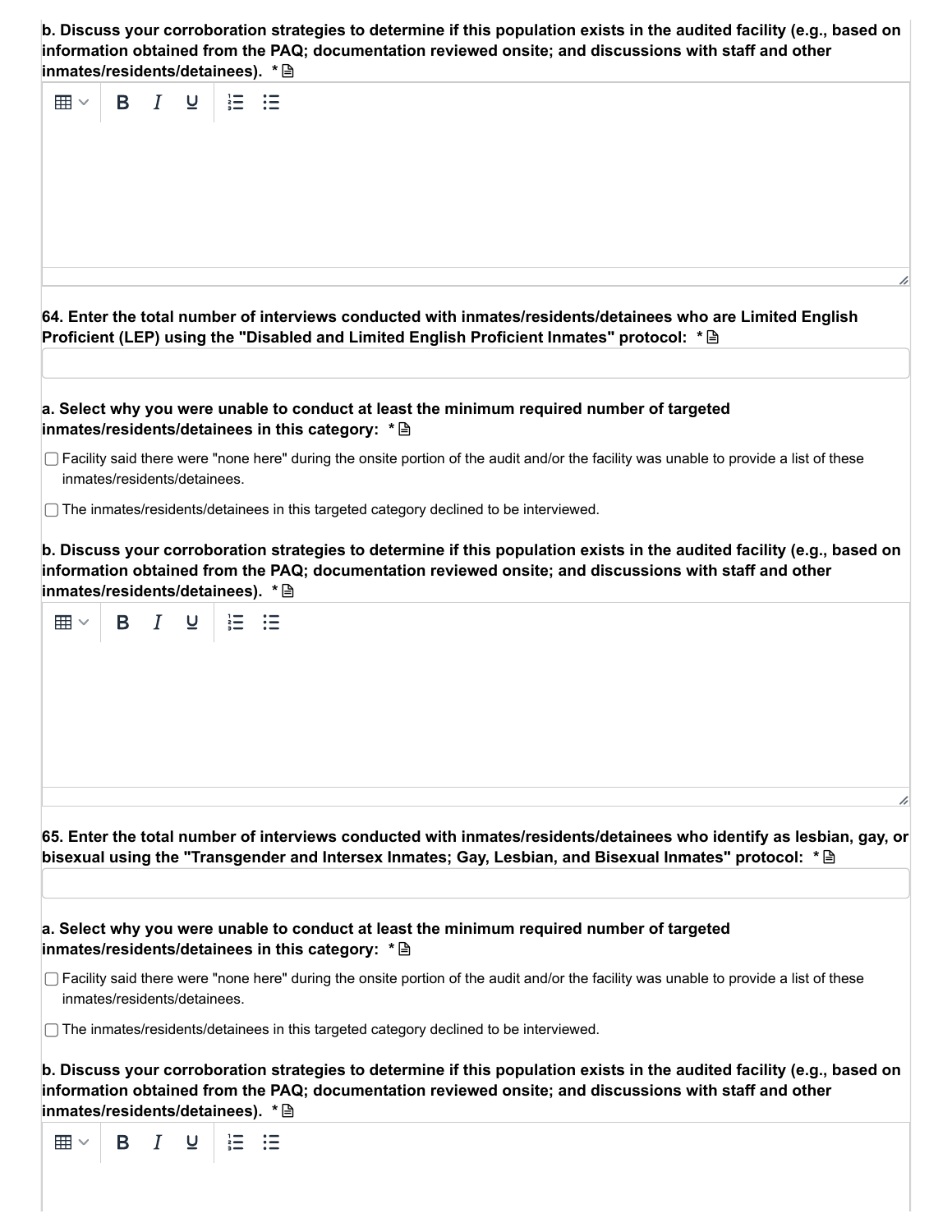**66. Enter the total number of interviews conducted with inmates/residents/detainees who identify as transgender or intersex using the "Transgender and Intersex Inmates; Gay, Lesbian, and Bisexual Inmates" protocol: \* a. Select why you were unable to conduct at least the minimum required number of targeted inmates/residents/detainees in this category: \***  $\Box$  Facility said there were "none here" during the onsite portion of the audit and/or the facility was unable to provide a list of these inmates/residents/detainees. The inmates/residents/detainees in this targeted category declined to be interviewed. b. Discuss your corroboration strategies to determine if this population exists in the audited facility (e.g., based on **information obtained from the PAQ; documentation reviewed onsite; and discussions with staff and other inmates/residents/detainees). \***  $\boxplus$   $\vee$  $B$   $I$ **67. Enter the total number of interviews conducted with inmates/residents/detainees who reported sexual abuse in this facility using the "Inmates who Reported a Sexual Abuse" protocol: \* a. Select why you were unable to conduct at least the minimum required number of targeted inmates/residents/detainees in this category: \***  $\Box$  Facility said there were "none here" during the onsite portion of the audit and/or the facility was unable to provide a list of these inmates/residents/detainees.

 $\Box$  The inmates/residents/detainees in this targeted category declined to be interviewed.

b. Discuss your corroboration strategies to determine if this population exists in the audited facility (e.g., based on **information obtained from the PAQ; documentation reviewed onsite; and discussions with staff and other inmates/residents/detainees). \***

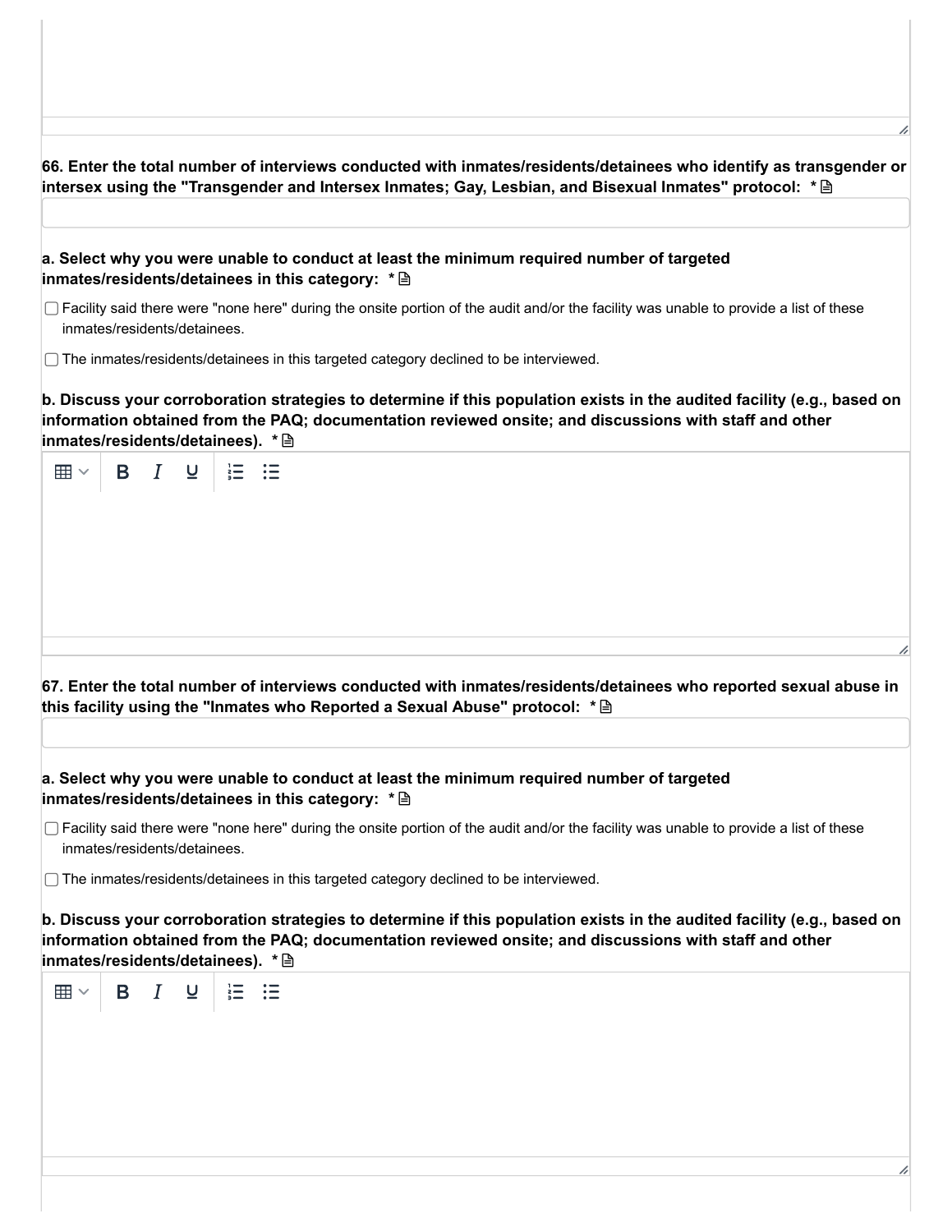| 68. Enter the total number of interviews conducted with inmates/residents/detainees who disclosed prior sexual   |  |
|------------------------------------------------------------------------------------------------------------------|--|
| victimization during risk screening using the "Inmates who Disclosed Sexual Victimization during Risk Screening" |  |
|                                                                                                                  |  |
|                                                                                                                  |  |

| a. Select why you were unable to conduct at least the minimum required number of targeted |  |
|-------------------------------------------------------------------------------------------|--|
| inmates/residents/detainees in this category: * A                                         |  |

 $\Box$  Facility said there were "none here" during the onsite portion of the audit and/or the facility was unable to provide a list of these inmates/residents/detainees.

The inmates/residents/detainees in this targeted category declined to be interviewed.

 $\boxplus$   $\vee$ 

B

 $\overline{I}$ 

 $\overline{a}$ 

 $\equiv$  :=

b. Discuss your corroboration strategies to determine if this population exists in the audited facility (e.g., based on **information obtained from the PAQ; documentation reviewed onsite; and discussions with staff and other inmates/residents/detainees). \***

| 囲 $\sim$                          |                              | $\mathsf{B}$ $I$           | $\underline{U}$ | $\frac{1}{3}$ |                                                                                                                                                                                                                                                                                                                                   |
|-----------------------------------|------------------------------|----------------------------|-----------------|---------------|-----------------------------------------------------------------------------------------------------------------------------------------------------------------------------------------------------------------------------------------------------------------------------------------------------------------------------------|
|                                   |                              |                            |                 |               |                                                                                                                                                                                                                                                                                                                                   |
|                                   |                              |                            |                 |               |                                                                                                                                                                                                                                                                                                                                   |
|                                   |                              |                            |                 |               | 69. Enter the total number of interviews conducted with inmates/residents/detainees who are or were ever placed in<br>segregated housing/isolation for risk of sexual victimization using the "Inmates Placed in Segregated Housing (for<br>Risk of Sexual Victimization/Who Allege to have Suffered Sexual Abuse)" protocol: * A |
|                                   |                              |                            |                 |               |                                                                                                                                                                                                                                                                                                                                   |
|                                   |                              |                            |                 |               | a. Select why you were unable to conduct at least the minimum required number of targeted<br>inmates/residents/detainees in this category: * <a></a>                                                                                                                                                                              |
|                                   | inmates/residents/detainees. |                            |                 |               | □ Facility said there were "none here" during the onsite portion of the audit and/or the facility was unable to provide a list of these                                                                                                                                                                                           |
|                                   |                              |                            |                 |               | □ The inmates/residents/detainees in this targeted category declined to be interviewed.                                                                                                                                                                                                                                           |
| inmates/residents/detainees). * A |                              |                            |                 |               | b. Discuss your corroboration strategies to determine if this population exists in the audited facility (e.g., based on<br>information obtained from the PAQ; documentation reviewed onsite; and discussions with staff and other                                                                                                 |
| $\boxplus$ $\vee$                 |                              | <b>B</b> <i>I</i> <b>U</b> |                 | $\equiv$      | 二三                                                                                                                                                                                                                                                                                                                                |
|                                   |                              |                            |                 |               |                                                                                                                                                                                                                                                                                                                                   |
|                                   |                              |                            |                 |               |                                                                                                                                                                                                                                                                                                                                   |
|                                   |                              |                            |                 |               |                                                                                                                                                                                                                                                                                                                                   |
|                                   |                              |                            |                 |               |                                                                                                                                                                                                                                                                                                                                   |
|                                   |                              |                            |                 |               |                                                                                                                                                                                                                                                                                                                                   |
|                                   |                              |                            |                 |               | 70. Provide any additional comments regarding selecting or interviewing targeted inmates/residents/detainees (e.g.,<br>any populations you oversampled, barriers to completing interviews):<br>₿                                                                                                                                  |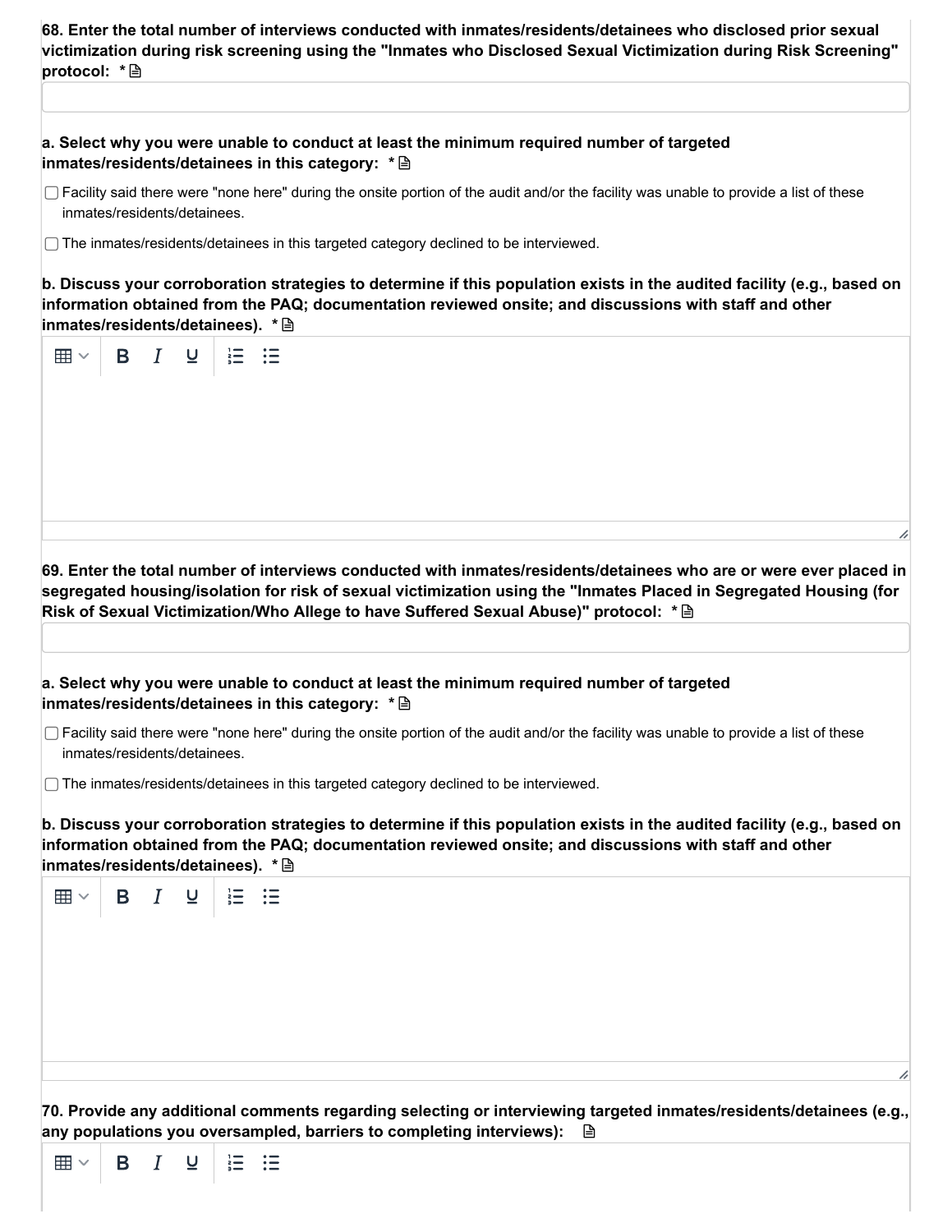Note: this text will be included in the audit report, please do not include any personally identifiable information or other *information that could compromise the confidentiality of any persons in the facility.*

# **Staff, Volunteer, and Contractor Interviews**

### Random Staff Interviews

**71. Enter the total number of RANDOM STAFF who were interviewed: \***

*Note: a single interview cannot be double counted as both a random and specialized staff interview.*

#### **72. Select which characteristics you considered when you selected RANDOM STAFF interviewees: (select all that apply) \***

|  |  |  |  |  |  | $\Box$ Length of tenure in the facility |
|--|--|--|--|--|--|-----------------------------------------|
|--|--|--|--|--|--|-----------------------------------------|

- □ Shift assignment
- Work assignment
- □ Rank (or equivalent)
- Other (e.g., gender, race, ethnicity, languages spoken)
- None

#### **If "Other," describe: \***

| ⊞ | B. |  |  | ;≔ |  |  |
|---|----|--|--|----|--|--|
|---|----|--|--|----|--|--|

#### **If "None," explain: \***

 $\equiv$  := 囲∨  $\mathsf B$  $\underline{\mathsf{U}}$  $\boldsymbol{I}$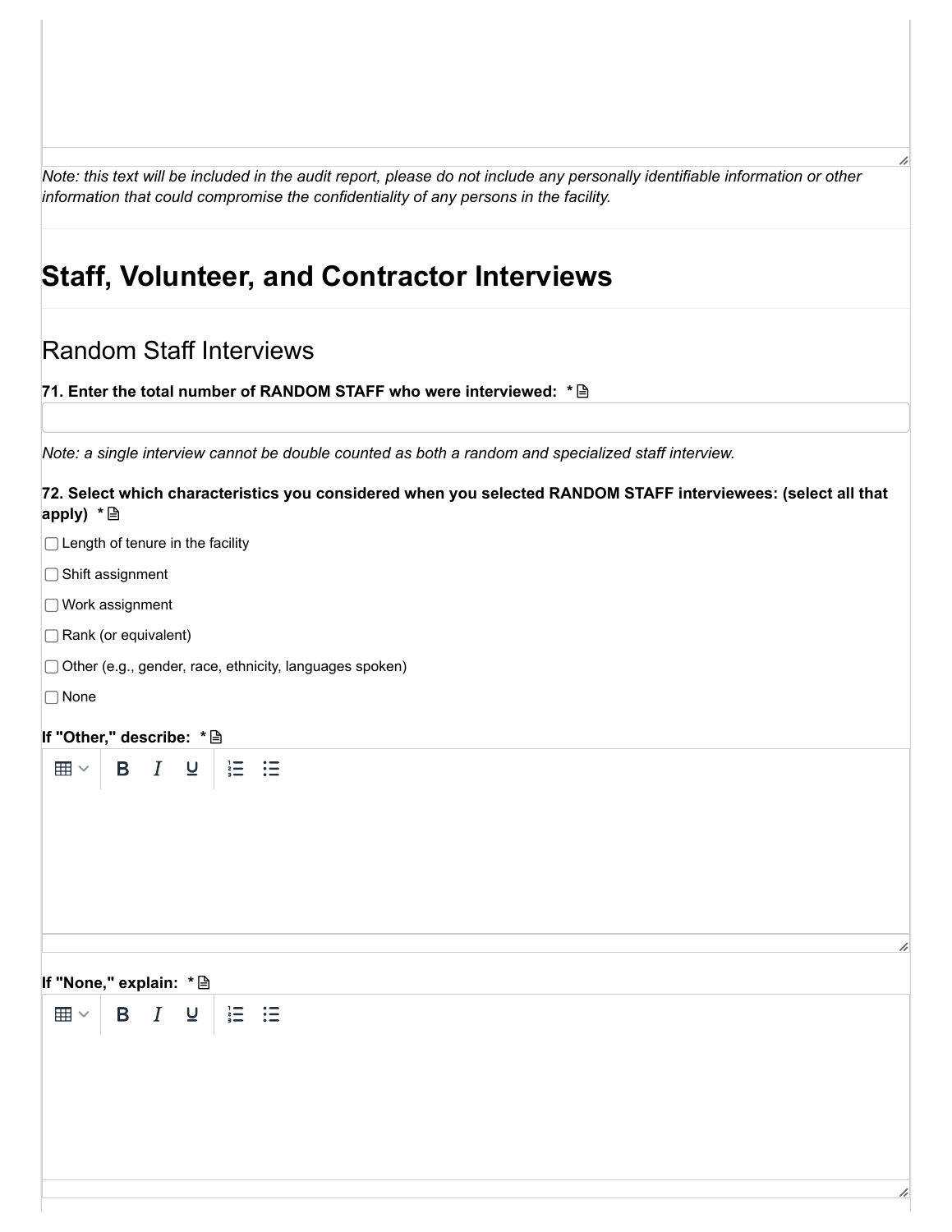| 73. Were you able to conduct the minimum number of RANDOM STAFF interviews? * A                                                                                                                                                                                                                   |
|---------------------------------------------------------------------------------------------------------------------------------------------------------------------------------------------------------------------------------------------------------------------------------------------------|
| $\bigcirc$ Yes                                                                                                                                                                                                                                                                                    |
| $\bigcirc$ No                                                                                                                                                                                                                                                                                     |
| a. Select the reason(s) why you were unable to conduct the minimum number of RANDOM STAFF interviews:<br>(select all that apply) $* \triangleq$                                                                                                                                                   |
| $\Box$ Too many staff declined to participate in interviews.                                                                                                                                                                                                                                      |
| □ Not enough staff employed by the facility to meet the minimum number of random staff interviews (Note: select this option if there<br>were not enough staff employed by the facility or not enough staff employed by the facility to interview for both random and<br>specialized staff roles). |
| □ Not enough staff available in the facility during the onsite portion of the audit to meet the minimum number of random staff interviews.                                                                                                                                                        |
| $\Box$ Other                                                                                                                                                                                                                                                                                      |
| b. Describe the steps you took to select additional RANDOM STAFF interviewees and why you were still unable to<br>meet the minimum number of random staff interviews: * <a></a>                                                                                                                   |
| B <i>I</i> ⊍<br>$\equiv$ $\equiv$<br>囲∨                                                                                                                                                                                                                                                           |
|                                                                                                                                                                                                                                                                                                   |
|                                                                                                                                                                                                                                                                                                   |
|                                                                                                                                                                                                                                                                                                   |
|                                                                                                                                                                                                                                                                                                   |
|                                                                                                                                                                                                                                                                                                   |
| h                                                                                                                                                                                                                                                                                                 |
|                                                                                                                                                                                                                                                                                                   |
| If "Other," explain: * A                                                                                                                                                                                                                                                                          |
| $\stackrel{?}{=}$<br>$\mathsf{B}$ $I$<br>$\overline{\mathsf{C}}$<br>這<br>囲∨                                                                                                                                                                                                                       |
|                                                                                                                                                                                                                                                                                                   |
|                                                                                                                                                                                                                                                                                                   |
|                                                                                                                                                                                                                                                                                                   |
|                                                                                                                                                                                                                                                                                                   |
|                                                                                                                                                                                                                                                                                                   |
|                                                                                                                                                                                                                                                                                                   |
| 74. Provide any additional comments regarding selecting or interviewing random staff (e.g., any populations you<br>oversampled, barriers to completing interviews, barriers to ensuring representation):<br>⊫                                                                                     |
| $I$ $\mathsf{u}$<br>【三】:三<br>Β<br>囲∨                                                                                                                                                                                                                                                              |
|                                                                                                                                                                                                                                                                                                   |
|                                                                                                                                                                                                                                                                                                   |
|                                                                                                                                                                                                                                                                                                   |
|                                                                                                                                                                                                                                                                                                   |
|                                                                                                                                                                                                                                                                                                   |
|                                                                                                                                                                                                                                                                                                   |
| h                                                                                                                                                                                                                                                                                                 |
| Note: this text will be included in the audit report, please do not include any personally identifiable information or other<br>information that could compromise the confidentiality of any persons in the facility.                                                                             |
|                                                                                                                                                                                                                                                                                                   |
|                                                                                                                                                                                                                                                                                                   |
|                                                                                                                                                                                                                                                                                                   |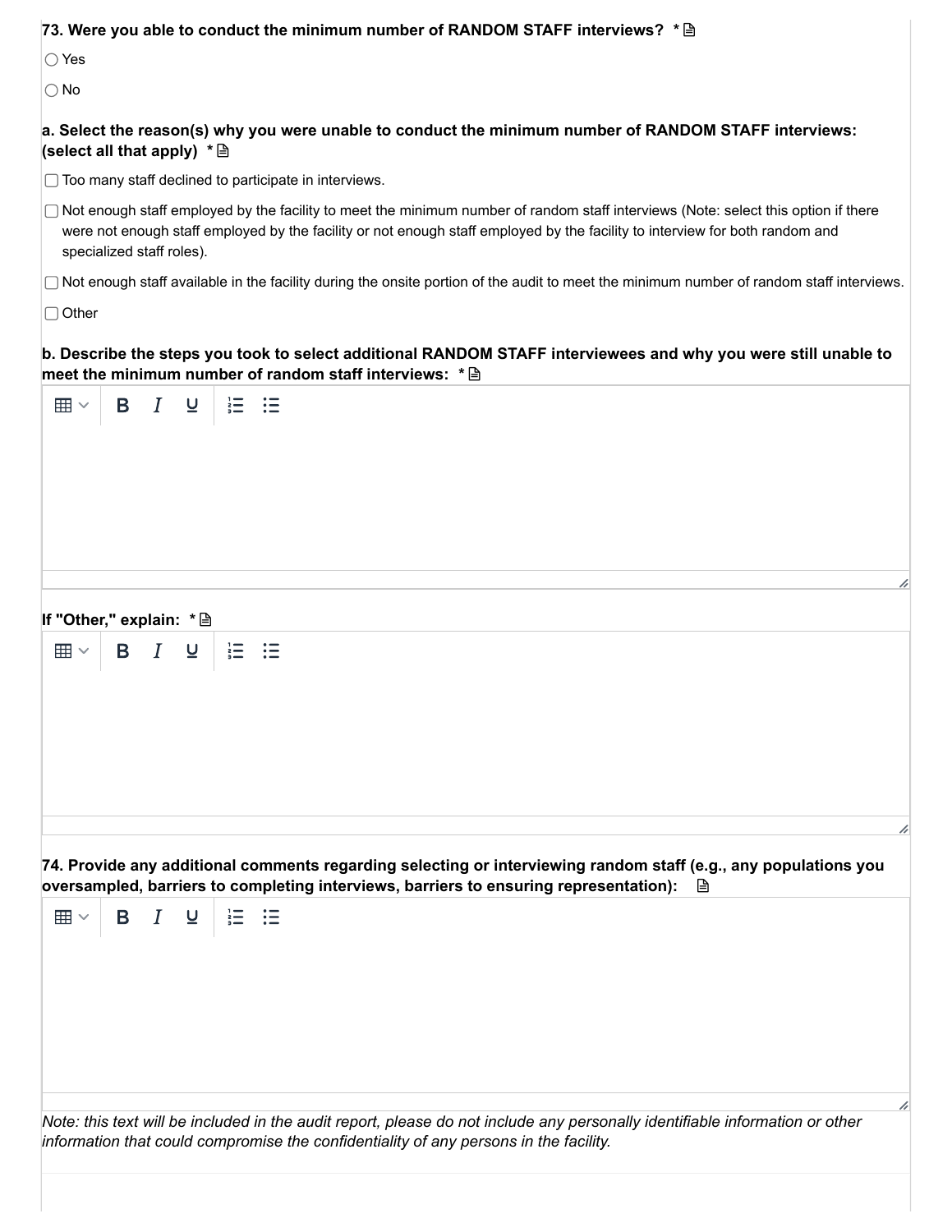### Specialized Staff, Volunteers, and Contractor Interviews

Staff in some facilities may be responsible for more than one of the specialized staff duties. Therefore, more than one interview protocol may apply to an interview with a single staff member and that information would satisfy multiple specialized staff interview requirements.

75. Enter the total number of staff in a SPECIALIZED STAFF role who were interviewed (excluding volunteers and **contractors): \***

|                         |                     |              |                   | 76. Were you able to interview the Agency Head? * <                                                                |  |  |  |  |  |   |
|-------------------------|---------------------|--------------|-------------------|--------------------------------------------------------------------------------------------------------------------|--|--|--|--|--|---|
| $\bigcirc$ Yes          |                     |              |                   |                                                                                                                    |  |  |  |  |  |   |
| $\bigcirc$ No           |                     |              |                   |                                                                                                                    |  |  |  |  |  |   |
|                         |                     |              |                   | a. Explain why it was not possible to interview the Agency Head: * <                                               |  |  |  |  |  |   |
| $\boxplus$ $\checkmark$ | <b>B</b> <i>I</i> ⊎ |              | $\equiv$ $\equiv$ |                                                                                                                    |  |  |  |  |  |   |
|                         |                     |              |                   |                                                                                                                    |  |  |  |  |  |   |
|                         |                     |              |                   |                                                                                                                    |  |  |  |  |  |   |
|                         |                     |              |                   |                                                                                                                    |  |  |  |  |  |   |
|                         |                     |              |                   |                                                                                                                    |  |  |  |  |  |   |
|                         |                     |              |                   |                                                                                                                    |  |  |  |  |  | h |
|                         |                     |              |                   | 77. Were you able to interview the Warden/Facility Director/Superintendent or their designee? * <                  |  |  |  |  |  |   |
| $\bigcirc$ Yes          |                     |              |                   |                                                                                                                    |  |  |  |  |  |   |
| $\bigcirc$ No           |                     |              |                   |                                                                                                                    |  |  |  |  |  |   |
|                         |                     |              |                   | a. Explain why it was not possible to interview the Warden/Facility Director/Superintendent or their designee: * < |  |  |  |  |  |   |
| $\boxplus$ $\vee$       | B $I$ $Q$           |              |                   | 這 這                                                                                                                |  |  |  |  |  |   |
|                         |                     |              |                   |                                                                                                                    |  |  |  |  |  |   |
|                         |                     |              |                   |                                                                                                                    |  |  |  |  |  |   |
|                         |                     |              |                   |                                                                                                                    |  |  |  |  |  |   |
|                         |                     |              |                   |                                                                                                                    |  |  |  |  |  |   |
|                         |                     |              |                   |                                                                                                                    |  |  |  |  |  | h |
|                         |                     |              |                   | 78. Were you able to interview the PREA Coordinator? * <                                                           |  |  |  |  |  |   |
| $\bigcirc$ Yes          |                     |              |                   |                                                                                                                    |  |  |  |  |  |   |
| $\bigcirc$ No           |                     |              |                   |                                                                                                                    |  |  |  |  |  |   |
|                         |                     |              |                   | a. Explain why it was not possible to interview the PREA Coordinator: * <a></a>                                    |  |  |  |  |  |   |
| $\boxplus$ $\vee$       | $\mathsf{B}$ $I$    | $\mathbf{u}$ | $\equiv$          | 這                                                                                                                  |  |  |  |  |  |   |
|                         |                     |              |                   |                                                                                                                    |  |  |  |  |  |   |
|                         |                     |              |                   |                                                                                                                    |  |  |  |  |  |   |
|                         |                     |              |                   |                                                                                                                    |  |  |  |  |  |   |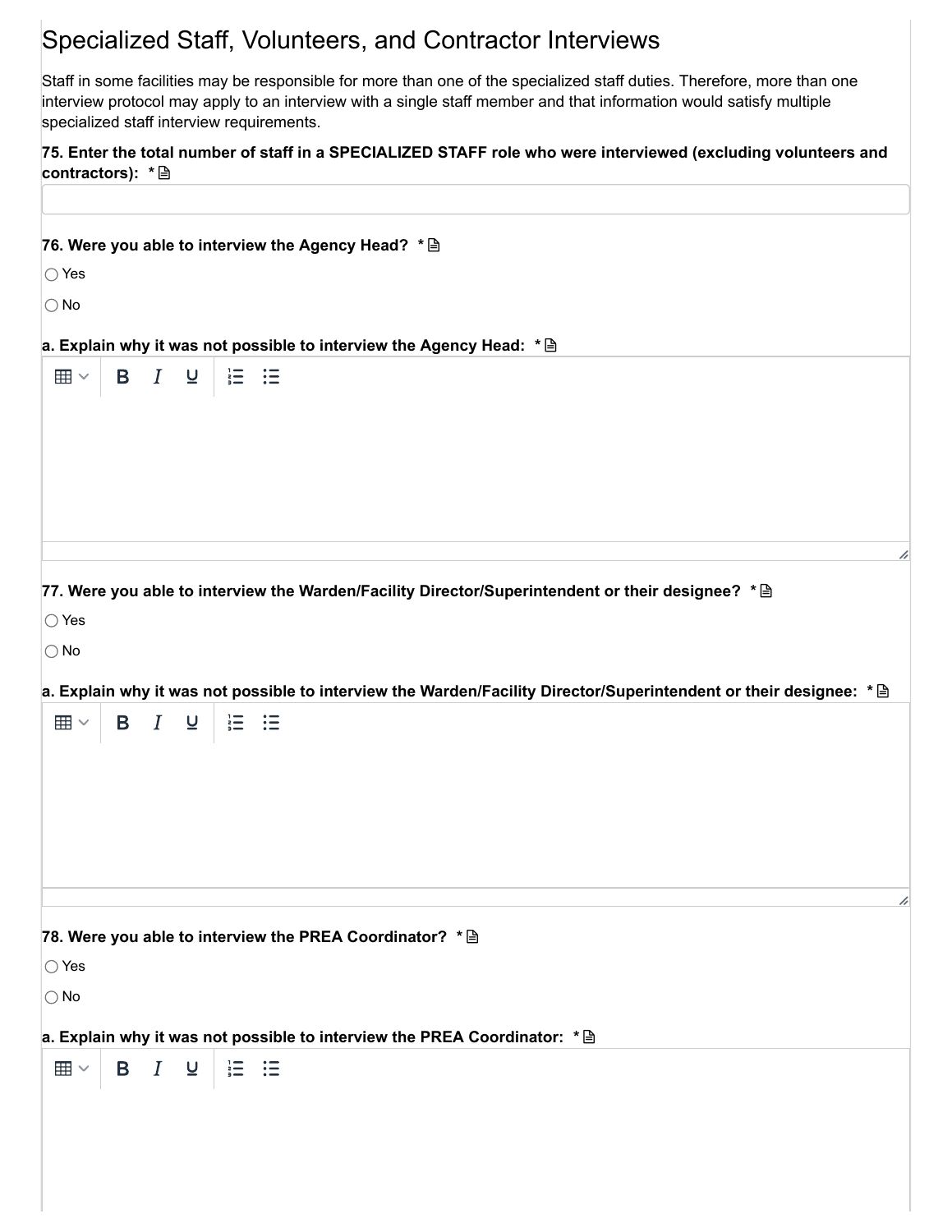#### **79. Were you able to interview the PREA Compliance Manager? \***

 $\bigcirc$  Yes

 $\bigcirc$  No

NA (NA if the agency is a single facility agency or is otherwise not required to have a PREA Compliance Manager per the Standards)

#### **a. Explain why it was not possible to interview the PREA Compliance Manager: \***

| В<br>Ι<br>$\underline{\mathsf{u}}$<br>$\boxplus$ $\checkmark$<br>≔                                                                                                          |
|-----------------------------------------------------------------------------------------------------------------------------------------------------------------------------|
|                                                                                                                                                                             |
|                                                                                                                                                                             |
|                                                                                                                                                                             |
|                                                                                                                                                                             |
|                                                                                                                                                                             |
|                                                                                                                                                                             |
| 80. Select which SPECIALIZED STAFF roles were interviewed as part of this audit from the list below: (select all that<br>apply) $*$ $\Box$                                  |
| □ Agency contract administrator                                                                                                                                             |
| Intermediate or higher-level facility staff responsible for conducting and documenting unannounced rounds to identify and deter staff<br>sexual abuse and sexual harassment |
| $\Box$ Line staff who supervise youthful inmates (if applicable)                                                                                                            |
| $\Box$ Education and program staff who work with youthful inmates (if applicable)                                                                                           |
| $\Box$ Medical staff                                                                                                                                                        |
| $\Box$ Mental health staff                                                                                                                                                  |
| $\Box$ Non-medical staff involved in cross-gender strip or visual searches                                                                                                  |
| □ Administrative (human resources) staff                                                                                                                                    |
| ◯ Sexual Assault Forensic Examiner (SAFE) or Sexual Assault Nurse Examiner (SANE) staff                                                                                     |
| $\Box$ Investigative staff responsible for conducting administrative investigations                                                                                         |
| $\Box$ Investigative staff responsible for conducting criminal investigations                                                                                               |
| Staff who perform screening for risk of victimization and abusiveness                                                                                                       |
| $\Box$ Staff who supervise inmates in segregated housing/residents in isolation                                                                                             |
| Staff on the sexual abuse incident review team                                                                                                                              |
| $\Box$ Designated staff member charged with monitoring retaliation                                                                                                          |
| First responders, both security and non-security staff                                                                                                                      |
| $\Box$ Intake staff                                                                                                                                                         |
| $\Box$ Other                                                                                                                                                                |
| If "Other," provide additional specialized staff roles interviewed: * A                                                                                                     |
| $\boxplus$ $\checkmark$<br>$\underline{\mathsf{u}}$<br>這<br>В<br>$\boldsymbol{I}$<br>這                                                                                      |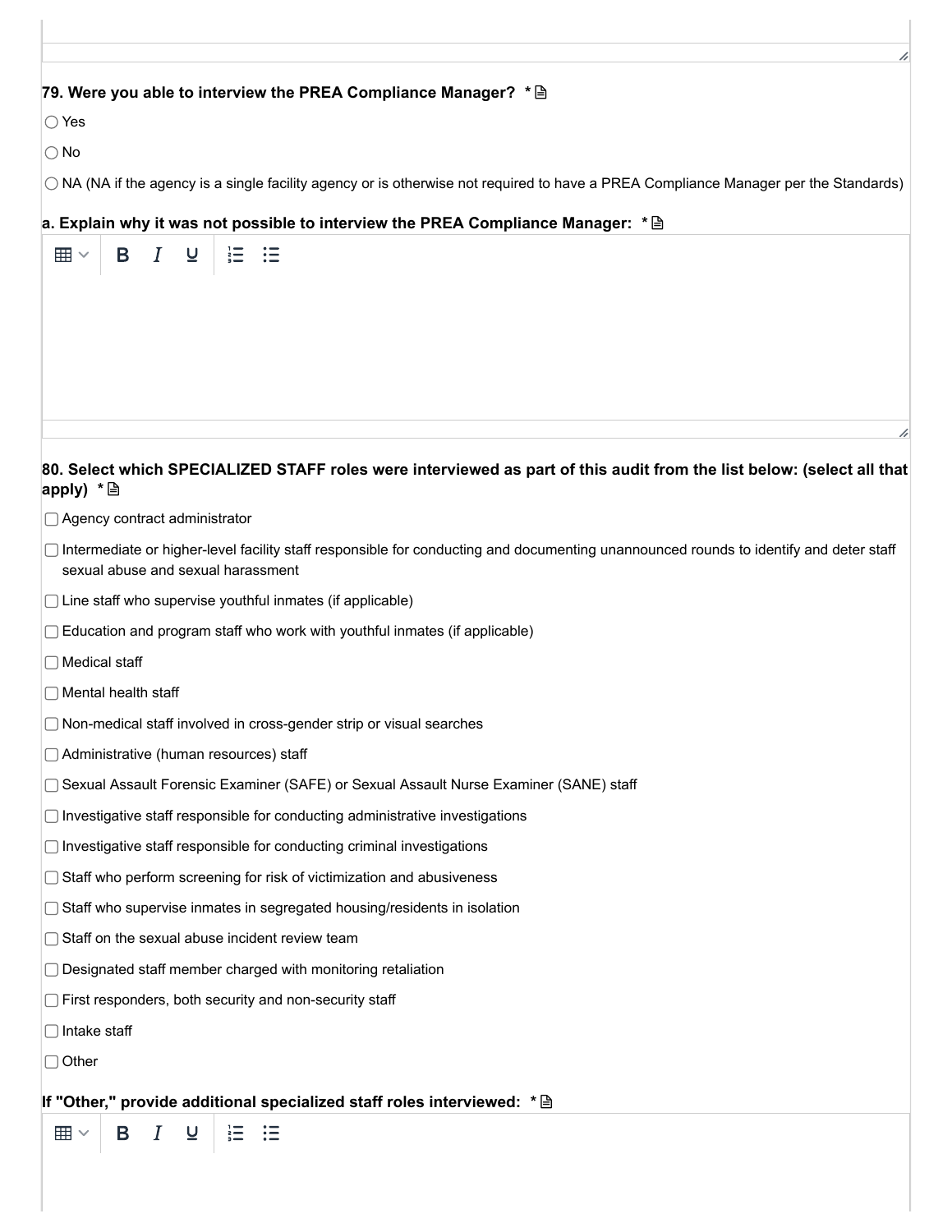| Note: do not include volunteers and contractors                                                                                                       |
|-------------------------------------------------------------------------------------------------------------------------------------------------------|
| 81. Did you interview VOLUNTEERS who may have contact with inmates/residents/detainees in this facility? * A                                          |
| $\bigcirc$ Yes                                                                                                                                        |
| $\bigcirc$ No                                                                                                                                         |
| a. Enter the total number of VOLUNTEERS who were interviewed: * <a></a>                                                                               |
|                                                                                                                                                       |
| b. Select which specialized VOLUNTEER role(s) were interviewed as part of this audit from the list below: (select all<br>that apply) $*$ $\triangleq$ |
| □ Education/programming                                                                                                                               |
| $\Box$ Medical/dental                                                                                                                                 |
| □ Mental health/counseling                                                                                                                            |
| $\Box$ Religious                                                                                                                                      |
| $\Box$ Other                                                                                                                                          |
| 82. Did you interview CONTRACTORS who may have contact with inmates/residents/detainees in this facility? * A                                         |
| $\bigcirc$ Yes                                                                                                                                        |
| $\bigcirc$ No                                                                                                                                         |
| a. Enter the total number of CONTRACTORS who were interviewed: * <a></a>                                                                              |
| b. Select which specialized CONTRACTOR role(s) were interviewed as part of this audit from the list below: (select<br>all that apply) $* \triangleq$  |
| □ Security/detention                                                                                                                                  |
| □ Education/programming                                                                                                                               |
| □ Medical/dental                                                                                                                                      |
| □ Food service                                                                                                                                        |
| □ Maintenance/construction                                                                                                                            |
| $\Box$ Other                                                                                                                                          |
| 83. Provide any additional comments regarding selecting or interviewing specialized staff.<br>₿                                                       |
| 這 這<br>$I$ $\cup$<br>$\boxplus$ $\checkmark$<br>Β                                                                                                     |
|                                                                                                                                                       |
|                                                                                                                                                       |
|                                                                                                                                                       |
|                                                                                                                                                       |
|                                                                                                                                                       |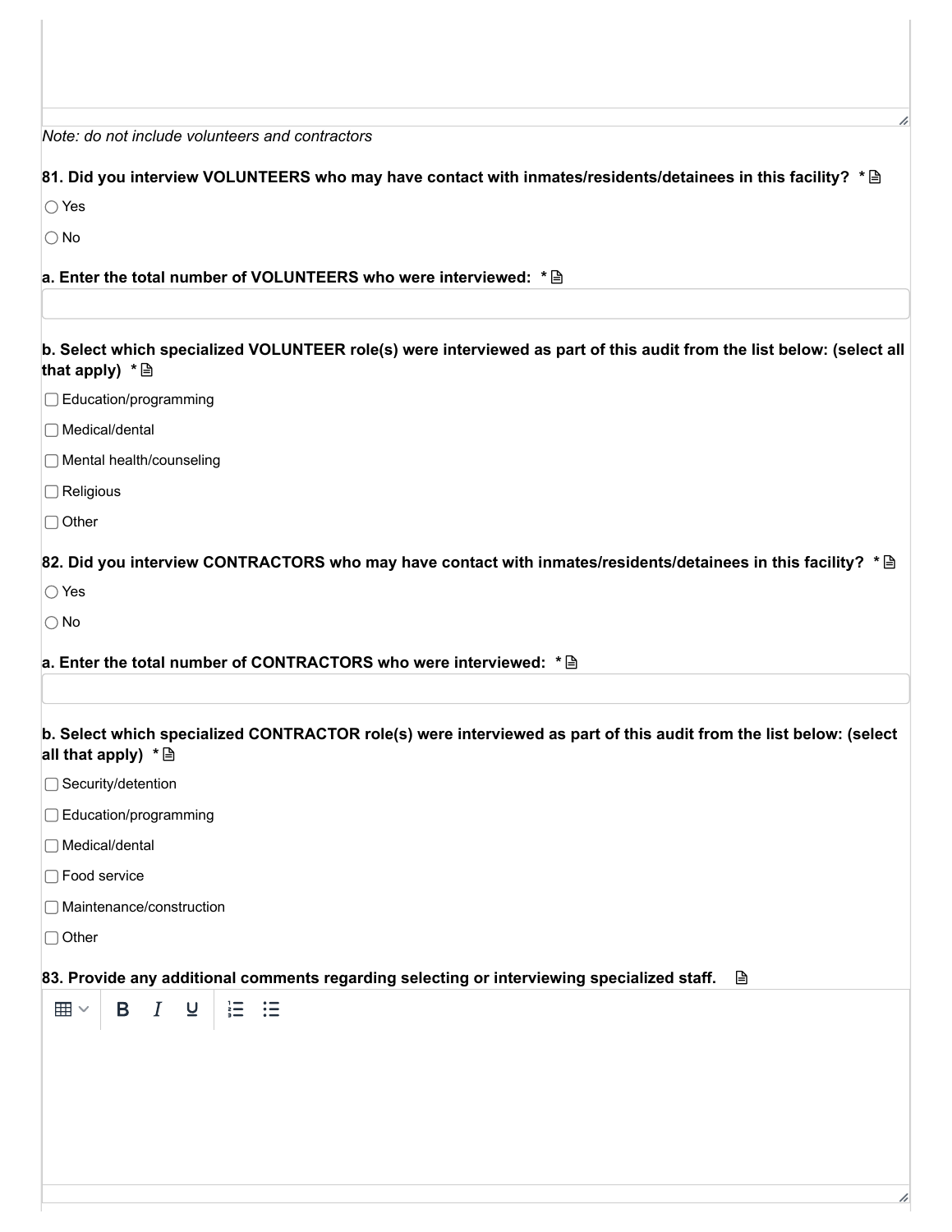Note: this text will be included in the audit report, please do not include any personally identifiable information or other *information that could compromise the confidentiality of any persons in the facility.*

# SITE REVIEW AND DOCUMENTATION SAMPLING

# **Site Review**

PREA Standard 115.401 (h) states, "The auditor shall have access to, and shall observe, all areas of the audited facilities." In order to meet the requirements in this Standard, the site review portion of the onsite audit must include a thorough examination of the entire facility. The site review is not a casual tour of the facility. It is an active, inquiring process that includes talking with staff and inmates to determine whether, and the extent to which, the audited facility's practices demonstrate compliance with the Standards. Note: discussions related to testing critical functions are expected to be included in the relevant Standard-specific overall determination narratives.

**84. Did you have access to all areas of the facility? \***

| $\bigcirc$ Yes             |  |       |                                                                                                             |  |
|----------------------------|--|-------|-------------------------------------------------------------------------------------------------------------|--|
| $\bigcirc$ No              |  |       |                                                                                                             |  |
|                            |  |       | a. Explain what areas of the facility you were unable to access and why: $* \mathbb{B}$                     |  |
| $\boxplus \vee$   B $I$ U  |  | 【三】:三 |                                                                                                             |  |
|                            |  |       |                                                                                                             |  |
|                            |  |       |                                                                                                             |  |
|                            |  |       |                                                                                                             |  |
|                            |  |       |                                                                                                             |  |
|                            |  |       |                                                                                                             |  |
|                            |  |       |                                                                                                             |  |
|                            |  |       | Was the site review an active, inquiring process that included the following:                               |  |
| instrument? $* \mathsf{B}$ |  |       | 85. Reviewing/examining all areas of the facility in accordance with the site review component of the audit |  |

◯ Yes

No

**a. Explain why the site review did not include reviewing/examining all areas of the facility: \***

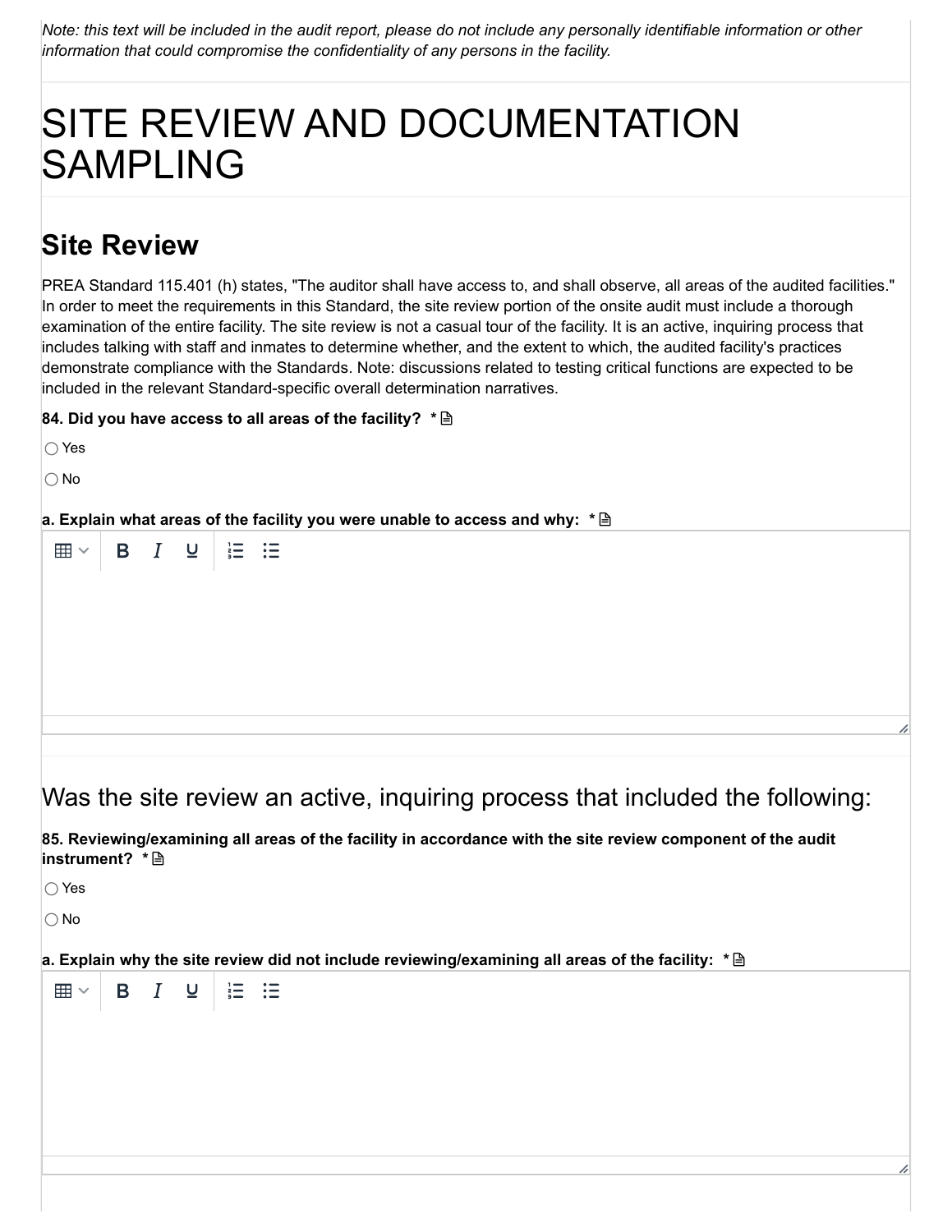| 86. Testing and/or observing all criticial functions in the facility in accordance with the site review component of the<br>audit instrument (e.g., intake process, risk screening process, PREA education)? * A           |
|----------------------------------------------------------------------------------------------------------------------------------------------------------------------------------------------------------------------------|
| $\bigcirc$ Yes                                                                                                                                                                                                             |
| $\bigcirc$ No                                                                                                                                                                                                              |
| a. Explain why the site review did not include testing and/or observing all critical functions in the facility: $* \mathbin{\triangle}$                                                                                    |
| <b>B</b> / 旦<br>$\equiv$ $\equiv$<br>$\boxplus$ $\vee$                                                                                                                                                                     |
| h<br>87. Informal conversations with inmates/residents/detainees during the site review (encouraged, not required)? * A<br>$\bigcirc$ Yes<br>$\bigcirc$ No                                                                 |
| 88. Informal conversations with staff during the site review (encouraged, not required)? * A                                                                                                                               |
| $\bigcirc$ Yes                                                                                                                                                                                                             |
| $\bigcirc$ No                                                                                                                                                                                                              |
| 89. Provide any additional comments regarding the site review (e.g., access to areas in the facility, observations,<br>tests of critical functions, or informal conversations).<br>B                                       |
| B <i>I</i> ⊍<br>$\stackrel{?}{=}$<br>$\boxplus$ $\vee$<br>三                                                                                                                                                                |
| h<br>Note: this text will be included in the audit report, please do not include any personally identifiable information or other<br>information that could compromise the confidentiality of any persons in the facility. |

# **Documentation Sampling**

Where there is a collection of records to review-such as staff, contractor, and volunteer training records; background check records; supervisory rounds logs; risk screening and intake processing records; inmate education records; medical files; and investigative files-auditors must self-select for review a representative sample of each type of record.

90. In addition to the proof documentation selected by the agency or facility and provided to you, did you also **conduct an auditor-selected sampling of documentation? \***

Yes

No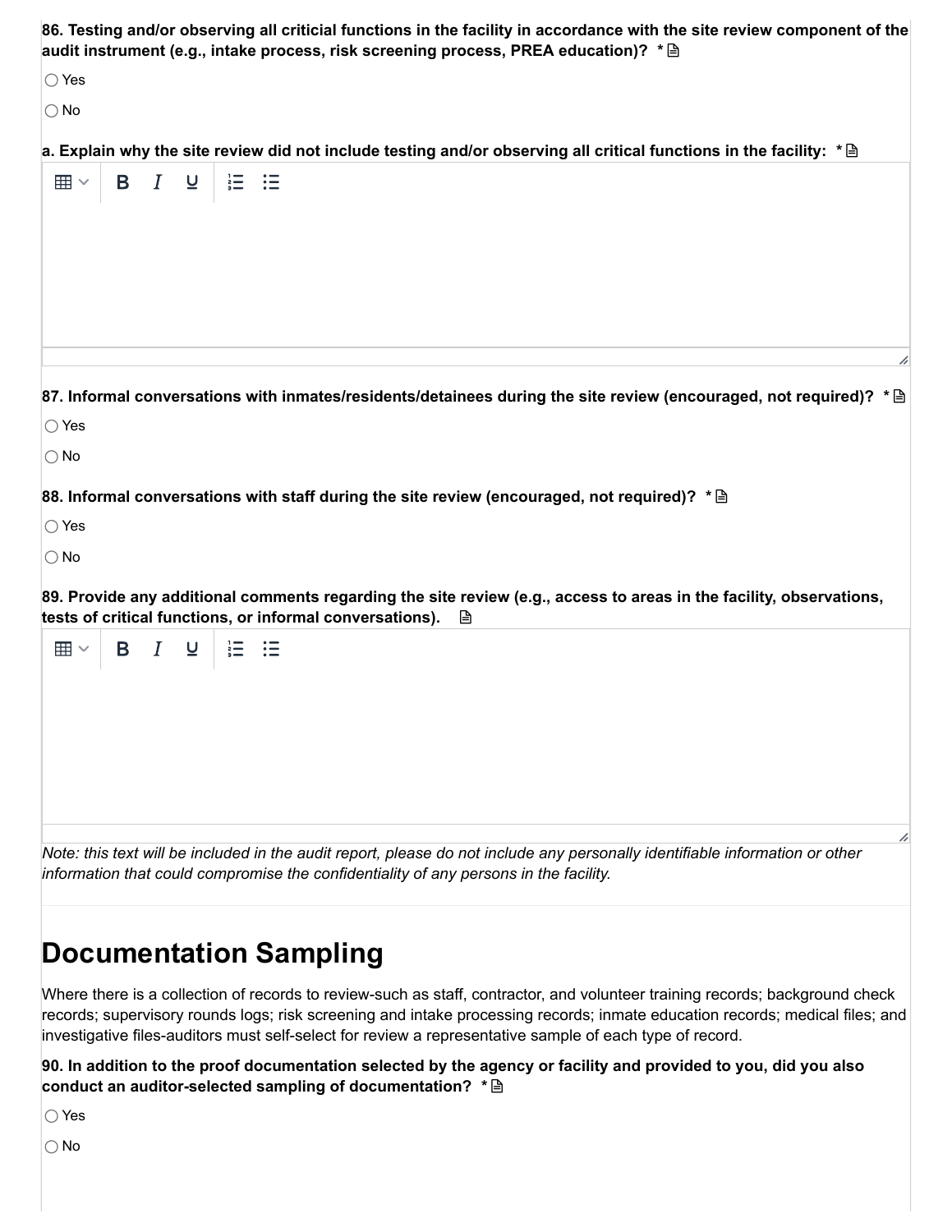| 91. Provide any additional comments regarding selecting additional documentation (e.g., any documentation you |  |
|---------------------------------------------------------------------------------------------------------------|--|
| oversampled, barriers to selecting additional documentation, etc.). <b>圖</b>                                  |  |

 $\overline{I}$  $\cup$  $\frac{1}{2}$ 用 B. 三三 Note: this text will be included in the audit report, please do not include any personally identifiable information or other *information that could compromise the confidentiality of any persons in the facility.*

# SEXUAL ABUSE AND SEXUAL HARASSMENT ALLEGATIONS AND INVESTIGATIONS IN THIS FACILITY

# **Sexual Abuse and Sexual Harassment Allegations and Investigations Overview**

Remember the number of allegations should be based on a review of all sources of allegations (e.g., hotline, third-party, grievances) and should not be based solely on the number of investigations conducted. Note: For question brevity, we use the term "inmate" in the following questions. Auditors should provide information on inmate-on-inmate, resident-on-resident, or detainee-on-detainee sexual abuse investigation files, as applicable to the facility type being audited.

#### **92. Total number of SEXUAL ABUSE allegations and investigations overview during the 12 months preceding the audit, by incident type: \***

Instructions: If you are unable to provide information for one or more of the fields below, enter an "X" in the field(s) where *information cannot be provided.*

|                                  | # of sexual abuse<br>allegations | # of criminal<br>investigations | # of administrative<br>investigations | # of allegations that<br>had both criminal and<br>administrative<br>investigations |
|----------------------------------|----------------------------------|---------------------------------|---------------------------------------|------------------------------------------------------------------------------------|
| Inmate-on-inmate<br>sexual abuse |                                  |                                 |                                       |                                                                                    |
| Staff-on-inmate<br>sexual abuse  |                                  |                                 |                                       |                                                                                    |
| Total                            |                                  |                                 |                                       |                                                                                    |

You indicated that you are unable to provide information for one or more of the fields above. Explain why this **information could not be provided. \***

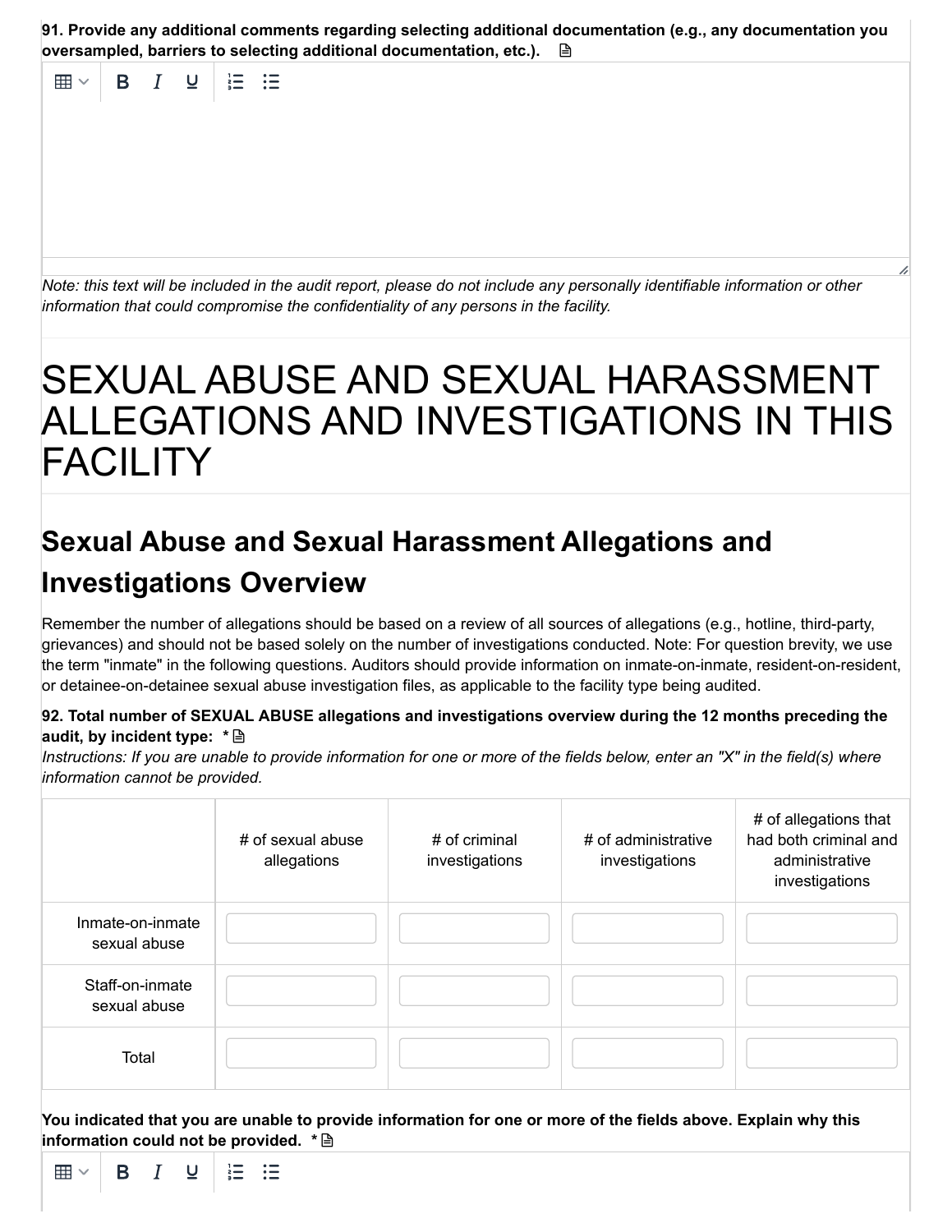#### **93. Total number of SEXUAL HARASSMENT allegations and investigations overview during the 12 months prceeding the audit, by incident type: \***

Instructions: If you are unable to provide information for one or more of the fields below, enter an "X" in the field(s) where *information cannot be provided.*

|                                       | Total number of<br>sexual harassment<br>allegations | # of criminal<br>investigations | # of administrative<br>investigations | # of allegations that<br>had both criminal and<br>administrative<br>investigations |
|---------------------------------------|-----------------------------------------------------|---------------------------------|---------------------------------------|------------------------------------------------------------------------------------|
| Inmate-on-inmate<br>sexual harassment |                                                     |                                 |                                       |                                                                                    |
| Staff-on-inmate<br>sexual harassment  |                                                     |                                 |                                       |                                                                                    |
| Total                                 |                                                     |                                 |                                       |                                                                                    |

You indicated that you are unable to provide information for one or more of the fields above. Explain why this **information could not be provided. \***



# **Sexual Abuse and Sexual Harassment Investigation Outcomes**

### Sexual Abuse Investigation Outcomes

Note: these counts should reflect where the investigation is currently (i.e., if a criminal investigation was referred for prosecution and resulted in a conviction, that investigation outcome should only appear in the count for "convicted.") Do not double count. Note: For question brevity, we use the term "inmate" in the following questions. Auditors should provide information on inmate-on-inmate, resident-on-resident, or detainee-on-detainee sexual abuse investigation files, as applicable to the facility type being audited.

**94. Criminal SEXUAL ABUSE investigation outcomes during the 12 months preceding the audit: \***Instructions: If you are unable to provide information for one or more of the fields below, enter an "X" in the field(s) where *information cannot be provided.*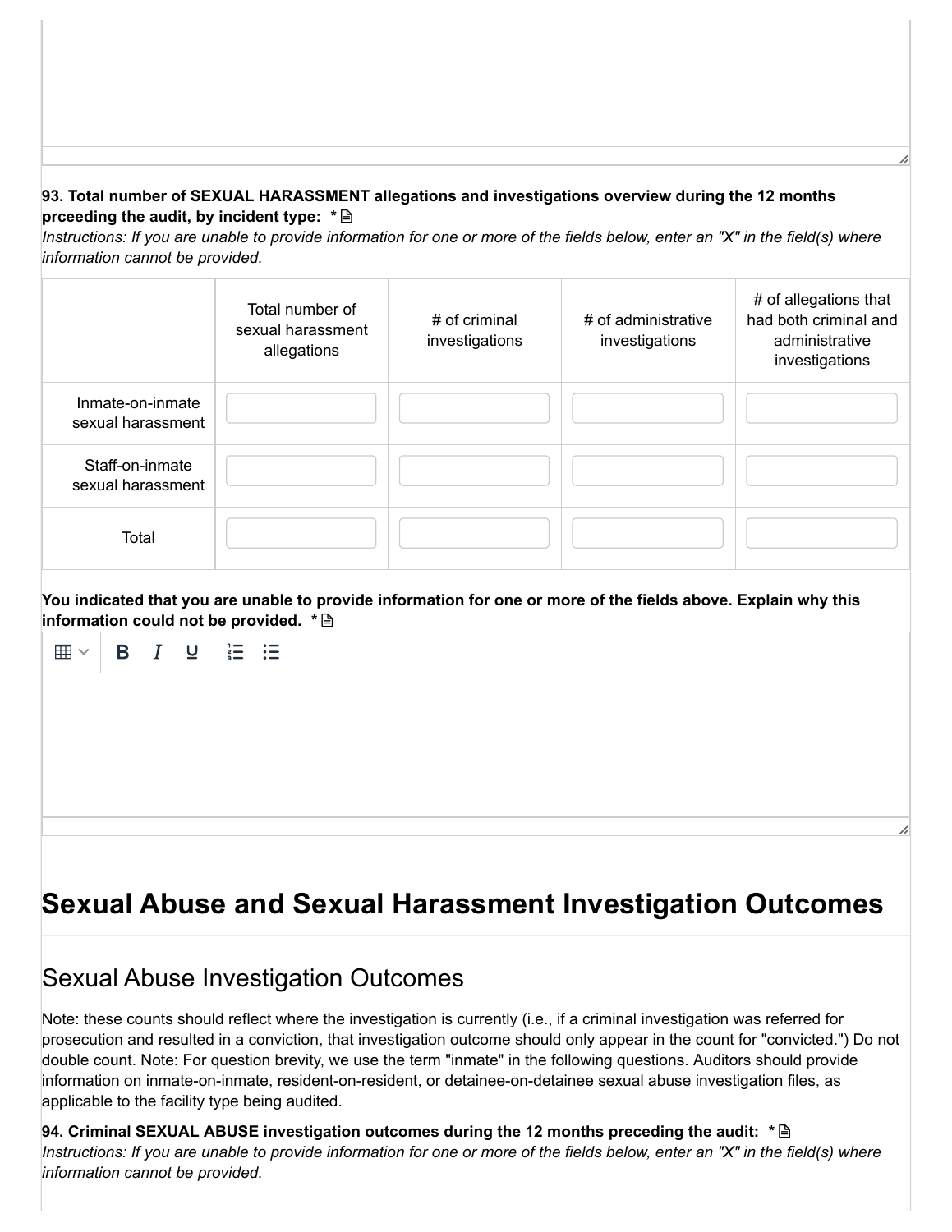|                                      | Ongoing | Referred for<br>Prosecution | Indicted/Court<br>Case Filed | Convicted/Adjudicated<br>Acquitted |
|--------------------------------------|---------|-----------------------------|------------------------------|------------------------------------|
| Inmate-on-<br>inmate sexual<br>abuse |         |                             |                              |                                    |
| Staff-on-inmate<br>sexual abuse      |         |                             |                              |                                    |
| Total                                |         |                             |                              |                                    |

You indicated that you are unable to provide information for one or more of the fields above. Explain why this **information could not be provided. \***

|  |  | . . |  |  |  |  |  |  |
|--|--|-----|--|--|--|--|--|--|
|  |  |     |  |  |  |  |  |  |
|  |  |     |  |  |  |  |  |  |
|  |  |     |  |  |  |  |  |  |
|  |  |     |  |  |  |  |  |  |
|  |  |     |  |  |  |  |  |  |
|  |  |     |  |  |  |  |  |  |
|  |  |     |  |  |  |  |  |  |
|  |  |     |  |  |  |  |  |  |
|  |  |     |  |  |  |  |  |  |

#### **95. Administrative SEXUAL ABUSE investigation outcomes during the 12 months preceding the audit: \***

Instructions: If you are unable to provide information for one or more of the fields below, enter an "X" in the field(s) where *information cannot be provided.*

|                                  | Ongoing | Unfounded | Unsubstantiated | Substantiated |
|----------------------------------|---------|-----------|-----------------|---------------|
| Inmate-on-inmate<br>sexual abuse |         |           |                 |               |
| Staff-on-inmate<br>sexual abuse  |         |           |                 |               |
| Total                            |         |           |                 |               |

You indicated that you are unable to provide information for one or more of the fields above. Explain why this **information could not be provided. \***

| $\Box$ $\Box$ $\Box$ $\Box$ $\Box$ $\Box$ |  |  | $\equiv$                                        |   |
|-------------------------------------------|--|--|-------------------------------------------------|---|
|                                           |  |  |                                                 |   |
|                                           |  |  |                                                 |   |
|                                           |  |  |                                                 |   |
|                                           |  |  |                                                 |   |
|                                           |  |  |                                                 |   |
|                                           |  |  |                                                 | h |
|                                           |  |  |                                                 |   |
|                                           |  |  |                                                 |   |
|                                           |  |  | <b>Sexual Harassment Investigation Outcomes</b> |   |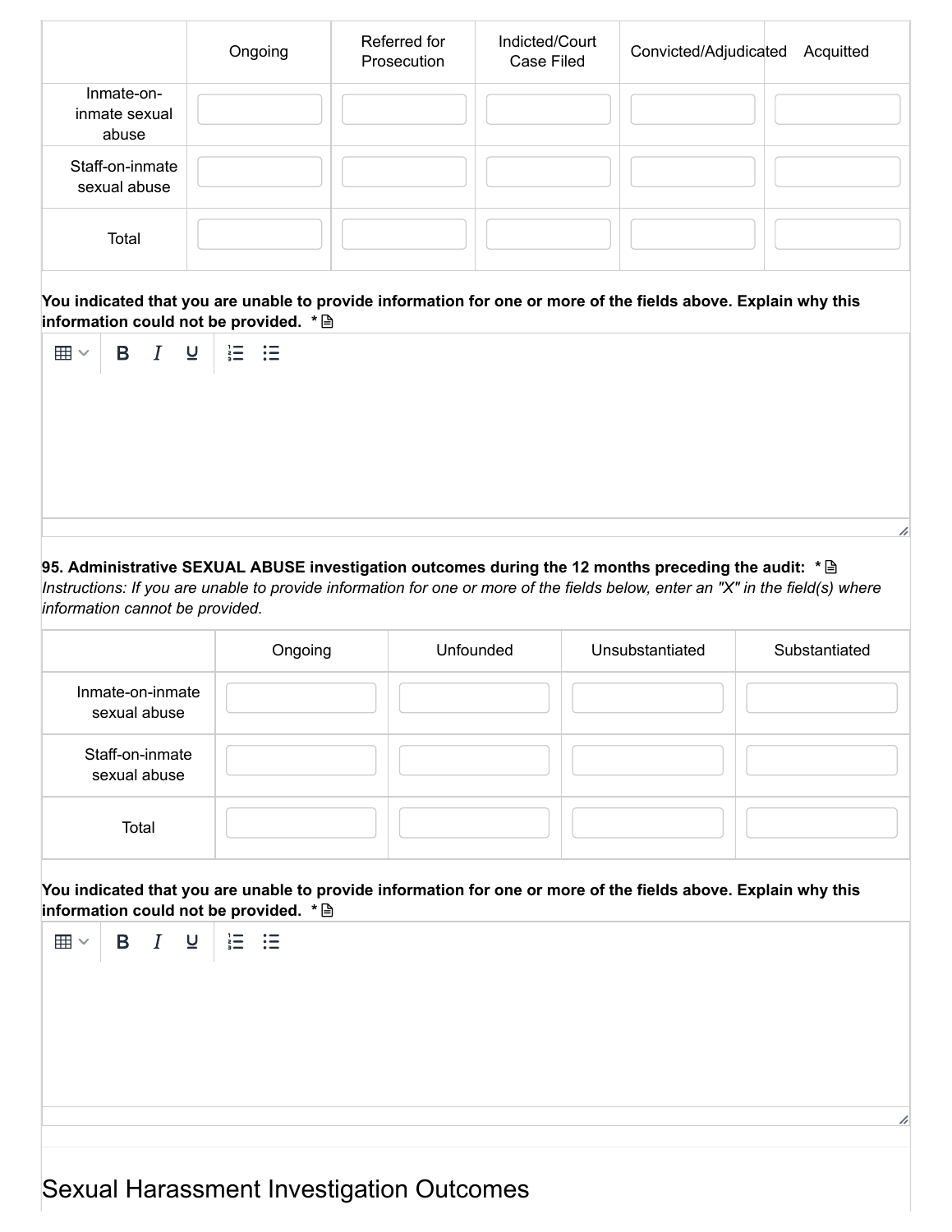Note: these counts should reflect where the investigation is currently. Do not double count. Note: For question brevity, we use the term "inmate" in the following questions. Auditors should provide information on inmate-on-inmate, resident-onresident, or detainee-on-detainee sexual harassment investigation files, as applicable to the facility type being audited.

**96. Criminal SEXUAL HARASSMENT investigation outcomes during the 12 months preceding the audit: \*** Instructions: If you are unable to provide information for one or more of the fields below, enter an "X" in the field(s) where *information cannot be provided.*

|                                           | Ongoing | Referred for<br>Prosecution | Indicted/Court<br><b>Case Filed</b> | Convicted/Adjudicated<br>Acquitted |
|-------------------------------------------|---------|-----------------------------|-------------------------------------|------------------------------------|
| Inmate-on-<br>inmate sexual<br>harassment |         |                             |                                     |                                    |
| Staff-on-inmate<br>sexual<br>harassment   |         |                             |                                     |                                    |
| Total                                     |         |                             |                                     |                                    |

#### You indicated that you are unable to provide information for one or more of the fields above. Explain why this **information could not be provided. \***

| $\boxplus$ $\vee$ |  | $B \quad I \quad \underline{\cup} \quad \underline{\vdots} \quad \underline{\vdots}$ |  |  |  |  |
|-------------------|--|--------------------------------------------------------------------------------------|--|--|--|--|
|                   |  |                                                                                      |  |  |  |  |
|                   |  |                                                                                      |  |  |  |  |
|                   |  |                                                                                      |  |  |  |  |
|                   |  |                                                                                      |  |  |  |  |
|                   |  |                                                                                      |  |  |  |  |
|                   |  |                                                                                      |  |  |  |  |

**97. Administrative SEXUAL HARASSMENT investigation outcomes during the 12 months preceding the audit: \*** Instructions: If you are unable to provide information for one or more of the fields below, enter an "X" in the field(s) where *information cannot be provided.*

|                                       | Ongoing | Unfounded | Unsubstantiated | Substantiated |
|---------------------------------------|---------|-----------|-----------------|---------------|
| Inmate-on-inmate<br>sexual harassment |         |           |                 |               |
| Staff-on-inmate<br>sexual harassment  |         |           |                 |               |
| Total                                 |         |           |                 |               |

You indicated that you are unable to provide information for one or more of the fields above. Explain why this **information could not be provided. \***

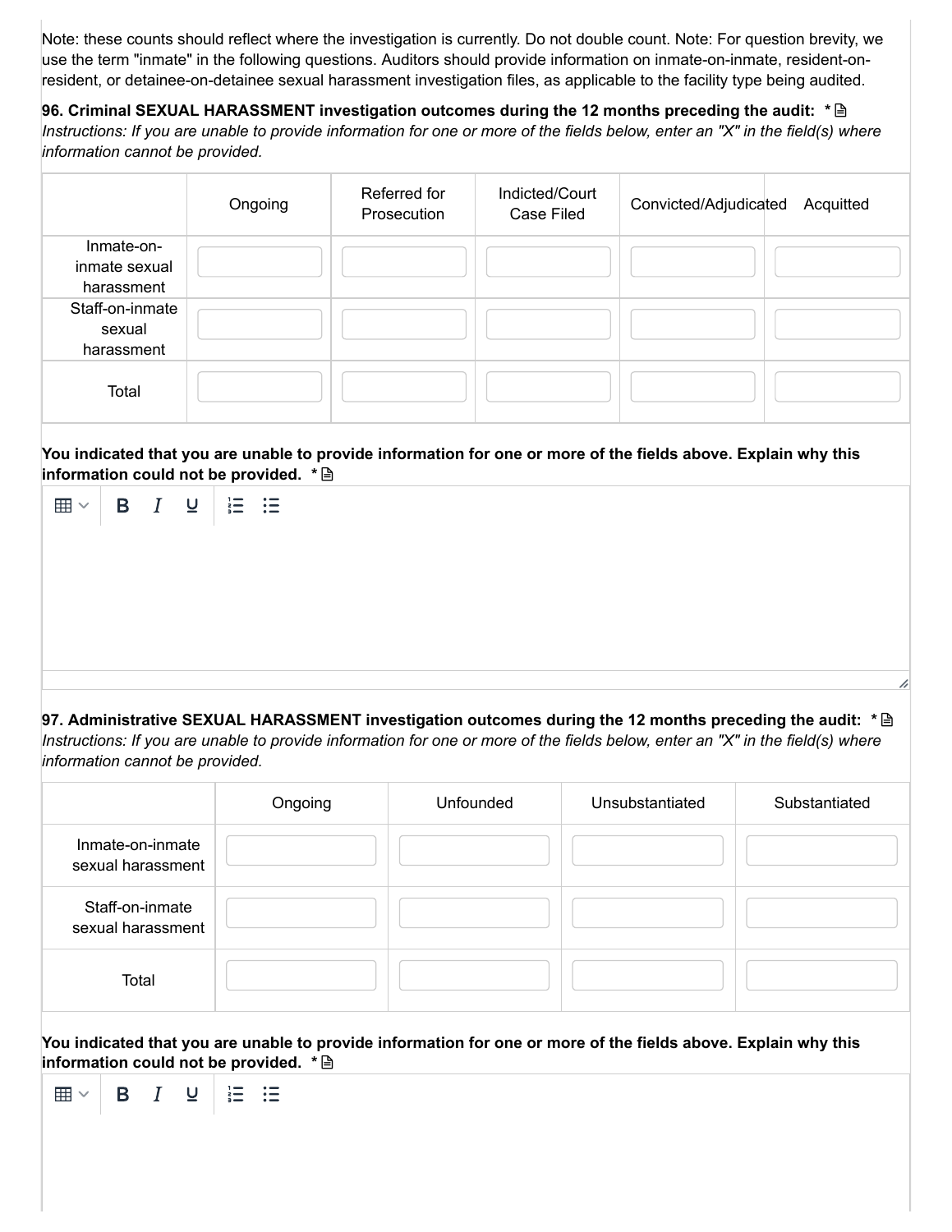# **Sexual Abuse and Sexual Harassment Investigation Files Selected for Review**

| Sexual Abuse Investigation Files Selected for Review |
|------------------------------------------------------|
|------------------------------------------------------|

**98. Enter the total number of SEXUAL ABUSE investigation files reviewed/sampled: \***

**a. Explain why you were unable to review any sexual abuse investigation files: \***

囲、  $B$   $I$  $\underline{U}$ 狂 狂

#### **99. Did your selection of SEXUAL ABUSE investigation files include a cross-section of criminal and/or administrative investigations by findings/outcomes? \***

Yes

No

 $\bigcirc$  NA (NA if you were unable to review any sexual abuse investigation files)

Inmate-on-inmate sexual abuse investigation files

**100. Enter the total number of INMATE-ON-INMATE SEXUAL ABUSE investigation files reviewed/sampled: \***

**101. Did your sample of INMATE-ON-INMATE SEXUAL ABUSE investigation files include criminal investigations? \*** 日

◯ Yes

 $\bigcap$  No

 $\bigcirc$  NA (NA if you were unable to review any inmate-on-inmate sexual abuse investigation files)

#### **102. Did your sample of INMATE-ON-INMATE SEXUAL ABUSE investigation files include administrative investigations? \***

∩ Yes

 $\bigcap$  No

 $\bigcirc$  NA (NA if you were unable to review any inmate-on-inmate sexual abuse investigation files)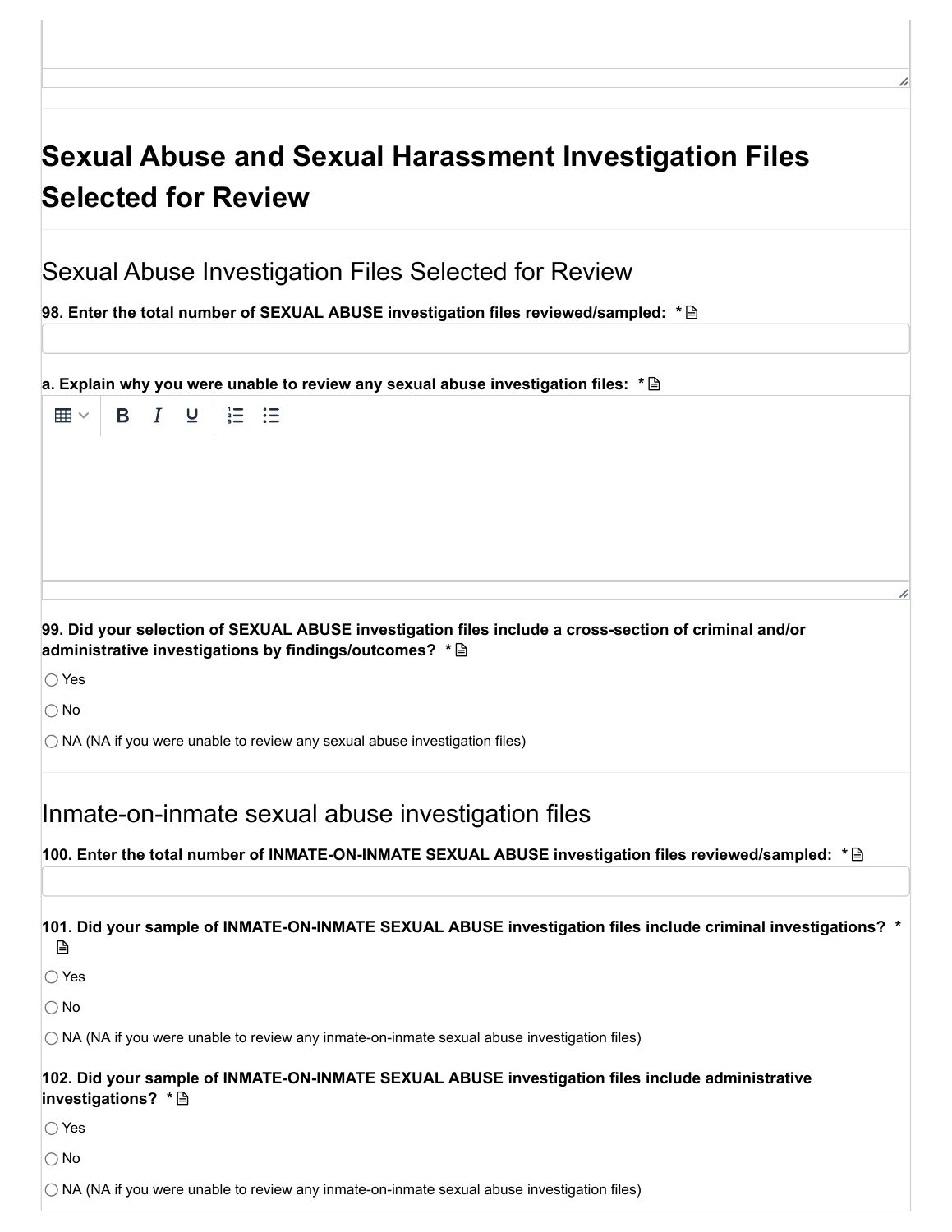| Staff-on-inmate sexual abuse investigation files<br>104. Did your sample of STAFF-ON-INMATE SEXUAL ABUSE investigation files include criminal investigations? *<br>$\bigcirc$ Yes<br>$\bigcirc$ No<br>$\bigcirc$ NA (NA if you were unable to review any staff-on-inmate sexual abuse investigation files)<br>105. Did your sample of STAFF-ON-INMATE SEXUAL ABUSE investigation files include administrative<br>investigations? * A<br>$\bigcirc$ Yes<br>$\bigcirc$ No<br>$\bigcirc$ NA (NA if you were unable to review any staff-on-inmate sexual abuse investigation files)<br>106. Enter the total number of SEXUAL HARASSMENT investigation files reviewed/sampled: * A<br>狂 狂<br>B I U<br>$\boxplus$ $\vee$<br>$\bigcirc$ Yes<br>$\bigcirc$ No<br>$\bigcirc$ NA (NA if you were unable to review any sexual harassment investigation files)<br>Inmate-on-inmate sexual harassment investigation files<br>108. Enter the total number of INMATE-ON-INMATE SEXUAL HARASSMENT investigation files reviewed/sampled: *<br>₿ |
|--------------------------------------------------------------------------------------------------------------------------------------------------------------------------------------------------------------------------------------------------------------------------------------------------------------------------------------------------------------------------------------------------------------------------------------------------------------------------------------------------------------------------------------------------------------------------------------------------------------------------------------------------------------------------------------------------------------------------------------------------------------------------------------------------------------------------------------------------------------------------------------------------------------------------------------------------------------------------------------------------------------------------------|
|                                                                                                                                                                                                                                                                                                                                                                                                                                                                                                                                                                                                                                                                                                                                                                                                                                                                                                                                                                                                                                |
|                                                                                                                                                                                                                                                                                                                                                                                                                                                                                                                                                                                                                                                                                                                                                                                                                                                                                                                                                                                                                                |
|                                                                                                                                                                                                                                                                                                                                                                                                                                                                                                                                                                                                                                                                                                                                                                                                                                                                                                                                                                                                                                |
|                                                                                                                                                                                                                                                                                                                                                                                                                                                                                                                                                                                                                                                                                                                                                                                                                                                                                                                                                                                                                                |
|                                                                                                                                                                                                                                                                                                                                                                                                                                                                                                                                                                                                                                                                                                                                                                                                                                                                                                                                                                                                                                |
|                                                                                                                                                                                                                                                                                                                                                                                                                                                                                                                                                                                                                                                                                                                                                                                                                                                                                                                                                                                                                                |
|                                                                                                                                                                                                                                                                                                                                                                                                                                                                                                                                                                                                                                                                                                                                                                                                                                                                                                                                                                                                                                |
|                                                                                                                                                                                                                                                                                                                                                                                                                                                                                                                                                                                                                                                                                                                                                                                                                                                                                                                                                                                                                                |
|                                                                                                                                                                                                                                                                                                                                                                                                                                                                                                                                                                                                                                                                                                                                                                                                                                                                                                                                                                                                                                |
| Sexual Harassment Investigation Files Selected for Review                                                                                                                                                                                                                                                                                                                                                                                                                                                                                                                                                                                                                                                                                                                                                                                                                                                                                                                                                                      |
|                                                                                                                                                                                                                                                                                                                                                                                                                                                                                                                                                                                                                                                                                                                                                                                                                                                                                                                                                                                                                                |
|                                                                                                                                                                                                                                                                                                                                                                                                                                                                                                                                                                                                                                                                                                                                                                                                                                                                                                                                                                                                                                |
| a. Explain why you were unable to review any sexual harassment investigation files: $* \mathbb{B}$                                                                                                                                                                                                                                                                                                                                                                                                                                                                                                                                                                                                                                                                                                                                                                                                                                                                                                                             |
|                                                                                                                                                                                                                                                                                                                                                                                                                                                                                                                                                                                                                                                                                                                                                                                                                                                                                                                                                                                                                                |
| 107. Did your selection of SEXUAL HARASSMENT investigation files include a cross-section of criminal and/or<br>administrative investigations by findings/outcomes? * <a></a>                                                                                                                                                                                                                                                                                                                                                                                                                                                                                                                                                                                                                                                                                                                                                                                                                                                   |
|                                                                                                                                                                                                                                                                                                                                                                                                                                                                                                                                                                                                                                                                                                                                                                                                                                                                                                                                                                                                                                |
|                                                                                                                                                                                                                                                                                                                                                                                                                                                                                                                                                                                                                                                                                                                                                                                                                                                                                                                                                                                                                                |
|                                                                                                                                                                                                                                                                                                                                                                                                                                                                                                                                                                                                                                                                                                                                                                                                                                                                                                                                                                                                                                |
| 109. Did your sample of INMATE-ON-INMATE SEXUAL HARASSMENT files include criminal investigations? ${}^* \mathop{\boxplus}$                                                                                                                                                                                                                                                                                                                                                                                                                                                                                                                                                                                                                                                                                                                                                                                                                                                                                                     |

ſ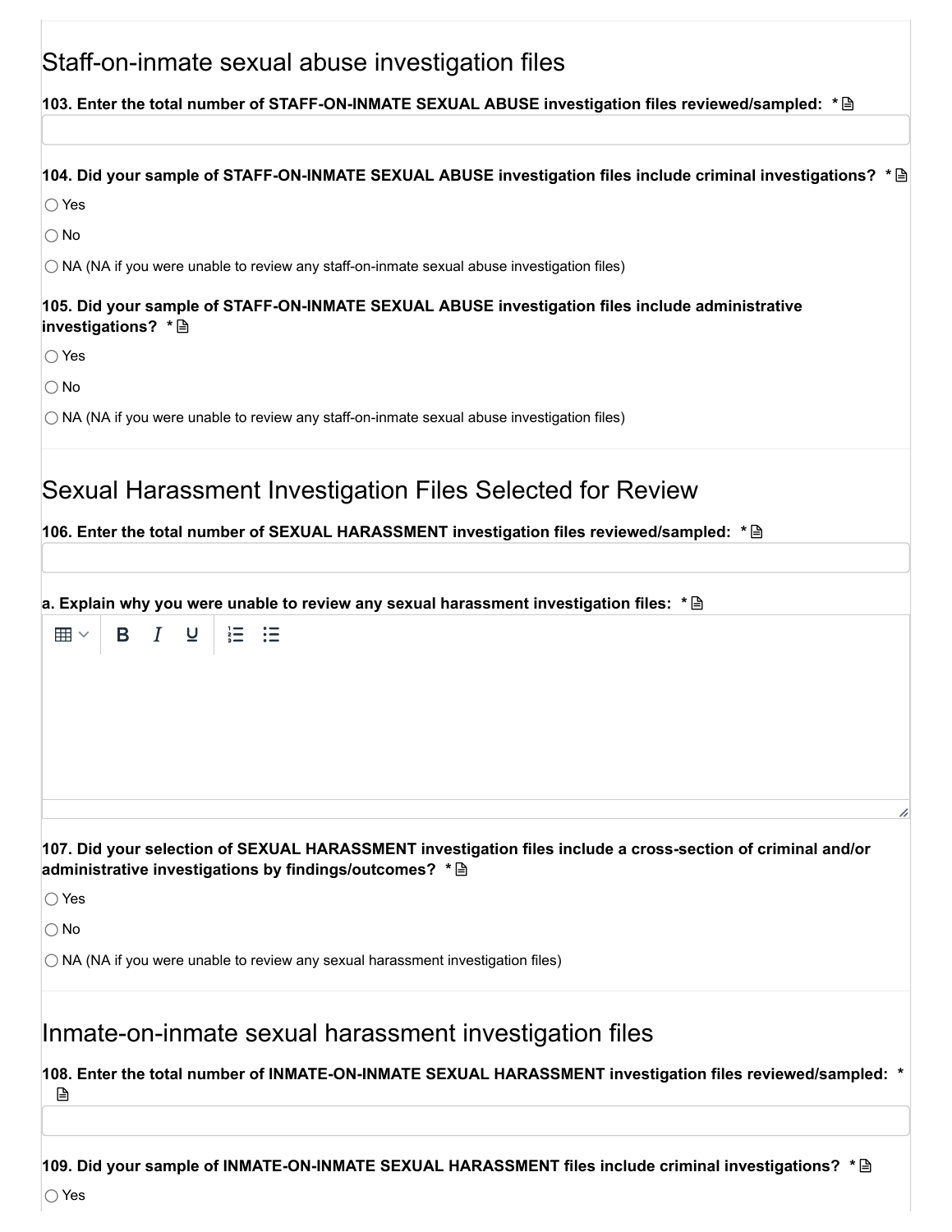○ No

 $\bigcirc$  NA (NA if you were unable to review any inmate-on-inmate sexual harassment investigation files)

#### **110. Did your sample of INMATE-ON-INMATE SEXUAL HARASSMENT investigation files include administrative investigations? \***

Yes

 $\bigcap$  No

 $\bigcirc$  NA (NA if you were unable to review any inmate-on-inmate sexual harassment investigation files)

### Staff-on-inmate sexual harassment investigation files

#### **111. Enter the total number of STAFF-ON-INMATE SEXUAL HARASSMENT investigation files reviewed/sampled: \***

#### **112. Did your sample of STAFF-ON-INMATE SEXUAL HARASSMENT investigation files include criminal investigations? \***

◯ Yes

 $\bigcap$  No

 $\bigcirc$  NA (NA if you were unable to review any staff-on-inmate sexual harassment investigation files)

#### **113. Did your sample of STAFF-ON-INMATE SEXUAL HARASSMENT investigation files include administrative investigations? \***

◯ Yes

No

 $\bigcirc$  NA (NA if you were unable to review any staff-on-inmate sexual harassment investigation files)

 $\overline{z}$  . The  $\overline{z}$ 

 $\Delta \sim 10^{-11}$ 

**114. Provide any additional comments regarding selecting and reviewing sexual abuse and sexual harassment investigation files.**

| Ź, |
|----|
|    |

Note: this text will be included in the audit report, please do not include any personally identifiable information or other *information that could compromise the confidentiality of any persons in the facility.*

# SUPPORT STAFF INFORMATION

IMPORTANT REMINDER: Lead auditors are required to include in their audit contracts and in their audit reports information on all other DOJ-certified PREA auditors and non-certified support staff who assisted the lead auditor during any phase of the PREA audit. For details on what information to include, refer to p. 6 and p. 66 of the PREA Auditor Handbook.

The following questions are about support staff. Please provide complete information about any assistance you received from any other DOJ-certified PREA auditors and/or non-certified support staff during each phase of this audit.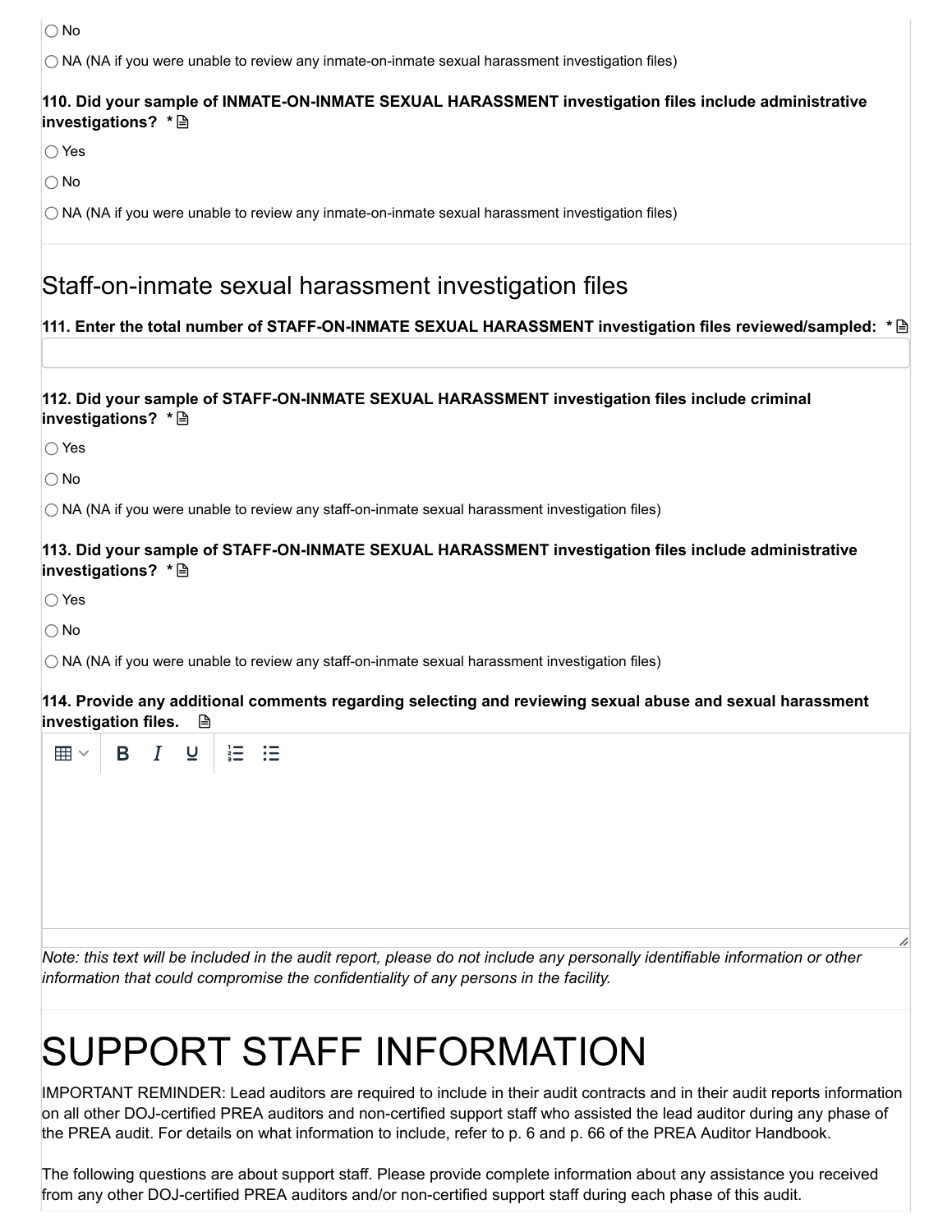# **DOJ-certified PREA Auditors Support Staff**

**115. Did you receive assistance from any DOJ-CERTIFIED PREA AUDITORS at any point during this audit? REMEMBER: the audit includes all activities from the pre-onsite through the post-onsite phases to the submission of the final report. Make sure you respond accordingly. \***

◯ Yes

 $\bigcap$  No

**a. Enter the TOTAL NUMBER OF DOJ-CERTIFIED PREA AUDITORS who provided assistance at any point during this audit: \***

**b. Did you receive assistance from any DOJ-CERTIFIED PREA AUDITORS during the PRE-ONSITE portion of this audit? \***

◯ Yes

 $\bigcap$  No

**Select all of the activities that DOJ-CERTIFIED PREA AUDITORS provided assistance with during the PRE-ONSITE portion of this audit: \***

Audit logistics

 $\Box$  Meeting or briefings with agency and/or facility staff

◯ Reviewing agency and/or facility policies, procedures, and supporting documentation

 $\Box$  Conducting interviews with staff (e.g., phone interviews with certain specialized staff)

Conducting interviews with external providers (e.g., law enforcement, SAFEs or SANEs, community-based organization(s) or victim advocates)

□ Other

#### **If "Other," describe: \***

**How many TOTAL HOURS did all other DOJ-CERTIFIED PREA AUDITORS spend on the PRE-ONSITE portion of this audit? \***

- $\bigcirc$  10 hours or less
- $\bigcirc$  11-20 hours
- $\bigcirc$  21-30 hours
- $\bigcirc$  31-40 hours
- $\bigcirc$  41-50 hours
- $\bigcirc$  51 or more hours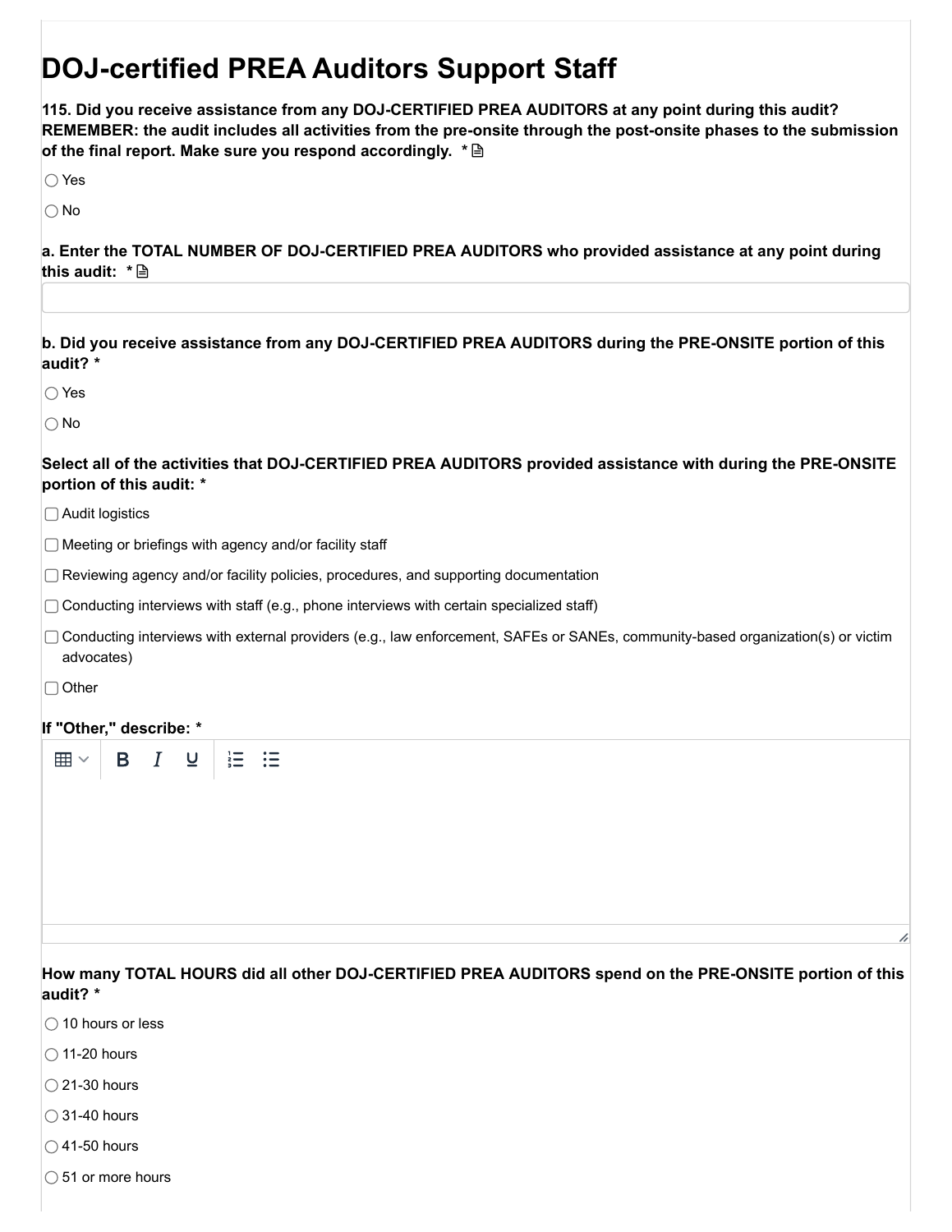| c. Did you receive assistance from any DOJ-CERTIFIED PREA AUDITORS during the ONSITE portion of this audit? *                                                                                                                             |
|-------------------------------------------------------------------------------------------------------------------------------------------------------------------------------------------------------------------------------------------|
| $\bigcirc$ Yes                                                                                                                                                                                                                            |
| $\bigcirc$ No                                                                                                                                                                                                                             |
| Select all of the activities that DOJ-CERTIFIED PREA AUDITORS provided assistance with during the ONSITE<br>portion of this audit: *                                                                                                      |
| $\Box$ Audit planning and logistics                                                                                                                                                                                                       |
| □ Meetings or briefings with agency and/or facility staff                                                                                                                                                                                 |
| $\Box$ Conducting all or some portion of the site review (tour), including testing of key systems and functions                                                                                                                           |
| $\Box$ Reviewing agency and/or facility policies, procedures, and supporting documentation                                                                                                                                                |
| □ Conducting interviews with inmates/residents/detainees                                                                                                                                                                                  |
| $\Box$ Conducting interviews with staff                                                                                                                                                                                                   |
| □ Conducting interviews with external providers (e.g., law enforcement, SAFEs or SANEs, community-based organization(s) or victim<br>advocates)                                                                                           |
| □ Corrective action planning                                                                                                                                                                                                              |
| $\Box$ Corrective action verification                                                                                                                                                                                                     |
| $\Box$ Other                                                                                                                                                                                                                              |
| If "Other," describe: *                                                                                                                                                                                                                   |
| $\equiv$<br>這<br>$\boldsymbol{I}$<br>B.<br>$\underline{\mathsf{u}}$<br>囲∨                                                                                                                                                                 |
|                                                                                                                                                                                                                                           |
| How many TOTAL HOURS did all other DOJ-CERTIFIED PREA AUDITORS spend on the ONSITE portion of this<br>audit? *<br>◯ 10 hours or less                                                                                                      |
| $\bigcirc$ 11-20 hours                                                                                                                                                                                                                    |
| $\bigcirc$ 21-30 hours                                                                                                                                                                                                                    |
| $\bigcirc$ 31-40 hours                                                                                                                                                                                                                    |
| $\bigcirc$ 41-50 hours                                                                                                                                                                                                                    |
| $\bigcirc$ 51 or more hours                                                                                                                                                                                                               |
| Please report the number of hours other DOJ-certified PREA auditors and/or non-certified support staff were actually onsite<br>at the facility as opposed to time spent on other offsite tasks (reviewing interview notes, general prep). |
| d. Did you receive assistance from any DOJ-CERTIFIED PREA AUDITORS during the POST-ONSITE portion of this<br>audit? *                                                                                                                     |
| $\bigcirc$ Yes                                                                                                                                                                                                                            |

 $\overline{\bigcirc}$  No

**Select all of the activities that DOJ-CERTIFIED PREA AUDITORS provided assistance with during the POST-ONSITE portion of this audit: \***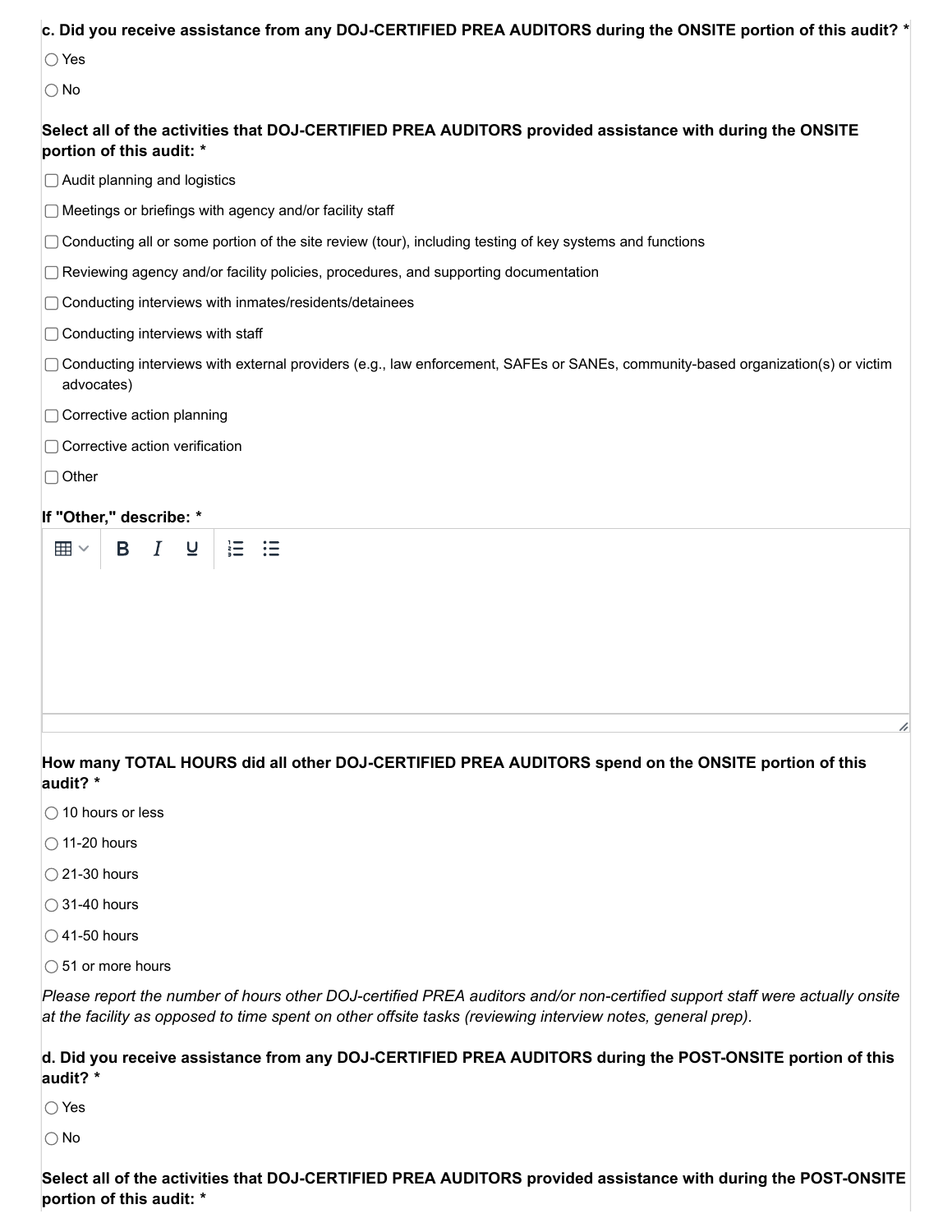| □ Audit logistics                                                                                                                               |
|-------------------------------------------------------------------------------------------------------------------------------------------------|
| $\Box$ Meetings or briefings with agency and/or facility staff                                                                                  |
| □ Reviewing agency and/or facility policies, procedures, and supporting documentation                                                           |
| $\Box$ Conducting interviews with staff (e.g., phone interviews with certain specialized staff)                                                 |
| □ Conducting interviews with external providers (e.g., law enforcement, SAFEs or SANEs, community-based organization(s) or victim<br>advocates) |
| □ Systematic review of the evidence                                                                                                             |
| □ Corrective action planning                                                                                                                    |
| □ Corrective action verification                                                                                                                |
| $\Box$ Drafting the interim audit report                                                                                                        |
| $\Box$ Drafting the final audit report                                                                                                          |
| $\Box$ Other                                                                                                                                    |
| If "Other," describe: *                                                                                                                         |
| $\equiv$<br>$\boldsymbol{I}$<br>這<br>$\underline{\mathsf{U}}$<br>$\boxplus$ $\checkmark$<br>B                                                   |
|                                                                                                                                                 |
| How many TOTAL HOURS did all other DOJ-CERTIFIED PREA AUDITORS spend on the POST-ONSITE portion of<br>this audit? *                             |
| $\bigcirc$ 10 hours or less                                                                                                                     |
| $\bigcirc$ 11-20 hours                                                                                                                          |
| $\bigcirc$ 21-30 hours                                                                                                                          |
| $\bigcirc$ 31-40 hours                                                                                                                          |
| ◯ 26-30 hours                                                                                                                                   |

- $\bigcirc$  41-50 hours
- ◯ 51 hours or more

# **Non-certified Support Staff**

**116. Did you receive assistance from any NON-CERTIFIED SUPPORT STAFF at any point during this audit? REMEMBER: the audit includes all activities from the pre-onsite through the post-onsite phases to the submission of the final report. Make sure you respond accordingly. \***

Yes

No

a. Enter the TOTAL NUMBER OF NON-CERTIFIED SUPPORT who provided assistance at any point during this audit: **\***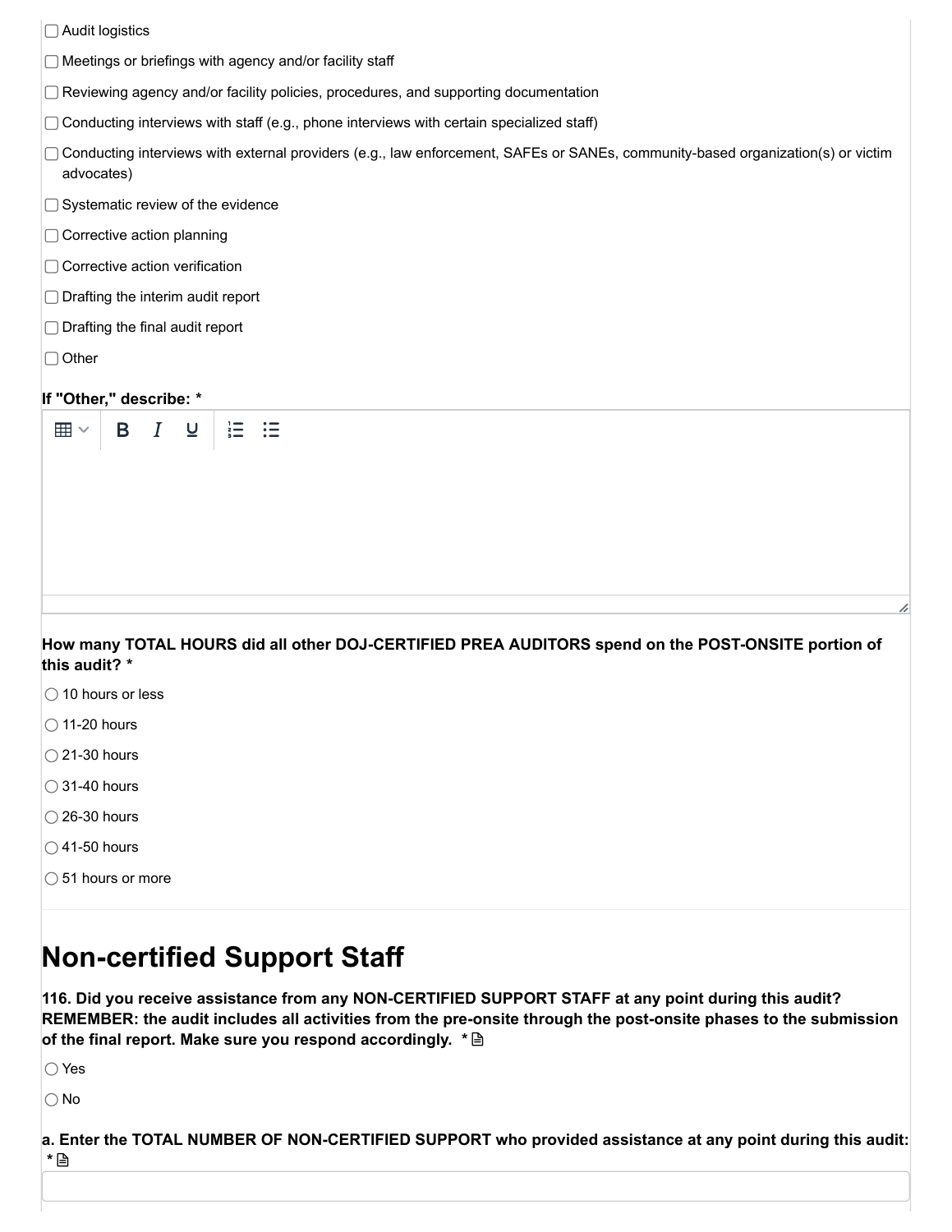|                                         |   |                  |                          |   | b. Did you receive assistance from NON-CERTIFIED SUPPORT STAFF during the PRE-ONSITE portion of this audit?                       |
|-----------------------------------------|---|------------------|--------------------------|---|-----------------------------------------------------------------------------------------------------------------------------------|
| $\bigcirc$ Yes                          |   |                  |                          |   |                                                                                                                                   |
| $\bigcirc$ No                           |   |                  |                          |   |                                                                                                                                   |
| portion of this audit: *                |   |                  |                          |   | Select all of the activities that NON-CERTIFIED SUPPORT STAFF provided assistance with during the PRE-ONSITE                      |
| □ Audit logistics                       |   |                  |                          |   |                                                                                                                                   |
|                                         |   |                  |                          |   | $\Box$ Meeting or briefings with agency and/or facility staff                                                                     |
|                                         |   |                  |                          |   | $\Box$ Reviewing agency and/or facility policies, procedures, and supporting documentation                                        |
|                                         |   |                  |                          |   | $\Box$ Conducting interviews with staff (e.g., phone interviews with certain specialized staff)                                   |
| advocates)                              |   |                  |                          |   | □ Conducting interviews with external providers (e.g., law enforcement, SAFEs or SANEs, community-based organization(s) or victim |
| $\Box$ Other                            |   |                  |                          |   |                                                                                                                                   |
| If "Other," describe: *                 |   |                  |                          |   |                                                                                                                                   |
| 囲∨                                      | B | $\boldsymbol{I}$ | $\underline{\mathsf{U}}$ | 這 | 汇                                                                                                                                 |
|                                         |   |                  |                          |   |                                                                                                                                   |
|                                         |   |                  |                          |   |                                                                                                                                   |
|                                         |   |                  |                          |   |                                                                                                                                   |
|                                         |   |                  |                          |   |                                                                                                                                   |
|                                         |   |                  |                          |   |                                                                                                                                   |
|                                         |   |                  |                          |   |                                                                                                                                   |
|                                         |   |                  |                          |   |                                                                                                                                   |
|                                         |   |                  |                          |   |                                                                                                                                   |
|                                         |   |                  |                          |   | How many TOTAL HOURS did NON-CERTIFIED SUPPORT STAFF spend on the PRE-ONSITE portion of this audit? *                             |
| ◯ 10 hours or less                      |   |                  |                          |   |                                                                                                                                   |
| $\bigcirc$ 11-20 hours                  |   |                  |                          |   |                                                                                                                                   |
| $\bigcirc$ 21-30 hours                  |   |                  |                          |   |                                                                                                                                   |
| $\bigcirc$ 31-40 hours                  |   |                  |                          |   |                                                                                                                                   |
| $\bigcirc$ 41-50 hours                  |   |                  |                          |   |                                                                                                                                   |
| $\bigcirc$ 51 or more hours             |   |                  |                          |   |                                                                                                                                   |
|                                         |   |                  |                          |   | c. Did you receive assistance from any NON-CERTIFIED SUPPORT STAFF during the ONSITE portion of this audit? *                     |
| $\bigcirc$ Yes                          |   |                  |                          |   |                                                                                                                                   |
| $\bigcirc$ No                           |   |                  |                          |   |                                                                                                                                   |
| portion of this audit: *                |   |                  |                          |   | Select all of the activities that NON-CERTIFIED SUPPORT STAFF provided assistance with during the ONSITE                          |
| □ Audit planning and logistics          |   |                  |                          |   |                                                                                                                                   |
|                                         |   |                  |                          |   | $\Box$ Meetings or briefings with agency and/or facility staff                                                                    |
|                                         |   |                  |                          |   | $\Box$ Conducting all or some portion of the site review (tour), including testing of key systems and functions                   |
|                                         |   |                  |                          |   | $\Box$ Reviewing agency and/or facility policies, procedures, and supporting documentation                                        |
|                                         |   |                  |                          |   | □ Conducting interviews with inmates/residents/detainees                                                                          |
| $\Box$ Conducting interviews with staff |   |                  |                          |   |                                                                                                                                   |
|                                         |   |                  |                          |   |                                                                                                                                   |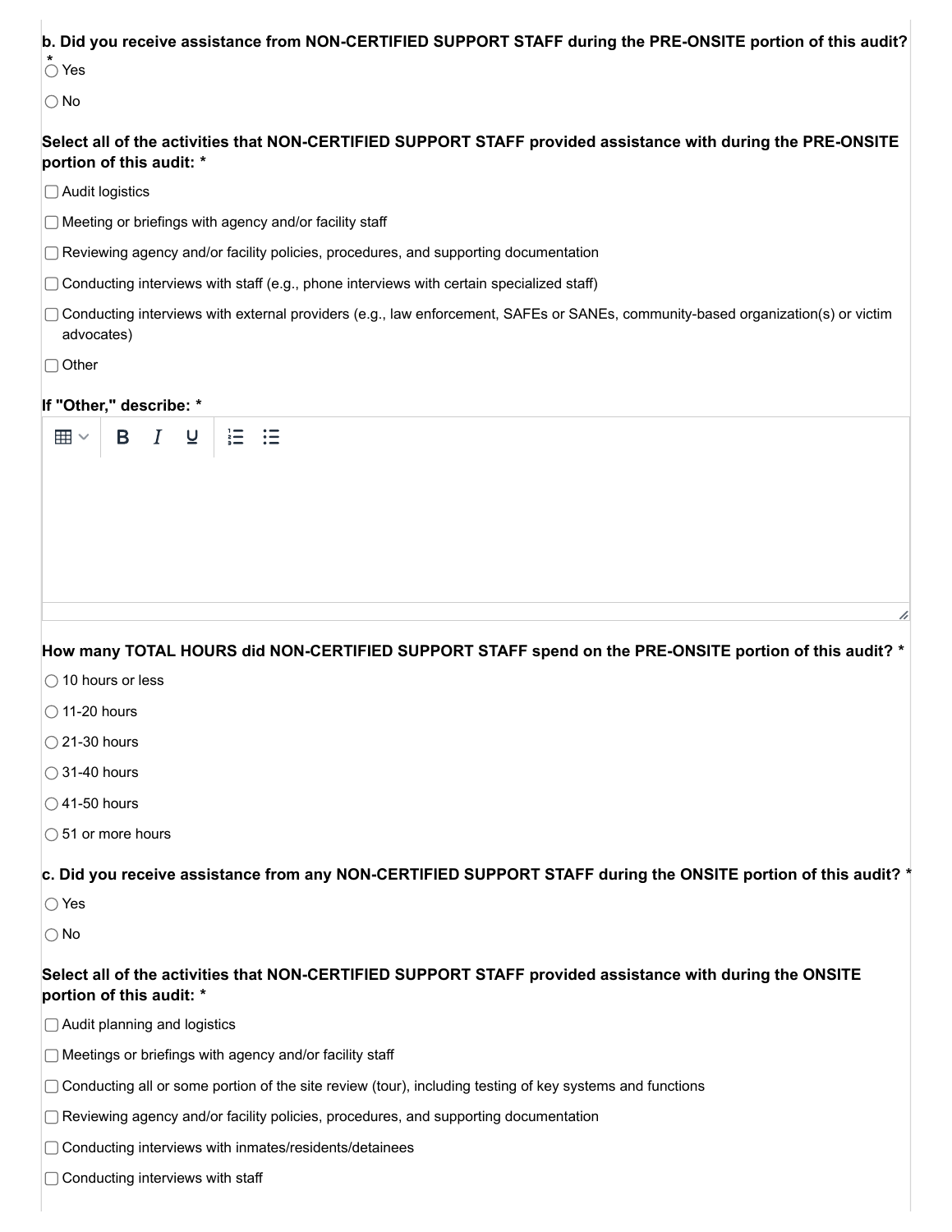| □ Conducting interviews with external providers (e.g., law enforcement, SAFEs or SANEs, community-based organization(s) or victim<br>advocates)                                                                                           |
|-------------------------------------------------------------------------------------------------------------------------------------------------------------------------------------------------------------------------------------------|
| □ Corrective action planning                                                                                                                                                                                                              |
| □ Corrective action verification                                                                                                                                                                                                          |
| $\Box$ Other                                                                                                                                                                                                                              |
| If "Other," describe: *                                                                                                                                                                                                                   |
| $\overline{I}$<br>B<br>$\underline{\mathsf{u}}$<br>這<br>囲∨<br>汇                                                                                                                                                                           |
|                                                                                                                                                                                                                                           |
|                                                                                                                                                                                                                                           |
|                                                                                                                                                                                                                                           |
|                                                                                                                                                                                                                                           |
|                                                                                                                                                                                                                                           |
|                                                                                                                                                                                                                                           |
| How many TOTAL HOURS did NON-CERTIFIED SUPPORT STAFF spend on the ONSITE portion of this audit? *                                                                                                                                         |
| $\bigcirc$ 10 hours or less                                                                                                                                                                                                               |
| $\bigcirc$ 11-20 hours                                                                                                                                                                                                                    |
| $\bigcirc$ 21-30 hours                                                                                                                                                                                                                    |
| $\bigcirc$ 31-40 hours                                                                                                                                                                                                                    |
| $\bigcirc$ 41-50 hours                                                                                                                                                                                                                    |
| $\bigcirc$ 51 or more hours                                                                                                                                                                                                               |
| Please report the number of hours other DOJ-certified PREA auditors and/or non-certified support staff were actually onsite<br>at the facility as opposed to time spent on other offsite tasks (reviewing interview notes, general prep). |
| d. Did you receive assistance from NON-CERTIFIED SUPPORT STAFF during the POST-ONSITE portion of this<br>audit? *                                                                                                                         |
| $\bigcirc$ Yes                                                                                                                                                                                                                            |
| $\bigcirc$ No                                                                                                                                                                                                                             |
| Select all of the activities that NON-CERTIFIED SUPPORT STAFF provided assistance with during the POST-ONSITE<br>portion of this audit: *                                                                                                 |
| □ Audit logistics                                                                                                                                                                                                                         |
| ◯ Meetings or briefings with agency and/or facility staff                                                                                                                                                                                 |
| $\Box$ Reviewing agency and/or facility policies, procedures, and supporting documentation                                                                                                                                                |
| $\Box$ Conducting interviews with staff (e.g., phone interviews with certain specialized staff)                                                                                                                                           |
| Conducting interviews with external providers (e.g., law enforcement, SAFEs or SANEs, community-based organization(s) or victim<br>advocates)                                                                                             |
| $\Box$ Systematic review of the evidence                                                                                                                                                                                                  |
| ◯ Corrective action planning                                                                                                                                                                                                              |
| $\Box$ Corrective action verification                                                                                                                                                                                                     |
| $\supset$ Drafting the interim audit report                                                                                                                                                                                               |

Drafting the final audit report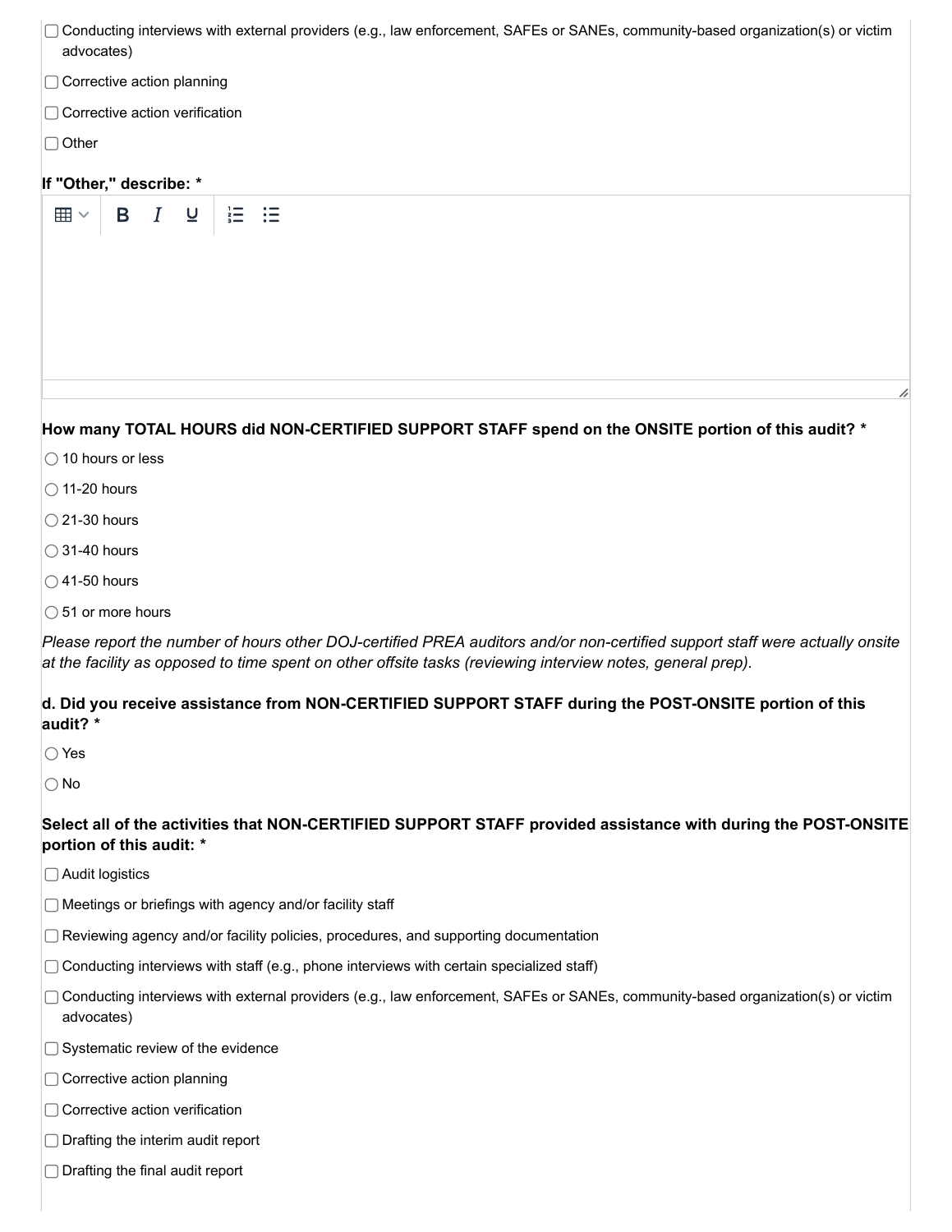| $\Box$ Other                                                                                                                          |   |                         |                   |  |  |  |  |  |  |  |
|---------------------------------------------------------------------------------------------------------------------------------------|---|-------------------------|-------------------|--|--|--|--|--|--|--|
| If "Other," describe: *                                                                                                               |   |                         |                   |  |  |  |  |  |  |  |
| $\boxplus$ $\vee$<br>B                                                                                                                | I | $\overline{\mathsf{u}}$ | $\equiv$ $\equiv$ |  |  |  |  |  |  |  |
| How many TOTAL HOURS did NON-CERTIFIED SUPPORT STAFF spend on the POST-ONSITE portion of this audit? *<br>$\bigcirc$ 10 hours or less |   |                         |                   |  |  |  |  |  |  |  |
| $\bigcirc$ 11-20 hours                                                                                                                |   |                         |                   |  |  |  |  |  |  |  |
| $\bigcirc$ 21-30 hours                                                                                                                |   |                         |                   |  |  |  |  |  |  |  |
| $\bigcirc$ 31-40 hours                                                                                                                |   |                         |                   |  |  |  |  |  |  |  |
| $\bigcirc$ 41-50 hours                                                                                                                |   |                         |                   |  |  |  |  |  |  |  |
| $\bigcirc$ 51 hours or more                                                                                                           |   |                         |                   |  |  |  |  |  |  |  |
| LEAD AUDITOR TIME SPENT AUDITING THIS<br>FACILIT                                                                                      |   |                         |                   |  |  |  |  |  |  |  |

**117. How many HOURS did you (the lead auditor) spend on the PRE-ONSITE portion of this audit? \***

- $\bigcirc$  10 hours or less
- $\bigcirc$  11-20 hours
- $\bigcirc$  21-30 hours
- $\bigcirc$  31-40 hours
- $\bigcirc$  41-50 hours
- $\bigcirc$  51 or more hours

For the following question, please account for all days spent at the audited facility, regardless of the amount of time you were onsite on a particular day. For example, if you were onsite for only 2 hours on the last day of the onsite portion of the audit, count this as one day. Remember, the number of days you indicate here should match the number of days indicated in your Audit Start Date and Audit End Date entries above.

#### **118. How many DAYS did you (the lead auditor) spend conducting the ONSITE portion of this audit? \***

- $\bigcirc$  1 day
- $\bigcirc$  2 days
- 3 days
- $\bigcirc$  4 days
- $\bigcirc$  5 days
- $\bigcirc$  6 days
- $\bigcirc$  7 days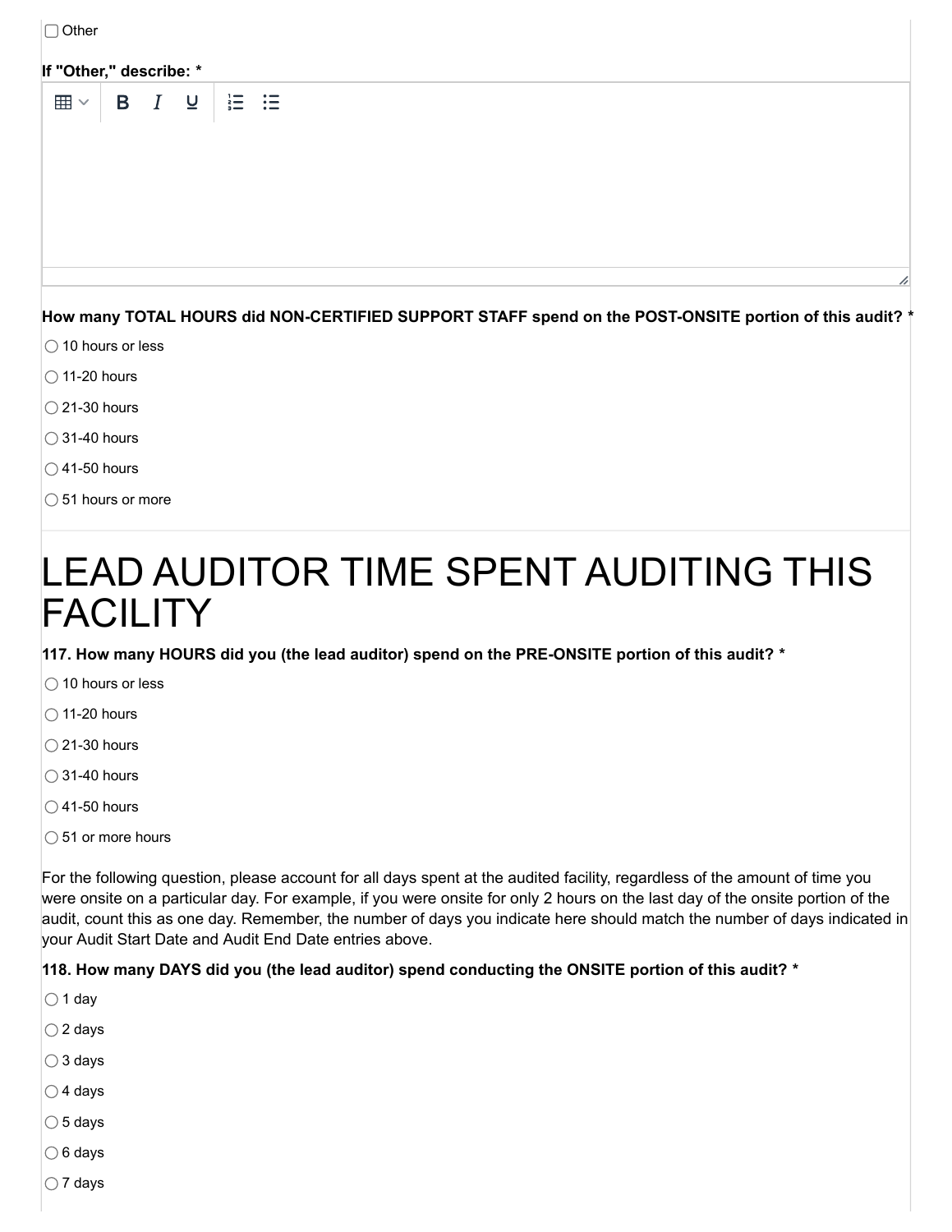- $\bigcirc$  8 days
- $\bigcirc$  9 days
- $\bigcirc$  10 days
- $\bigcirc$  11 days
- $\bigcirc$  12 days

119. In the questions below, select the number of HOURS you spent onsite at the facility conducting the audit (e.g., conducting interviews, site review, and documentation review) for EACH DAY of the ONSITE portion of the audit.

#### **Day 1 of the onsite audit: \***

- $\bigcap$  Less than 4 hours
- $\bigcirc$  4 to 6 hours
- $\bigcirc$  7 to 9 hours
- $\bigcirc$  10 to 12 hours
- $\bigcirc$  More than 12 hours

#### **Day 2 of the onsite audit: \***

- $\bigcirc$  Less than 4 hours
- $\bigcirc$  4 to 6 hours
- $\bigcirc$  7 to 9 hours
- $\bigcirc$  10 to 12 hours
- $\bigcirc$  More than 12 hours

#### **Day 3 of the onsite audit: \***

- $\bigcap$  Less than 4 hours
- $\bigcirc$  4 to 6 hours
- $\bigcirc$  7 to 9 hours
- $\bigcirc$  10 to 12 hours
- $\bigcirc$  More than 12 hours

#### **Day 4 of the onsite audit: \***

- $\bigcirc$  Less than 4 hours
- $\bigcirc$  4 to 6 hours
- $\bigcirc$  7 to 9 hours
- $\bigcirc$  10 to 12 hours
- $\bigcirc$  More than 12 hours

#### **Day 5 of the onsite audit: \***

- $\bigcirc$  Less than 4 hours
- $\bigcirc$  4 to 6 hours
- $\bigcirc$  7 to 9 hours
- $\bigcirc$  10 to 12 hours
- $\bigcirc$  More than 12 hours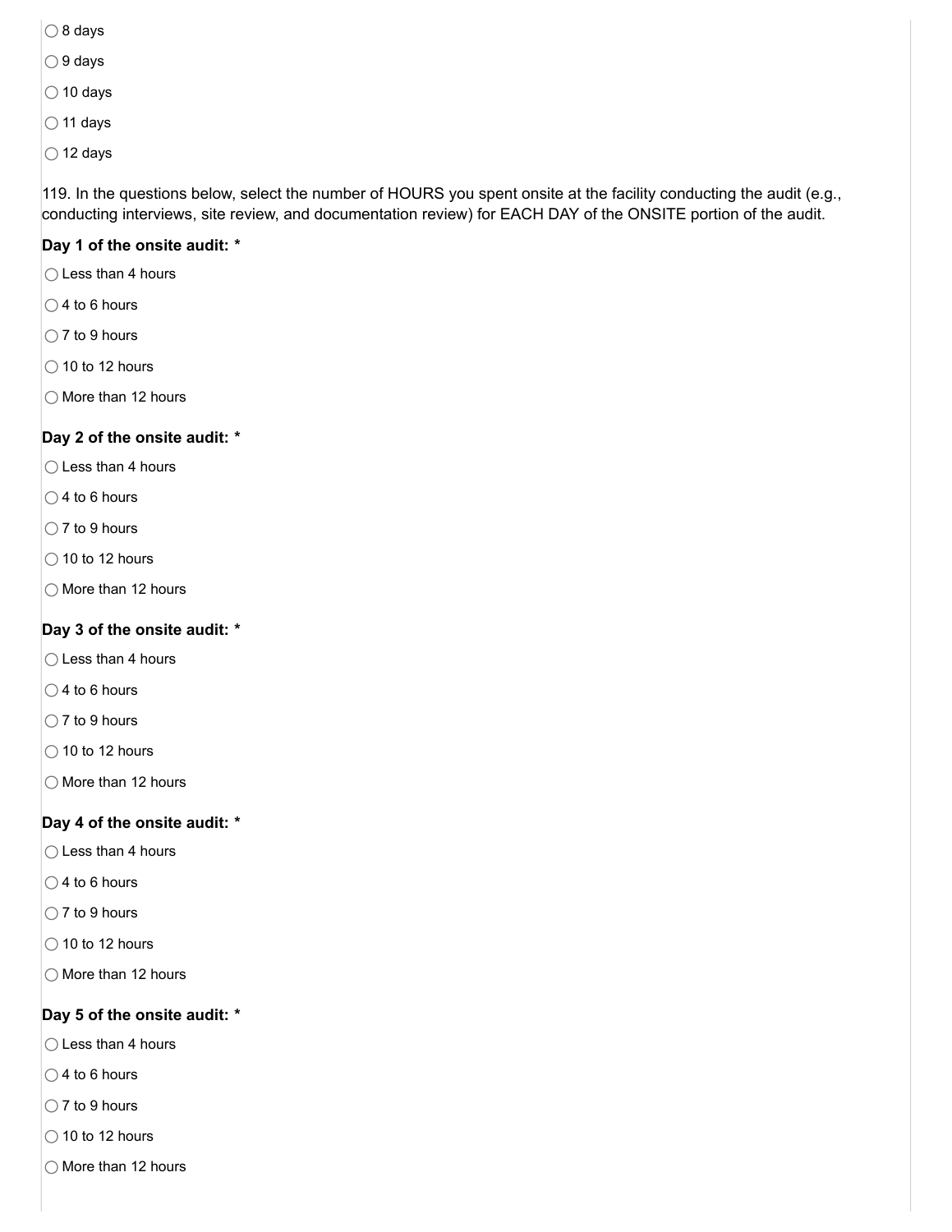#### **Day 6 of the onsite audit: \***

- $\bigcirc$  Less than 4 hours
- $\bigcirc$  4 to 6 hours
- $\bigcirc$  7 to 9 hours
- $\bigcirc$  10 to 12 hours
- $\bigcirc$  More than 12 hours

#### **Day 7 of the onsite audit: \***

- $\bigcirc$  Less than 4 hours
- $\bigcirc$  4 to 6 hours
- $\bigcirc$  7 to 9 hours
- $\bigcirc$  10 to 12 hours
- $\bigcirc$  More than 12 hours

#### **Day 8 of the onsite audit: \***

- $\bigcirc$  Less than 4 hours
- $\bigcirc$  4 to 6 hours
- $\bigcirc$  7 to 9 hours
- $\bigcirc$  10 to 12 hours
- $\bigcirc$  More than 12 hours

#### **Day 9 of the onsite audit: \***

- $\bigcirc$  Less than 4 hours
- $\bigcirc$  4 to 6 hours
- $\bigcirc$  7 to 9 hours
- $\bigcirc$  10 to 12 hours
- $\bigcirc$  More than 12 hours

#### **Day 10 of the onsite audit: \***

- $\bigcirc$  Less than 4 hours
- $\bigcirc$  4 to 6 hours
- $\bigcirc$  7 to 9 hours
- $\bigcirc$  10 to 12 hours
- $\bigcirc$  More than 12 hours

#### **Day 11 of the onsite audit: \***

- $\bigcirc$  Less than 4 hours
- $\bigcirc$  4 to 6 hours
- $\bigcirc$  7 to 9 hours
- $\bigcirc$  10 to 12 hours
- $\bigcirc$  More than 12 hours
- **Day 12 of the onsite audit: \***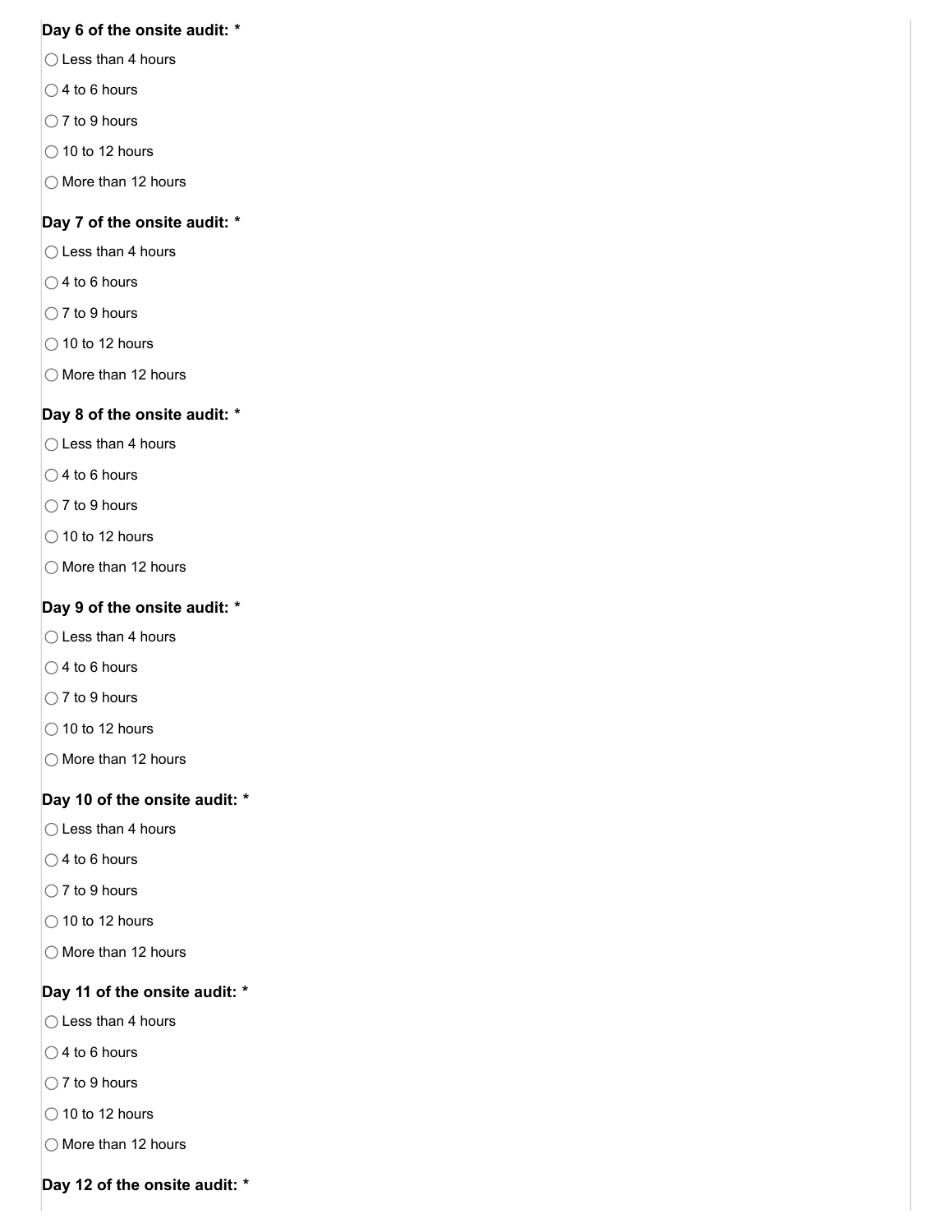- $\bigcap$  Less than 4 hours
- $\bigcirc$  4 to 6 hours
- $\bigcirc$  7 to 9 hours
- $\bigcirc$  10 to 12 hours
- $\bigcap$  More than 12 hours

120. How many HOURS did you (the lead auditor) spend on the POST-ONSITE portion of this audit - including **evidence review, interim audit report (if applicable), corrective action planning and verification (if applicable), and final audit report? \***

- $\bigcirc$  10 hours or less
- $\bigcirc$  11-20 hours
- $\bigcirc$  21-30 hours
- $\bigcirc$  31-40 hours
- $\bigcirc$  26-30 hours
- $\bigcirc$  41-50 hours
- $\bigcirc$  51 hours or more

# AUDITING ARRANGEMENTS AND **COMPENSATION**

For the following questions, the PREA Management Office is collecting information on auditing arrangements and compensation for trend analysis so that better information and guidance can be provided to the field in the future.

#### **121. Who paid you to conduct this audit? \***

 $\bigcirc$  The audited facility or its parent agency

- $\bigcirc$  My state/territory or county government employer (if you audit as part of a consortium or circular auditing arrangement, select this option)
- $\bigcirc$  A third-party auditing entity (e.g., accreditation body, consulting firm)

 $\bigcirc$  Other

**Identify your state/territory or county government employer by name: \***

**Identify the name of the third-party auditing entity \***

**Identify the entity by name: \***

**Was this audit conducted as part of a consortium or circular auditing arrangement? \***

◯ Yes

∩ No

122. How much were you paid to conduct this audit? Please indicate the dollar amount for the compensation **received for your time to complete audit-related tasks (e.g., documentation review, report writing, interviews, onsite observations). Do not include reimbursements for airfare, per diem rates, or non-personnel costs. \***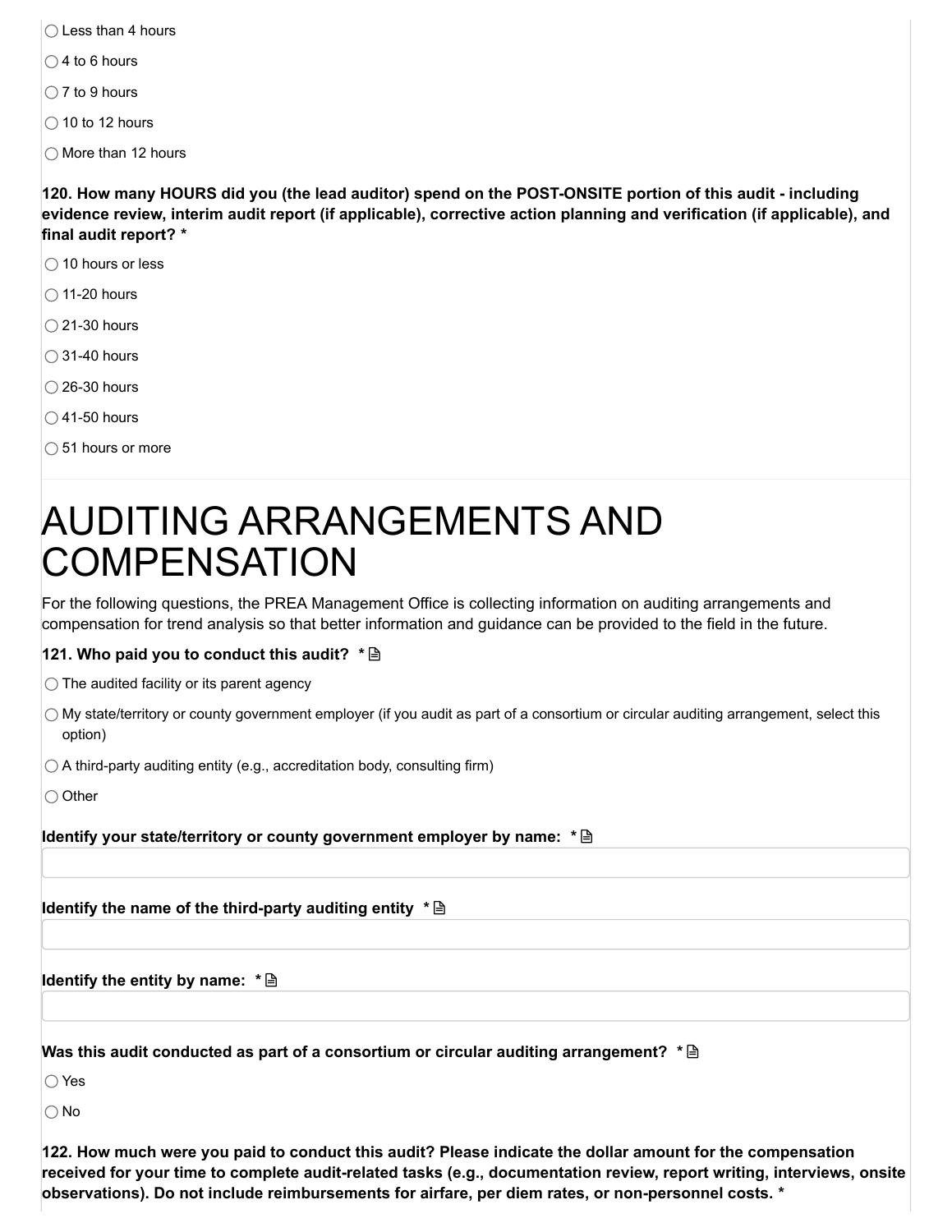- $\bigcirc$  \$5,001 or more
- $\bigcirc$  \$4,001-\$5,000
- $\circ$ \$3,001-\$4,000
- $\bigcirc$ \$2,001-\$3,000
- $\bigcirc$  \$1,001-\$2,000
- $\bigcirc$  \$1- \$1,000
- $\bigcirc$  \$0 I conducted this audit as part of a consortium or circular auditing arrangement

 $\circ$  \$0 - I was unpaid for a reason other than a consortium or circular auditing arrangement

123. Does the amount indicated above reflect the amount you were paid to conduct the audit of the single facility named above (i.e., not the amount you were paid to conduct multiple audits under a single contract)? \*

◯ Yes

 $\bigcap$  No

**a. How many facility audits are included in the amount paid above? \***

124. What was the total cost of this audit? Total cost refers to the TOTAL AMOUNT THAT THE AUDITED AGENCY **PAID for this audit, including the auditor's compensation, travel costs, per diem costs, and so on. \***

- $\circ$  \$7,001 or more
- $\bigcirc$ \$6,001-\$7,000
- $\bigcirc$ \$5,001-\$6,000
- $\bigcirc$  \$4,001-\$5,000
- $\circ$ \$3,001-\$4,000
- $\bigcirc$  \$2,001-\$3,000
- $\bigcirc$  \$1,001-\$2,000
- $\bigcirc$  \$1-\$1,000

 $\bigcirc$  \$0 - This audit was conducted as part of a consortium or circular auditing arrangement

 $\bigcirc$  \$0 - There was no cost for this audit for a reason other than a consortium or circular auditing arrangement

 $\bigcirc$  Unknown - I was not responsible for procuring this audit, and do not know the total amount paid by the audited agency

125. Is there any other information you would like to provide about this audit? The PREA Management Office is interested in hearing from auditors about particular challenges associated with this audit, as well as examples of **important achievements by the audited agency or facility. Please provide a brief description here.**